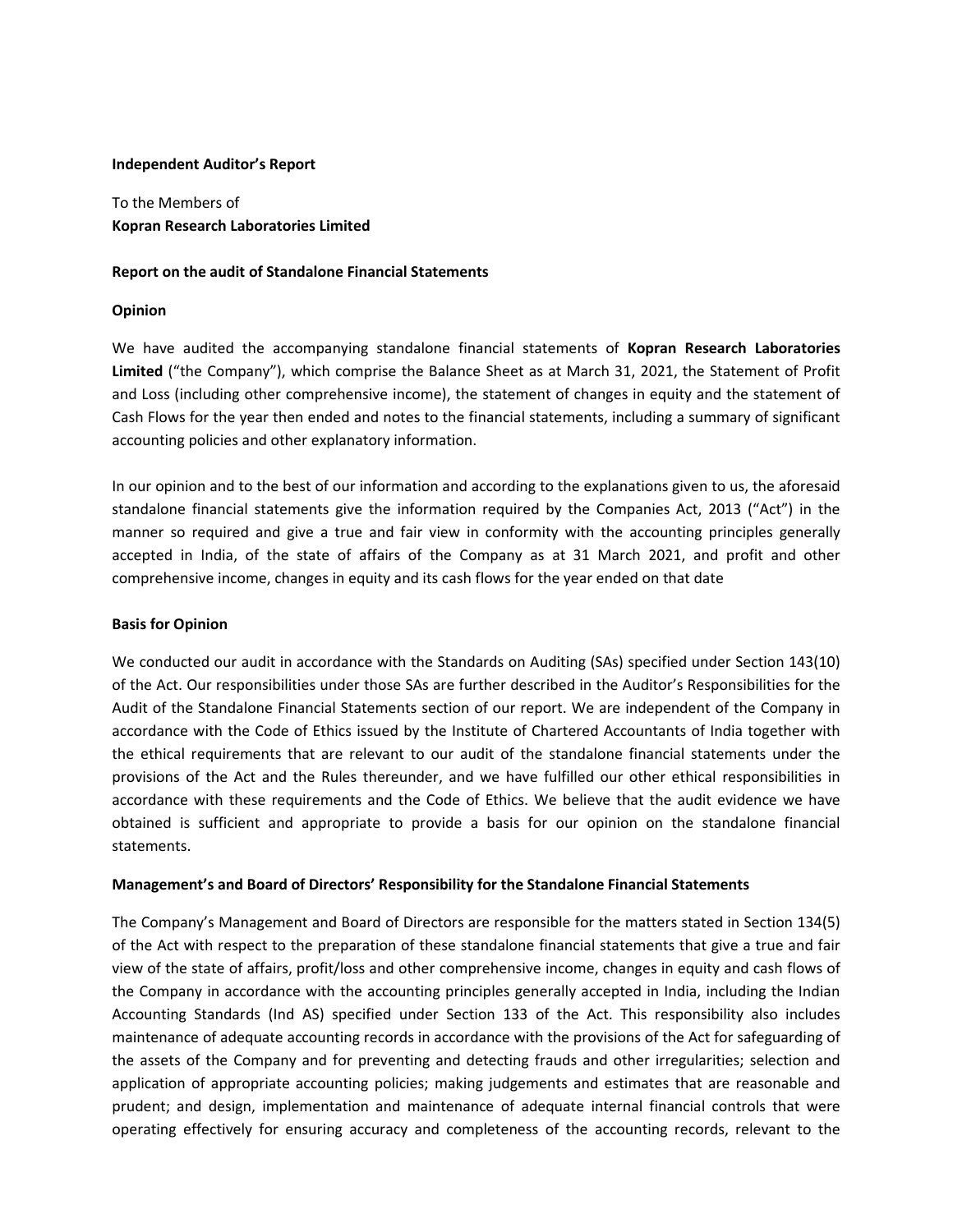preparation and presentation of the standalone financial statements that give a true and fair view and are free from material misstatement, whether due to fraud or error.

In preparing the standalone financial statements, the Management and Board of Directors are responsible for assessing the Company's ability to continue as a going concern, disclosing, as applicable, matters related to going concern and using the going concern basis of accounting unless the Board of Directors either intends to liquidate the Company or to cease operations, or has no realistic alternative but to do so.

The Board of Directors is also responsible for overseeing the Company's financial reporting process.

#### **Auditor's Responsibilities for the Audit of the Standalone Financial Statements**

Our objectives are to obtain reasonable assurance about whether the standalone financial statements as a whole are free from material misstatement, whether due to fraud or error, and to issue an auditor's report that includes our opinion. Reasonable assurance is a high level of assurance, but is not a guarantee that an audit conducted in accordance with SAs will always detect a material misstatement when it exists. Misstatements can arise from fraud or error and are considered material if, individually or in the aggregate, they could reasonably be expected to influence the economic decisions of users taken on the basis of these standalone financial statements.

As part of an audit in accordance with SAs, we exercise professional judgement and maintain professional skepticism throughout the audit. We also:

- Identify and assess the risks of material misstatement of the standalone financial statements, whether due to fraud or error, design and perform audit procedures responsive to those risks, and obtain audit evidence that is sufficient and appropriate to provide a basis for our opinion. The risk of not detecting a material misstatement resulting from fraud is higher than for one resulting from error, as fraud may involve collusion, forgery, intentional omissions, misrepresentations, or the override of internal control.
- Obtain an understanding of internal control relevant to the audit in order to design audit procedures that are appropriate in the circumstances. Under Section 143(3)(i) of the Act, we are also responsible for expressing our opinion on whether the Company has adequate internal financial controls with reference to standalone financial statements in place and the operating effectiveness of such controls.
- Evaluate the appropriateness of accounting policies used and the reasonableness of accounting estimates and related disclosures in the standalone financial statements made by the Management and Board of Directors.
- Conclude on the appropriateness of the Management and Board of Directors use of the going concern basis of accounting and, based on the audit evidence obtained, whether a material uncertainty exists related to events or conditions that may cast significant doubt on the Company's ability to continue as a going concern. If we conclude that a material uncertainty exists, we are required to draw attention in our auditor's report to the related disclosures in the standalone financial statements or, if such disclosures are inadequate, to modify our opinion. Our conclusions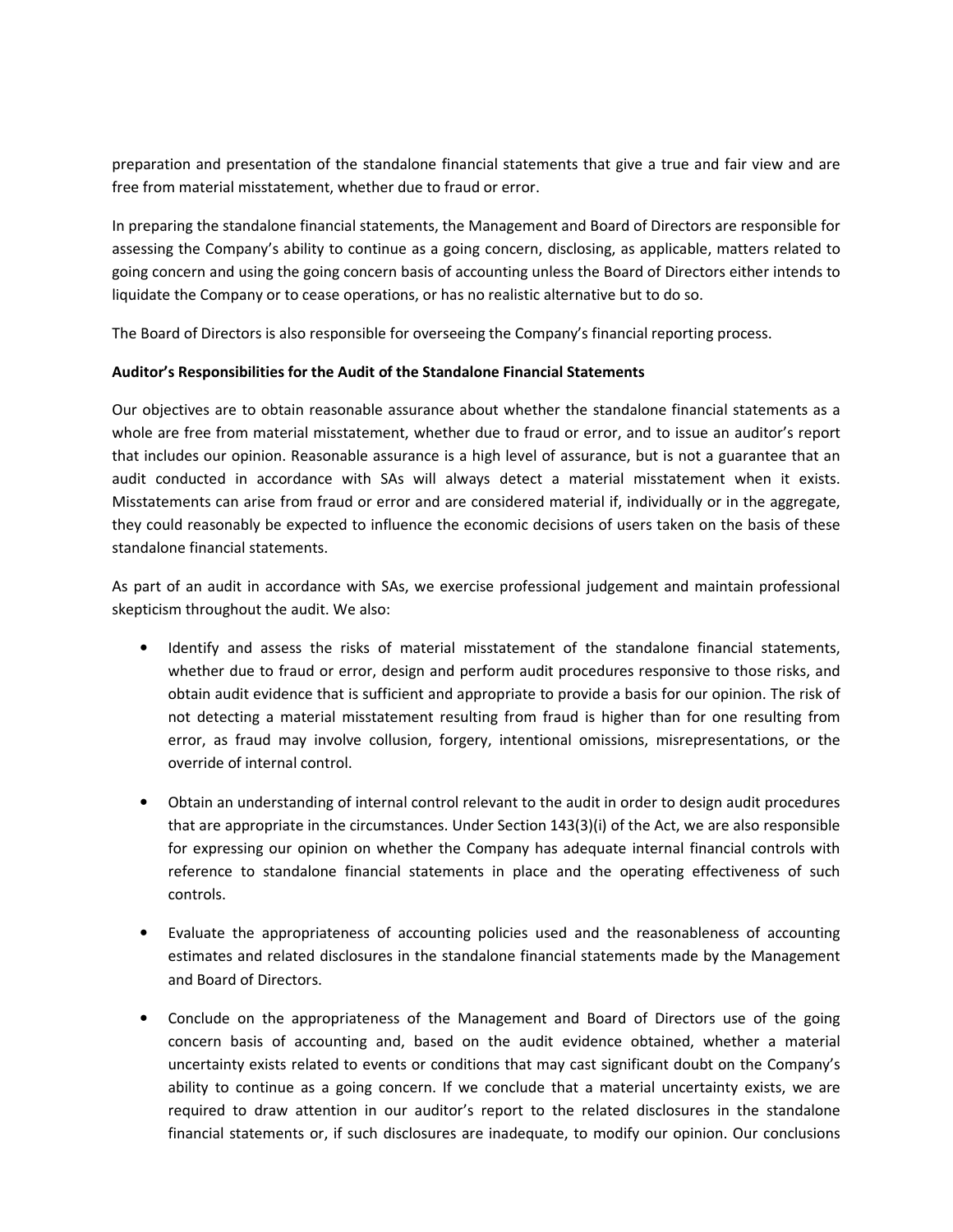are based on the audit evidence obtained up to the date of our auditor's report. However, future events or conditions may cause the Company to cease to continue as a going concern.

• Evaluate the overall presentation, structure and content of the standalone financial statements, including the disclosures, and whether the standalone financial statements represent the underlying transactions and events in a manner that achieves fair presentation.

We communicate with those charged with governance regarding, among other matters, the planned scope and timing of the audit and significant audit findings, including any significant deficiencies in internal control that we identify during our audit.

We also provide those charged with governance with a statement that we have complied with relevant ethical requirements regarding independence, and to communicate with them all relationships and other matters that may reasonably be thought to bear on our independence, and where applicable, related safeguards.

#### **Report on Other Legal and Regulatory Requirements.**

- 1. As required by the Companies (Auditor's Report) Order, 2016 ("the Order") issued by the Central Government in terms of Section 143(11) of the Act, we give in "Annexure A" a statement on the matters specified in paragraphs 3 and 4 of the Order.
- 2. As required by section 143(3) of the Act, we report that:
	- a. We have sought and obtained all the information and explanation which to the best of our knowledge and belief were necessary for the purpose of our audit;
	- b. In our opinion, proper books of account as required by law have been kept by the Company so far as appears from our examination of those books;
	- c. The Balance Sheet, the Statement of Profit and Loss including Other Comprehensive Income, Statement of Changes in Equity and the Statement of Cash Flow dealt with by this Report are in agreement with the books of account;
	- d. In our opinion, the aforesaid standalone financial statements comply with the Accounting Standards specified under Section 133 of the Act, read with relevant rule issued thereunder;
	- e. On the basis of written representations received from the Directors as on March 31, 2021, and taken on record by the Board of Directors, none of the directors is disqualified as on March 31, 2021, from being appointed as a director in terms of Section 164 (2) of the Act.
	- f. With respect to the adequacy of the internal financial control over financial reporting of the Company and the operating effectiveness of such controls, refer to our separate report in "Annexure-B"; and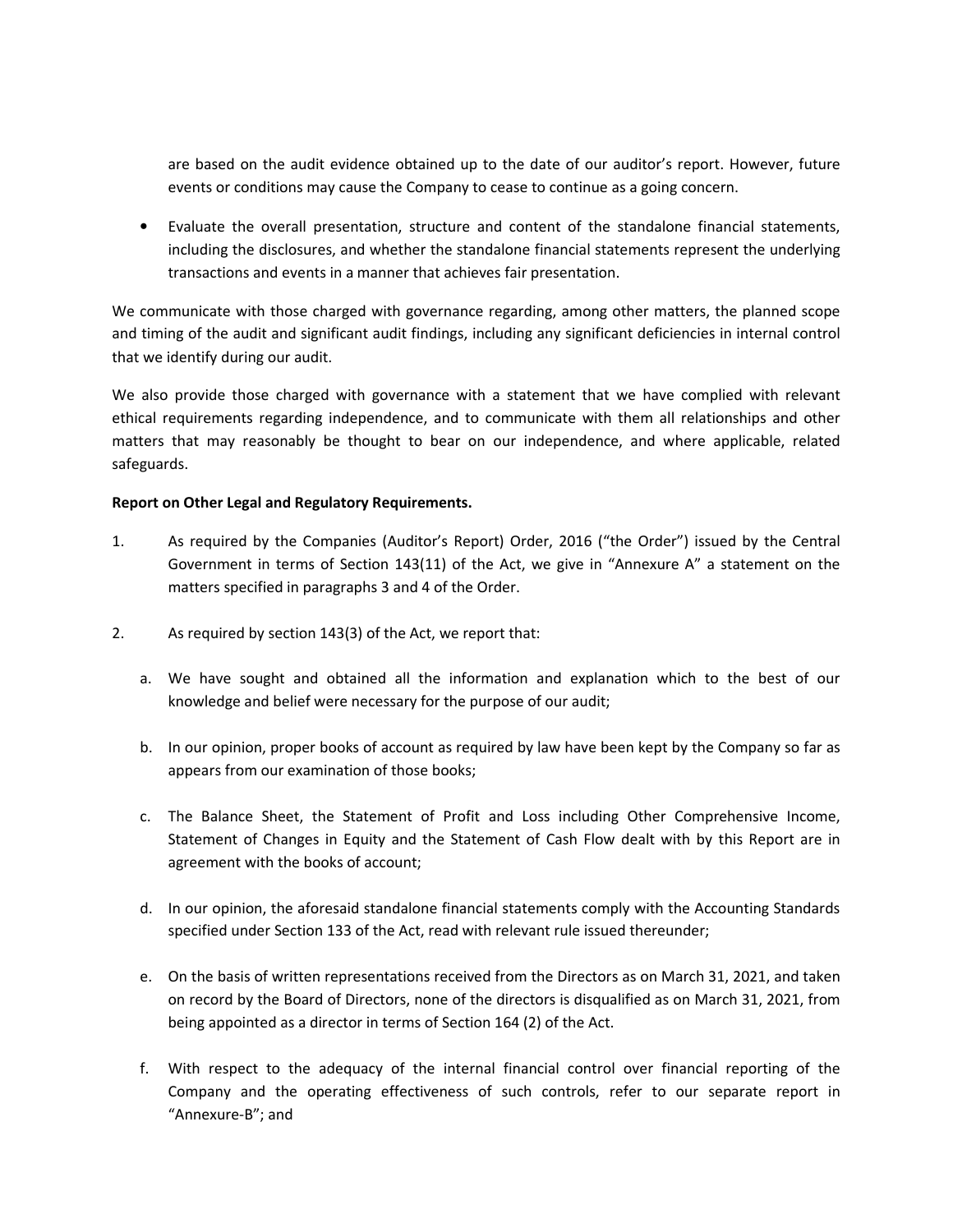- g. With respect to the other matters to be included in the Auditor's Report in accordance with Rule 11 of the Companies (Audit and Auditors) Rules, 2014, in our opinion and to the best of our information and according to the explanation given to us:
	- i. The company has disclosed the impact of pending litigations on its financial position in its standalone financial statements.
	- ii. The Company did not have any long-term contracts for which there were any material foreseeable losses. The Company has made provision, as required under the applicable law or accounting standards, for material foreseeable losses on derivative contracts
	- iii. There were no amounts, which were required to be transferred, to the Investor Education and Protection Fund by the Company.

For **NGS & Co. LLP,** Chartered Accountants Firm Registration Number: 119850W

**Ganesh Toshniwal**  Partner Membership Number: 046669 Mumbai May 26, 2021 UDIN: 21046669AAAAKH4757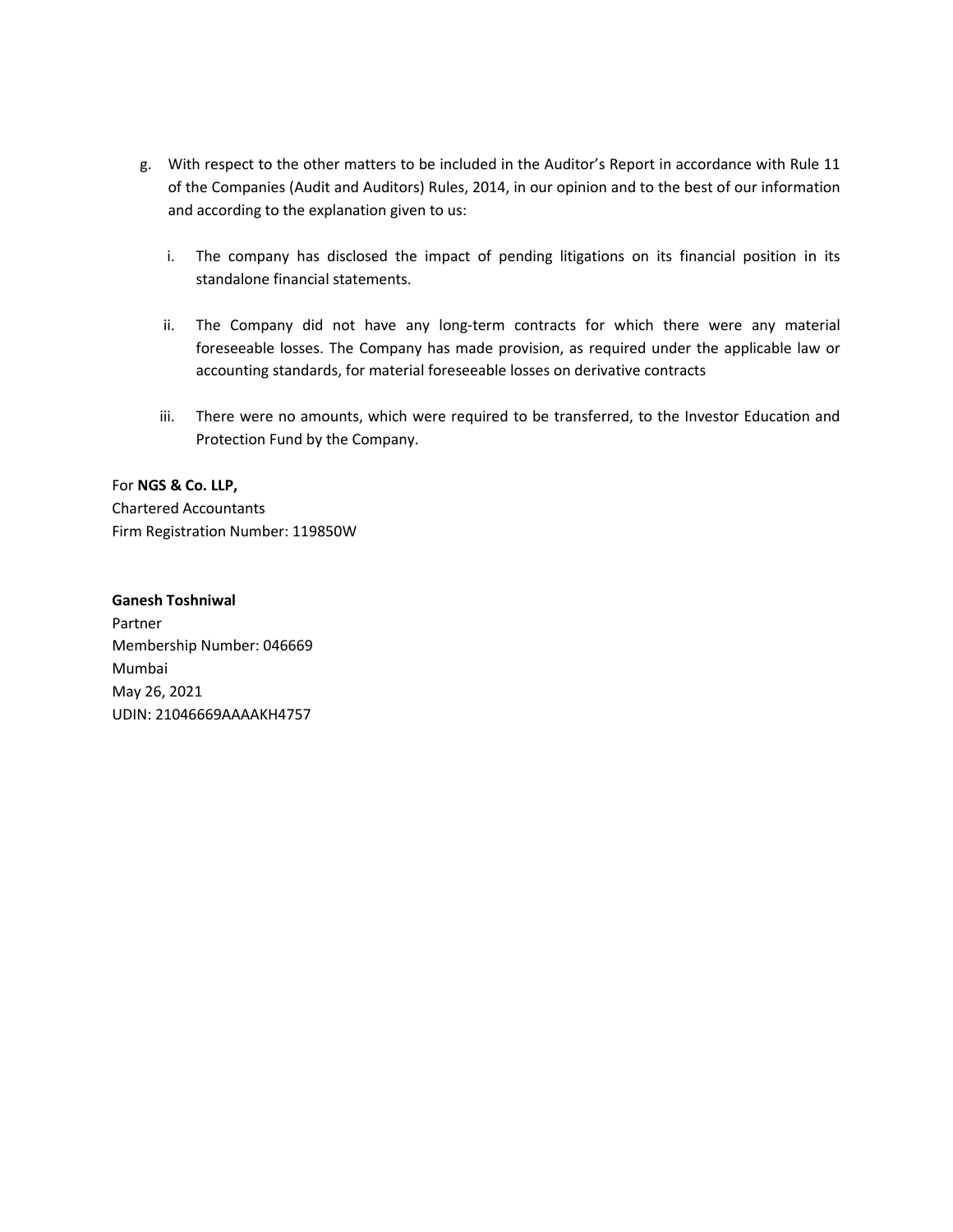## **Annexure A to the Independent Auditor's Report on the standalone financial statements of Kopran Research Laboratories Limited**

## **(Referred to in Paragraph 1 under the heading of "Report on Other Legal and Regulatory Requirements" of our report of even date)**

- i. a. The Company has maintained proper records showing full particulars, including quantitative details and situation of fixed assets.
	- b. According to the information and explanations given to us, the Fixed Assets have been physically verified by the management during the year, no material discrepancies were noticed on such verification with book records. In our opinion, this periodicity of physical verification is reasonable having regard to the size of the Company and nature of its assets.
	- c. According to the information and explanations given to us and on the basis of our examination of the records of the Company, the title deed of immovable properties are held in the name of the company.
- ii. The inventory, except goods-in-transit, has been physically verified by the management at reasonable intervals during the year. In our opinion, the frequency of such verification is reasonable. The discrepancies noticed on verification between the physical stocks and the book records were not material and have been properly dealt with in the books of accounts.
- iii. Based on the audit procedure and according to information and explanations given to us, the Company has not granted any loan secured or unsecured to the companies, firm, or other parties covered in the register maintained under section 189 of the Act. Therefore, paragraph 3 (iii) of the order is not applicable.
- iv. In our opinion and according to the information and explanations given to us, the Company has complied with the provisions of Sections 185 and 186 of the Act in respect of grant of loans, making investments and providing guarantees. The Company has not provided any security in connection with a loan to any other body corporate or person and accordingly, compliance under Sections 185 and 186 of the Act in respect of providing securities is not applicable to the Company.
- v. According to information and explanations given to us, the Company has not accepted any deposits from the public within the meaning of the directives issued by the Reserve Bank of India, provisions of Section 73 to 76 of the Act, any other relevant provisions of the Act and the relevant rules framed thereunder to the extent notified. Therefore, paragraph 3(v) of the order is not applicable.
- vi. We have broadly reviewed the records maintained by the Company pursuant to the rules prescribed by Central Government for maintenance of cost records under Section 148(1) of the Act and are of the opinion that prima facie, the specified accounts and records have been made and maintained. However, we have not made a detailed examination of the records.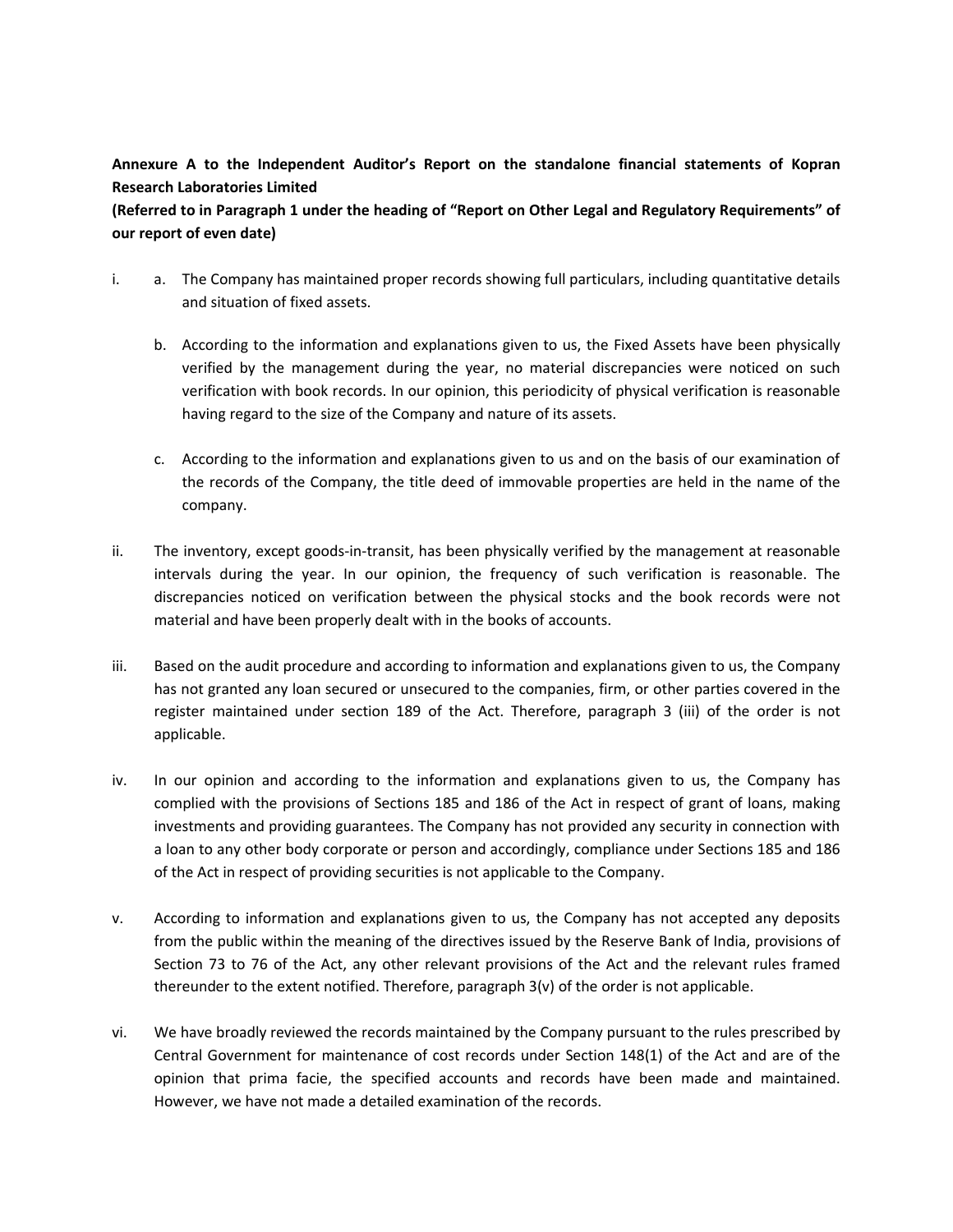- vii. a. According to the information and explanations given to us and the records of the Company examined by us, in our opinion, the Company is regular in depositing the undisputed statutory dues including provident fund, employees state insurance, income tax, goods and services tax, duty of customs, cess, professional tax and other material statutory dues, as applicable, with the appropriate authorities.
	- b. According to the information and explanations given to us, no undisputed amounts payable in respect of provident fund, employees state insurance, income tax, goods and services tax, duty of customs, cess, professional tax and other material statutory dues were in arrears as at March 31, 2021 for a period of more than six months from the date they became payable.
	- c. Details of dues of Service Tax and Excise Duty which have not been deposited as at March 31, 2021 on account of dispute are given below:

| the<br>οf<br><b>Name</b><br><b>Statute</b> | <b>of</b><br><b>Nature</b><br>the dues | <b>Amount</b><br>(Rs.) | Period<br>to<br>which<br>the<br>amount<br>relates | is<br>where<br>dispute<br><b>Forum</b><br>pending             |
|--------------------------------------------|----------------------------------------|------------------------|---------------------------------------------------|---------------------------------------------------------------|
| Excise<br>Central<br>Act, 1944             | Excise Duty                            | 313,527                | 2012-13                                           | Joint Secretary of Government<br>of India Ministry of Finance |
| Act,<br>Finance<br>1994                    | Service tax                            | 340,463                | 2015-16                                           | Central Excise and Service Tax<br>Appellate Tribunal          |
| Excise<br>Central<br>Act, 1944             | Excise<br>Rebate                       | 186,371                | 2016-17                                           | Principal Commissioner (RA)                                   |

- viii. In our opinion and according to the information and explanations given to us, the Company has not defaulted in the repayment of loans or borrowings to banks. The Company has not taken any loans from Government or any Financial Institution nor has it issued any debentures.
- ix. Based on our audit procedure and on the basis information and explanation given by the management, we are of the opinion that money raised by company by way of term loan have been applied for the purpose for which they were raised. The company did not raise any money by way of Initial Public offer or further public offer.
- x. During the course of our examination of the books and records of the Company, carried out in accordance with the generally accepted auditing practices in India, and according to the information and explanations given to us, we have neither come across any instance of material fraud by the Company or on the Company by its officers or employees, noticed or reported during the year, nor have we been informed of any such case by the management.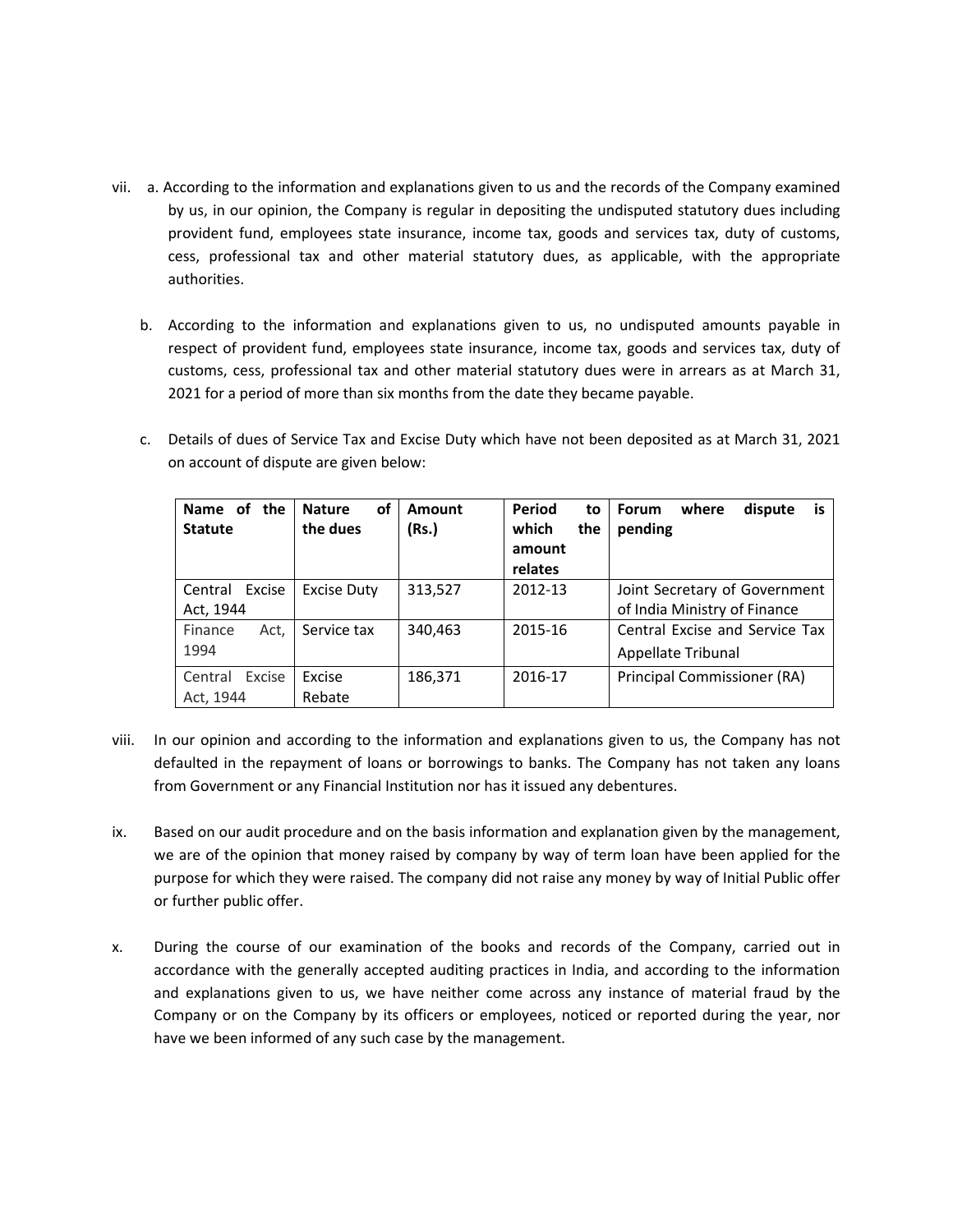- xi. According to the information and explanations given to us and the books of accounts verified by us, the Managerial remuneration has been paid and provided by the Company in accordance with the requisite approvals mandated by the provisions of section 197 read with the Schedule V to the Companies Act, 2013.
- xii. In our opinion and according to the information and explanations given to us, the Company is not a Nidhi company and the Nidhi Rules, 2014 are not applicable to it. Therefore, paragraph 3(xii) of the order is not applicable.
- xiii. According to the information and explanations given to us and based on our examinations of the records of the Company, transactions with the related parties are in compliance with Sections 177 and 188 of the Act, where applicable. The details of such related party transactions have been disclosed in the standalone financial statements as required by Indian Accounting Standard (Ind AS) 24, Related Party Disclosures specified under Section 133 of the Act.
- xiv. According to the information and explanations given to us and based on our examination of the records, Company has not made any preferential allotment or private placement of shares or fully or partly convertible debentures during the year. Therefore, paragraph 3(xiv) of the order is not applicable.
- xv. According to the information and explanations given to us and based on our examination of the records, Company has not entered into any non-cash transactions with the directors or persons connected with him. Therefore, paragraph 3(xv) of the order is not applicable.
- xvi. In our opinion and according to the information and explanations given to us, the Company is not required to be registered under Section 45-IA of the Reserve Bank of India Act, 1934. Therefore, paragraph 3(xvi) of the order is not applicable.

For NGS **& Co. LLP,** Chartered Accountants Firm Registration Number: 119850W

**Ganesh Toshniwal**  Partner Membership Number: 046669 Mumbai May 26, 2021 UDIN: 21046669AAAAKH4757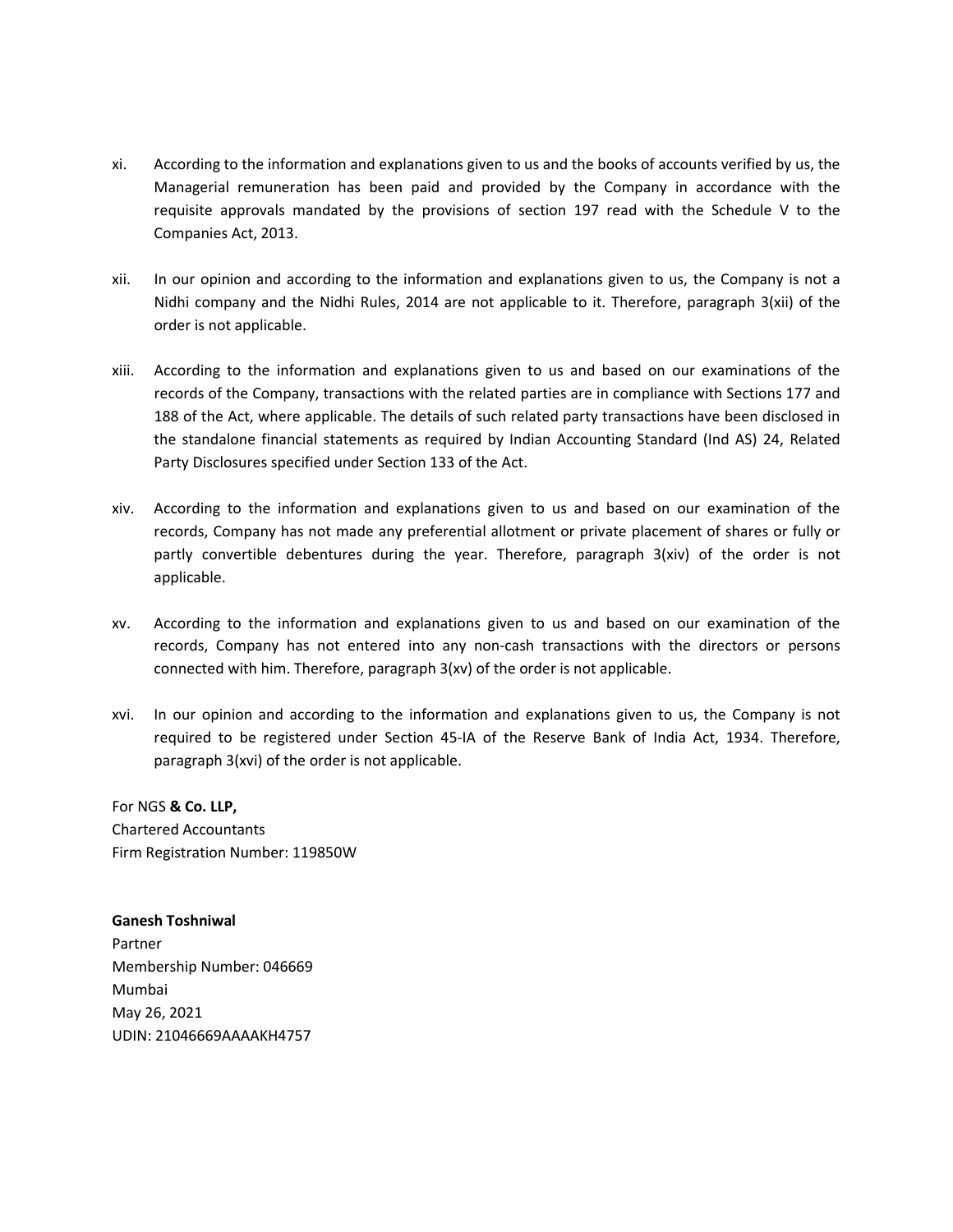**Annexure – B to the Auditor's Report on the standalone financial statements of Kopran Research Laboratories Limited or the year ended March 31, 2021** 

**Report on the internal financial controls with reference to the aforesaid standalone financial statements under Section 143(3)(i) of the Companies Act, 2013** 

**(Referred to in paragraph 2(f) under 'Report on Other Legal and Regulatory Requirements' section of our report of even date)** 

#### **Opinion**

We have audited the internal financial controls with reference to standalone financial statements of **Kopran Research Laboratories Limited** ("the Company") as of March 31, 2021 in conjunction with our audit of the standalone financial statements of the Company for the year ended on that date.

In our opinion, the Company has, in all material respects, adequate internal financial controls with reference to standalone financial statements and such internal financial controls were operating effectively as at March 31, 2021, based on the internal financial controls with reference to standalone financial statements criteria established by the Company considering the essential components of internal control stated in the Guidance Note on Audit of Internal Financial Controls Over Financial Reporting issued by the Institute of Chartered Accountants of India (the "Guidance Note").

#### **Management's Responsibility for Internal Financial Controls**

The Company's management is responsible for establishing and maintaining internal financial controls based on the internal control over financial reporting criteria established by the Company considering the essential components of internal control stated in the Guidance Note on Audit of Internal Financial Controls over Financial Reporting issued by the Institute of Chartered Accountants of India ('ICAI'). These responsibilities include the design, implementation and maintenance of adequate internal financial controls that were operating effectively for ensuring the orderly and efficient conduct of its business, including adherence to company's policies, the safeguarding of its assets, the prevention and detection of frauds and errors, the accuracy and completeness of the accounting records, and the timely preparation of reliable financial information, as required under the Companies Act, 2013.

#### **Auditors' Responsibility**

Our responsibility is to express an opinion on the Company's internal financial controls overfinancial reporting based on our audit. We conducted our audit in accordance with the Guidance Note on Audit of Internal Financial Controls Over Financial Reporting (the "Guidance Note") and the Standards on Auditing, issued by ICAI and deemed to be prescribed under section 143(10) of the Companies Act, 2013, to the extent applicable to an audit of internal financial controls, both applicable to an audit of Internal Financial Controls and, both issued by the Institute of Chartered Accountants of India. Those Standards and the Guidance Note require that we comply with ethical requirements and plan and perform the audit toobtain reasonable assurance about whether adequate internal financial controls over financial reporting was established and maintained and if such controls operated effectively in all material respects.

Our audit involves performing procedures to obtain audit evidence about the adequacy of the internal financial controls system over financial reporting and their operating effectiveness.Our audit of internal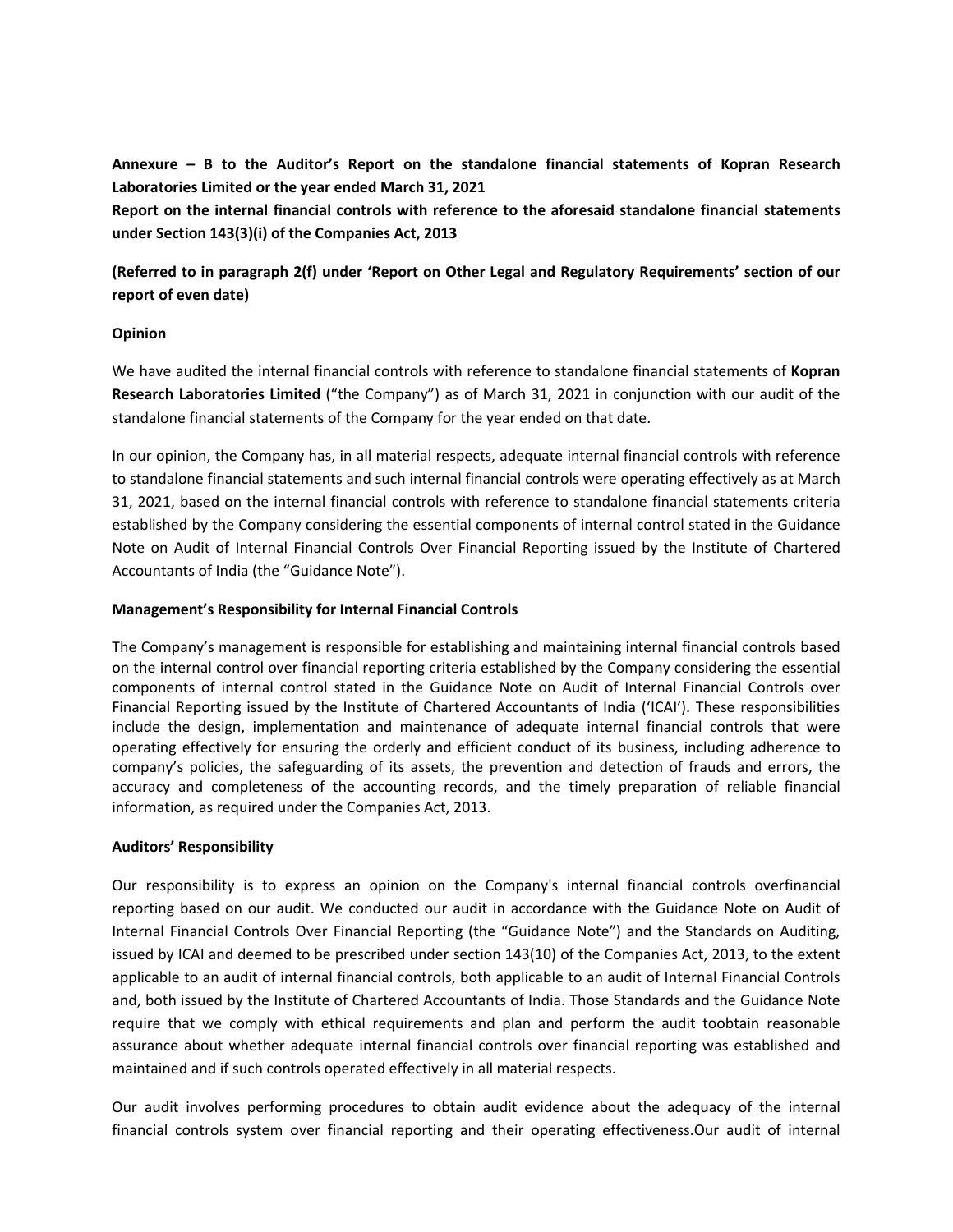financial controls over financial reporting included obtaining an understanding of internal financial controls over financial reporting, assessing the risk that a material weakness exists, and testing and evaluating the design and operating effectiveness of internal control based on the assessed risk. The procedures selected depend on the auditor's judgments, including the assessment of the risks of material misstatement of the financial statements, whether due to fraud or error.

We believe that the audit evidence we have obtained is sufficient and appropriate to provide a basis for our audit opinion on the Company's internal financial controls system over financial reporting.

#### **Meaning of Internal Financial Controls over Financial Reporting**

A company's internal financial control over financial reporting is a process designed to provide reasonable assurance regarding the reliability of financial reporting and the preparation of standalone financial statements for external purposes in accordance with generally accepted accounting principles. A company's internal financial control over financial reporting includes those policies and procedures that (1) pertain to the maintenance of records that, in reasonable detail, accurately and fairly reflect the transactions and dispositions of the assets of the company; (2) provide reasonable assurance that transactions are recorded as necessary to permit preparation of standalone financial statements in accordance with generally accepted accounting principles, and that receipts and expenditures of the company are being made only in accordance with authorizations of management and directors of the company; and (3) provide reasonable assurance regarding prevention or timely detection of unauthorized acquisition, use, or disposition of the company's assets that could have a material effect on the financial statements.

#### **Inherent Limitations of Internal Financial Controls over Financial Reporting**

Because of the inherent limitations of internal financial controls over financial reporting, including the possibility of collusion or improper management override of controls, material misstatements due to error or fraud may occur and not be detected. Also, projections of any evaluation of the internal financial controls over financial reporting to future periods are subject to the risk that the internal financial control over financial reporting may become inadequate because of changes in conditions, or that the degree of compliance with the policies or procedures may deteriorate.

For **NGS & Co. LLP,** Chartered Accountants Firm Registration Number: 119850W

**Ganesh Toshniwal**  Partner Membership Number: 046669 Mumbai May 26, 2021 UDIN: 21046669AAAAKH4757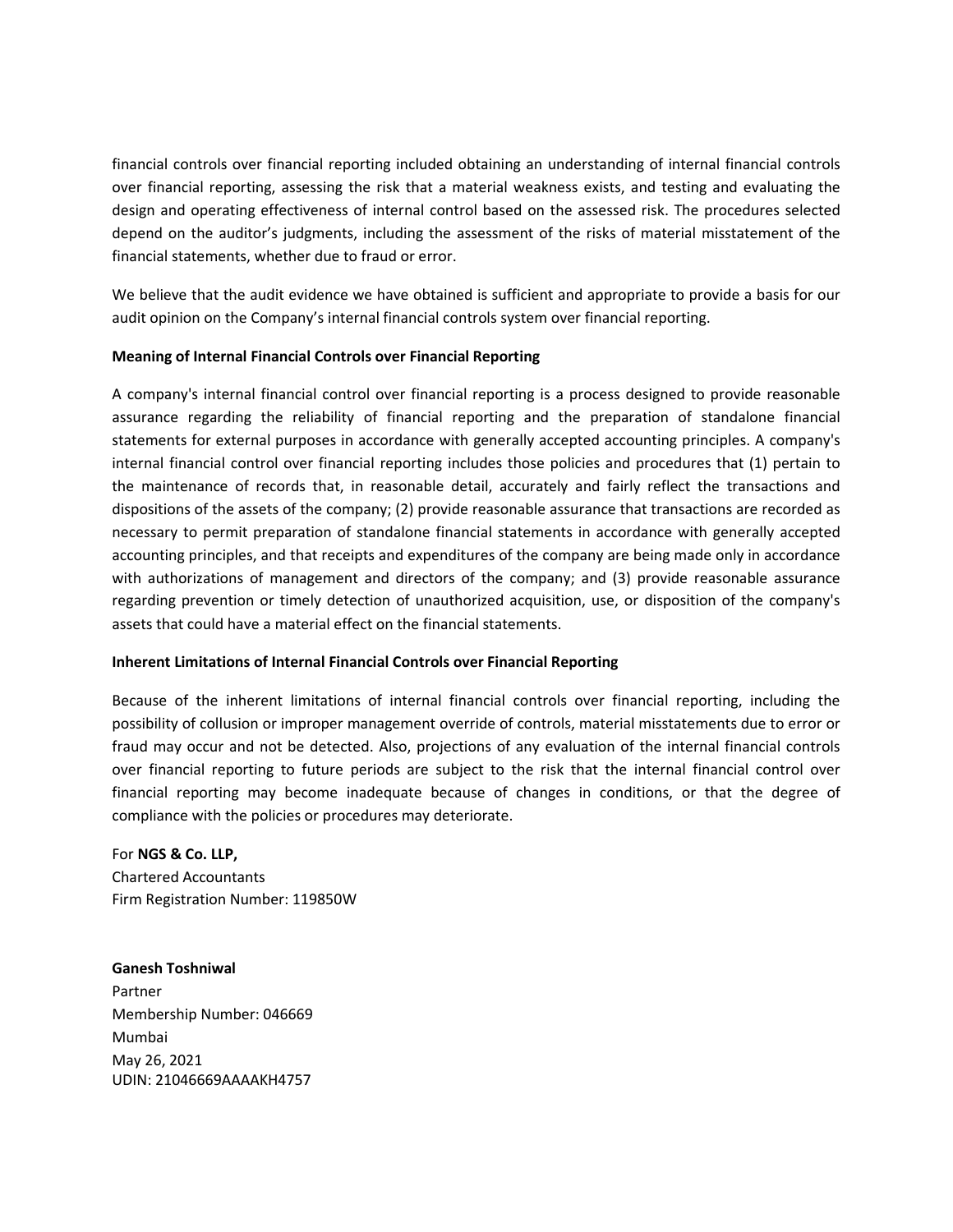#### **KOPRAN RESEARCH LABORATORIES LIMITED BALANCE SHEET AS AT MARCH 31, 2021 (Amount In Rs.)**

| <b>Particulars</b>                             | Note No.       | As at<br>March 31, 2021 | As at<br>March 31, 2020 |
|------------------------------------------------|----------------|-------------------------|-------------------------|
| <b>ASSETS</b>                                  |                |                         |                         |
| 1. Non-Current Assets                          |                |                         |                         |
| Property, Plant and Equipment                  | 4              | 76,74,77,545            | 82,87,44,528            |
| Capital Work-in-Progress                       |                | 37,08,73,174            | 20,92,99,019            |
| Intangible Assets                              | 5              | 7,78,130                | 10,76,138               |
| Intangible Assets under Development            |                | 2,98,03,695             | 2,24,22,671             |
| <b>Financial Assets</b>                        |                |                         |                         |
| Investments                                    | 6              | 8,87,325                | 8,87,325                |
| <b>Security Deposits</b>                       | $\overline{7}$ | 88,50,508               | 67,00,508               |
| <b>Other Non Current Assets</b>                | 8              | 8,27,96,144             | 7,77,39,900             |
| <b>Total Non-Current Assets</b>                |                | 1,26,14,66,521          | 1,14,68,70,089          |
|                                                |                |                         |                         |
| 2. Current Assets                              |                |                         |                         |
| Inventories                                    | 9              | 72,50,09,820            | 47,32,55,226            |
| <b>Financial Assets</b>                        |                |                         |                         |
| <b>Trade Receivables</b>                       | 10             | 70,55,70,570            | 50,68,86,235            |
| Cash and Cash Equivalents                      | 11             | 4,05,431                | 1,73,676                |
| Bank balances other than the above             | 12             | 3,06,31,774             | 2,96,68,250             |
| Loans                                          | 13             |                         | 9,13,78,258             |
| Other financial assets                         | 14             | 1,31,56,266             | 7,62,900                |
| <b>Other Current Assets</b>                    | 15             | 17,70,90,603            | 7,03,65,987             |
| <b>Total Current Assets</b>                    |                | 1,65,18,64,464          | 1,17,24,90,533          |
|                                                |                |                         |                         |
| <b>Total Assets</b>                            |                | 2,91,33,30,985          | 2,31,93,60,622          |
| <b>EQUITY AND LIABILITIES</b><br><b>Equity</b> |                |                         |                         |
| <b>Equity Share Capital</b>                    | 16             | 20,00,00,000            | 20,00,00,000            |
| <b>Other Equity</b>                            | 17             | 1,52,66,65,426          | 1,16,56,52,852          |
| <b>Total Equity</b>                            |                | 1,72,66,65,426          | 1,36,56,52,852          |
|                                                |                |                         |                         |
| <b>Liabilities</b>                             |                |                         |                         |
| 1. Non-Current Liabilities                     |                |                         |                         |
| <b>Financial Liabilities</b>                   |                |                         |                         |
| <b>Borrowings</b>                              | 18             | 18,85,29,467            | 22,15,99,631            |
| Provisions                                     | 19             | 3,60,80,652             | 3,32,04,074             |
| Deferred Tax Liabilities (Net)                 | 20             | 2,67,29,722             | 2,68,68,871             |
| <b>Total Non-Current Liabilities</b>           |                | 25,13,39,841            | 28,16,72,576            |
| 2. Current Liabilities                         |                |                         |                         |
| <b>Financial Liabilities</b>                   |                |                         |                         |
| <b>Borrowings</b>                              | 21             | 29,75,57,878            | 28,71,91,714            |
| <b>Trade Payables</b>                          | 22             |                         |                         |
| a) total outstanding dues of micro             |                |                         |                         |
| enterprises and small enterprises              |                | 1,04,50,911             | 17,03,587               |
| b) total outstanding dues of creditors         |                |                         |                         |
| other than micro enterprises and small         |                |                         |                         |
| enterprises                                    |                | 46,71,73,085            | 25,23,64,173            |
| <b>Other Financial Liabilities</b>             | 23             | 13,11,74,530            | 7,45,96,106             |
| <b>Other Current Liabilities</b>               | 24             | 69,71,214               | 5,37,67,899             |
| Provisions                                     | 25             | 8,76,414                |                         |
| <b>Current Tax Liabilities (Net)</b>           | 26             | 2,11,21,686             | 5,66,392                |
| <b>Total Current Liabilities</b>               |                |                         | 18,45,322               |
|                                                |                | 93,53,25,717            | 67,20,35,193            |
| <b>Total Equity and Liabilities</b>            |                | 2,91,33,30,984          | 2,31,93,60,622          |
|                                                |                |                         |                         |

See accompanying notes forming part of financial statements.

As per our report of even date attached **For and on behalf of Board of Directors** Chartered Accountants Firm Regn. No. 119850W

Partner M.No. 046669 Mumbai Lekha Jogi

For **NGS & Co. LLP Kopran Research Laboratories Limited**

Director Director **Ganesh Toshniwal DIN : 1793293 DIN : 01218254**

Chandra M. Singhi Vandana Somani

May 26, 2021 **Chief Financial Officer**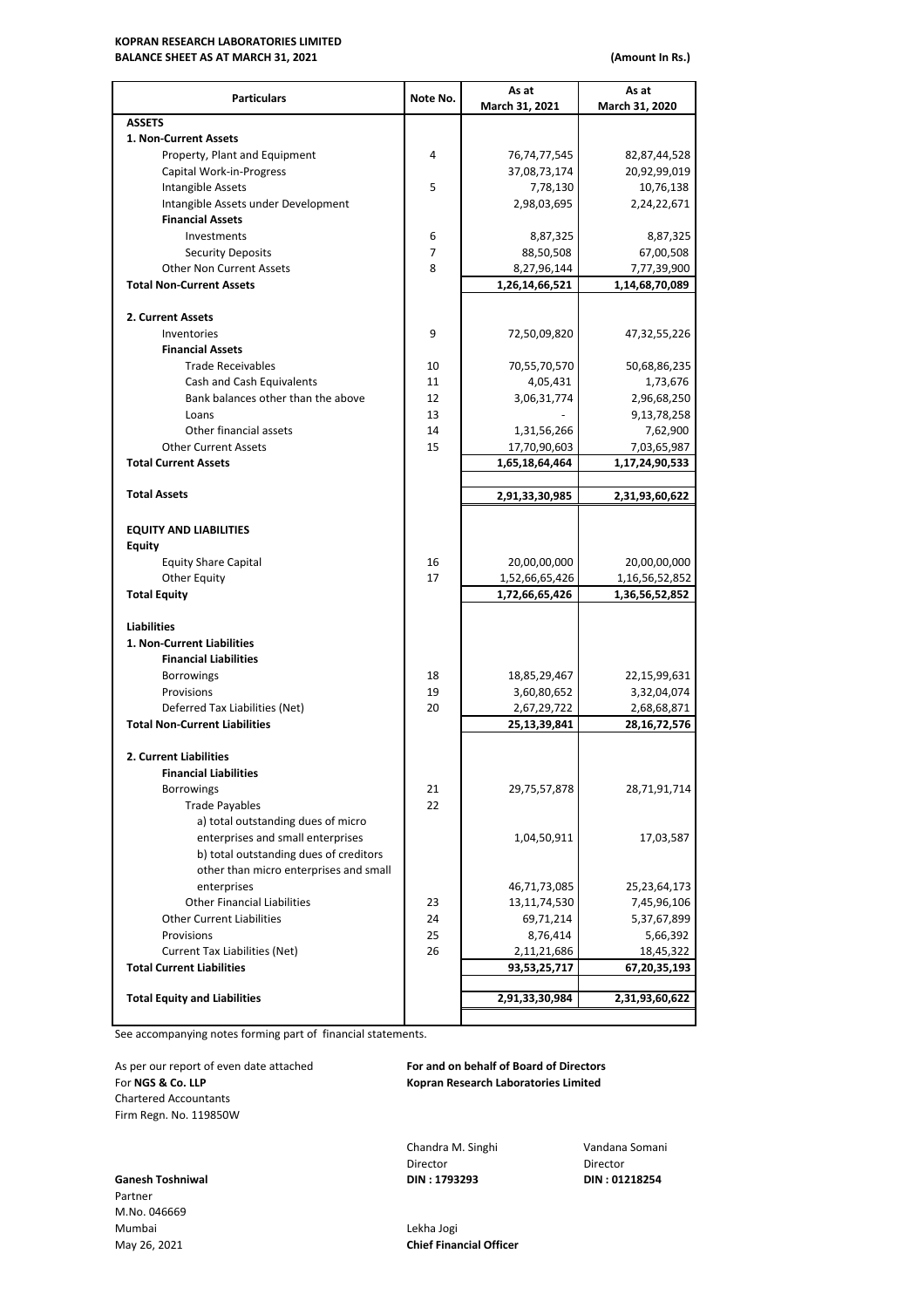#### **KOPRAN RESEARCH LABORATORIES LIMITED STATEMENT OF PROFIT AND LOSS FOR THE YEAR ENDED MARCH 31, 2021 (Amount In Rs.)**

| <b>Particulars</b>                                                     | Note No. | <b>Year Ended</b> | <b>Year Ended</b> |
|------------------------------------------------------------------------|----------|-------------------|-------------------|
|                                                                        |          | March 31, 2021    | March 31, 2020    |
| <b>REVENUE</b>                                                         |          |                   |                   |
| Revenue from operations                                                | 27       | 2,90,15,72,749    | 1,92,65,09,928    |
| Other Income                                                           | 28       | 10,06,90,638      | 64,08,078         |
| <b>Total Revenue</b>                                                   |          | 3,00,22,63,387    | 1,93,29,18,006    |
| <b>EXPENSES</b>                                                        |          |                   |                   |
| Cost of materials consumed                                             | 29       | 1,81,45,44,174    | 1,26,79,94,593    |
| Purchases of stock-in-trade                                            |          | 2,94,40,125       |                   |
| Changes in inventories of finished goods and work-in-progress          | 30       | 81,91,969         | (5,47,85,020)     |
| <b>Finance Costs</b>                                                   | 32       | 2,98,51,765       | 3,11,66,033       |
| <b>Employee Benefits Expense</b>                                       | 31       | 18,81,79,631      | 16,83,04,855      |
| Depreciation and Amortization Expense                                  | 4&5      | 8,79,90,442       | 9,04,20,157       |
| <b>Other Expenses</b>                                                  | 33       | 36,54,45,185      | 32,88,62,591      |
| <b>Total Expenses</b>                                                  |          | 2,52,36,43,291    | 1,83,19,63,209    |
|                                                                        |          |                   |                   |
| <b>Profit Before Tax and Exceptional Items</b>                         |          | 47,86,20,096      | 10,09,54,797      |
| <b>Exceptional items</b>                                               |          |                   |                   |
| (1) Central Excise / Service Tax of earlier years                      |          |                   | 55,41,648         |
| <b>Profit before Tax</b>                                               |          | 47,86,20,096      | 9,54,13,149       |
| <b>Tax Expense</b>                                                     |          |                   |                   |
| (1) Current Tax                                                        |          | 12,54,06,364      | 2,42,63,757       |
| (2) Deferred Tax                                                       |          | (5,00,391)        | 12,42,438         |
| (3) Taxation adjustment of earlier years                               |          |                   | 20,37,506         |
|                                                                        |          | 12,49,05,973      | 2,75,43,700       |
|                                                                        |          |                   |                   |
| <b>Profit For The Year</b>                                             |          | 35, 37, 14, 123   | 6,78,69,449       |
| Other Comprehensive Income /(Loss)                                     |          |                   |                   |
| Items that will not be reclassified subsequently to Profit and Loss    |          |                   |                   |
| Remeasurement of defined employee benefit plans [(expenses) / write    |          |                   |                   |
| back]                                                                  |          | 14,09,693         | (3,53,662)        |
| Income tax effect on Remeasurement of defined employee benefit plans   |          |                   |                   |
| [(charge) / credit]                                                    |          | (3,61,242)        |                   |
| Items that will be reclassified to profit or loss                      |          |                   |                   |
| Exchange difference in translating the financial statements of foreign |          |                   |                   |
| operation                                                              |          |                   |                   |
| Other Comprehensive Income/(Loss) for the year                         |          | 10,48,451         | (3,53,662)        |
| Total Comprehensive Income for the year                                |          | 35,47,62,574      | 6,75,15,787       |
| Earnings Per Equity Share of Face Value of ₹10/- each                  |          |                   |                   |
| <b>Basic and Diluted</b>                                               |          | 17.69             | 3.39              |
| co accomponing notes Forming nort of the financial statement           |          |                   |                   |

See accompanying notes Forming part of the financial statements. As per our report of even date attached **For and on behalf of Board of Directors**

Chartered Accountants Firm Regn. No. 119850W

#### **Ganesh Toshniwal**

Partner M.No. 046669 Lekha Jogi May 26, 2021

# For **NGS & Co. LLP Kopran Research Laboratories Limited**

Chandra M. Singhi Vandana Somani Director Director

**DIN : 1793293 DIN : 01218254**

Mumbai **Chief Financial Officer**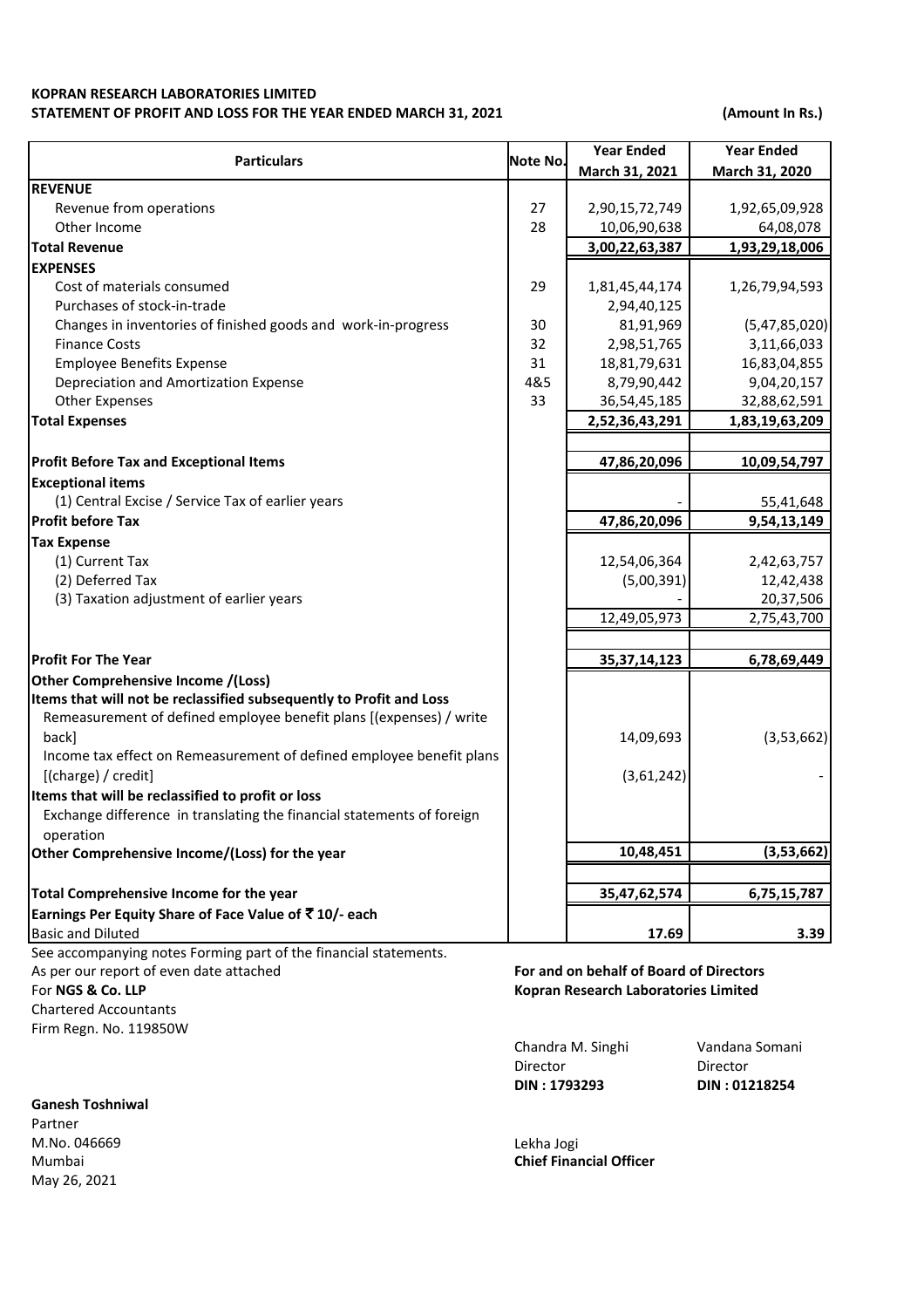#### **KOPRAN RESEARCH LABORATORIES LIMITED STATEMENT OF CASH FLOWS FOR THE YEAR ENDED MARCH 31, 2021 (Amount In Rs.)**

| <b>Particulars</b>                                                                  |                   |
|-------------------------------------------------------------------------------------|-------------------|
| March 31, 2021                                                                      | March 31, 2020    |
| <b>CASH FLOWS FROM OPERATING ACTIVITIES:</b><br>А.                                  |                   |
| <b>Profit Before Tax</b><br>47,86,20,096                                            | 9,54,13,149       |
| <b>Adjustments for:</b>                                                             |                   |
| Depreciation and Amortization Expense<br>8,79,90,442                                | 9,04,20,157       |
| Interest income recognised in profit or loss<br>(71, 74, 965)                       | (47, 36, 346)     |
| Defined benefit plan expense-Gratuity<br>14,09,693                                  | (3,53,662)        |
| Loss on disposal of property, plant and equipment<br>6,52,897                       |                   |
| Capital Contribution from Holding Company<br>62,50,000                              | 62,50,000         |
| Finance costs recognised in profit or loss<br>2,98,51,765                           | 3,11,66,033       |
| Change in operating assets and liabilities:                                         |                   |
| Increase / (Decrease) in Trade payables<br>22,35,56,236                             | (4,34,00,618)     |
| Increase / (Decrease) in Short-term & Long-term provisions<br>31,86,600             | 51,39,505         |
| (4,67,96,686)<br>Increase / (Decrease) in Other current liabilities                 | 1,90,52,673       |
| 5,65,78,424<br>Increase / (Decrease) in Other Financial liabilities                 | (1,77,24,545)     |
| (Increase) / Decrease in Trade receivables<br>(19, 86, 84, 335)                     | 63,81,038         |
| (Increase) / Decrease in Inventories<br>(25, 17, 54, 594)                           | 93,12,205         |
| (Increase) / Decrease in Other Financial Assets<br>(1,45,43,366)                    | 33,27,217         |
| (Increase) / Decrease in Other Current and Non-Current Assets<br>(11, 17, 80, 860)  | 65,15,711         |
| Effects of exchange fluctuation reserve                                             |                   |
| 25,73,61,348<br>Cash generated from operations                                      | 20,67,62,518      |
| Direct taxes paid (net of refund)<br>(10,61,30,000)                                 | (3, 28, 08, 235)  |
| Net cash generated by operating activities<br>15, 12, 31, 348                       | 17,39,54,283      |
| <b>CASH FLOWS FROM INVESTING ACTIVITIES:</b><br>В.                                  |                   |
| Purchase of tangible/ intangible assets (including capital                          |                   |
| work-in-progress & Capital Advance)<br>(20,06,83,527)                               | (9, 18, 97, 457)  |
| Proceeds from disposal of property, plant and equipment<br>46,50,001                |                   |
| Investment in Subsidiary Company                                                    | (8, 87, 325)      |
| Loans Given<br>9,13,78,258                                                          | (9, 13, 78, 258)  |
| 71,74,965<br>Interest received                                                      | 47,36,346         |
| Net cash used in investing activities<br>(9,74,80,303)                              | (17, 94, 26, 694) |
| C.<br><b>CASH FLOWS FROM FINANCING ACTIVITIES:</b>                                  |                   |
| Interest and financial charges paid<br>(2,98,51,765)                                | (3, 11, 66, 033)  |
| Proceeds / (Repayment) Non Current and Current borrowings (Net)<br>(2, 27, 04, 001) | 3,92,61,018       |
| Net cash used in financing activities<br>(5, 25, 55, 766)                           | 80,94,985         |
|                                                                                     |                   |
| Net decrease in cash and cash equivalents<br>11,95,279                              | 26,22,574         |
| Add: Cash and cash equivalents at the beginning of the year<br>2,98,41,926          | 2,72,19,352       |
|                                                                                     |                   |
| Cash and cash equivalents at the end of the year<br>3,10,37,205                     | 2,98,41,926       |
|                                                                                     |                   |
| Cash and cash equivalents comprise of:                                              |                   |
| Cash on Hand<br>1,25,620                                                            | 20,748            |
| <b>Bank Balances:</b>                                                               |                   |
| In Current Accounts<br>2,79,811                                                     | 1,52,928          |
| In Fixed Deposits with original maturity less than 3 months<br>3,06,31,774          | 2,96,68,250       |
| Cash and cash equivalents at the end of the year<br>3, 10, 37, 205                  | 2,98,41,926       |

See the accompanying notes forming part of the financial Statements

In terms of our report attached Firm Regn. No. 119850W

For **NGS & Co. LLP For and on behalf of Board of Directors** Chartered Accountants **Kopran Research Laboratories Limited**

Chandra M. Singhi Vandana Somani Director Director **Ganesh Toshniwal DIN : 1793293 DIN : 01218254**

Partner M.No. 046669 Mumbai Lekha Jogi

May 26, 2021 **Chief Financial Officer**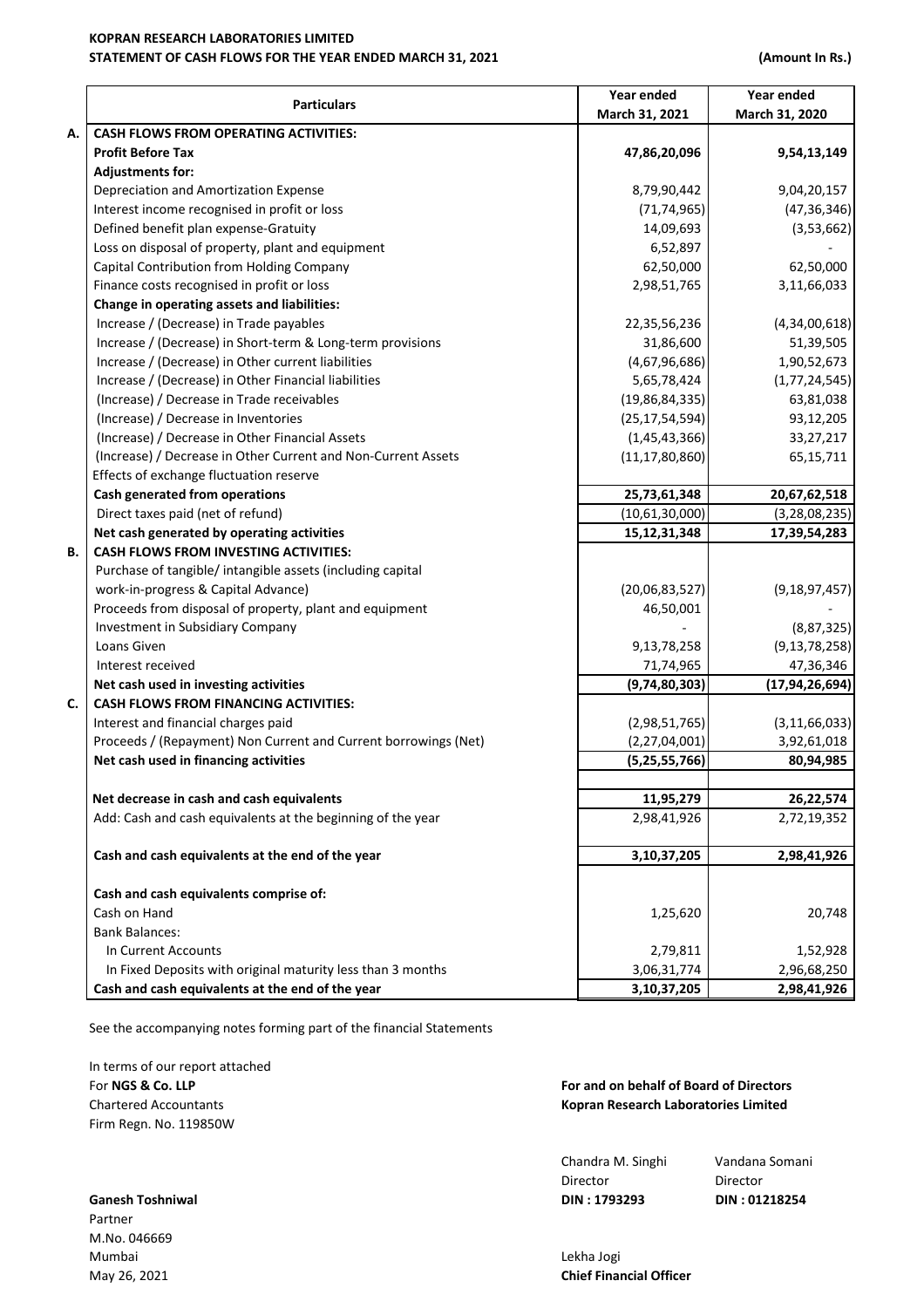#### **KOPRAN RESEARCH LABORATORIES LIMITED** STATEMENT OF CHANGES IN EQUITY FOR THE YEAR ENDED MARCH 31, 2021 **Amount In Rs.)** (Amount In Rs.)

#### **A) Equity Share Capital (Refer Note 16)**

|                                                 | As at               |              | As at          |               |  |
|-------------------------------------------------|---------------------|--------------|----------------|---------------|--|
| <b>Particulars</b>                              | March 31, 2020      |              | March 31, 2019 |               |  |
|                                                 | <b>No.of shares</b> | Amount       | No.of shares   | <b>Amount</b> |  |
| Balance at the beginning of the reporting year  | 2,00,00,000         | 20,00,00,000 | 2,00,00,000    | 20,00,00,000  |  |
| Changes in equity share capital during the year |                     |              |                |               |  |
| Balance at the end of the reporting year        | 2,00,00,000         | 20,00,00,000 | 2,00,00,000    | 20,00,00,000  |  |

#### **B) Other Equity (Refer Note 17)**

| <b>Particulars</b>                      | <b>Retained earnings</b> |                          |                          | Other<br>Comprehensive<br>Income | <b>Total</b>    |
|-----------------------------------------|--------------------------|--------------------------|--------------------------|----------------------------------|-----------------|
|                                         | <b>Securities</b>        | Capital                  |                          | <b>Remeasurements of</b>         |                 |
|                                         | Premium                  | Contribution             | <b>Retained Earnings</b> | net defined benefit              |                 |
|                                         | Reserve                  | from holding             |                          | plans                            |                 |
| As at April 01, 2019                    | 1,34,70,78,150           | 1,53,64,583              | (26, 98, 93, 264)        | (6, 62, 404)                     | 1,09,18,87,065  |
| Profit for the year                     |                          |                          | 6,78,69,449              |                                  | 6,78,69,449     |
| Capital Contribution from holding       |                          | 62,50,000                |                          |                                  | 62,50,000       |
| Other comprehensive income for the year | ۰                        | $\overline{\phantom{a}}$ |                          | (3,53,662)                       | (3,53,662)      |
| As at March 31, 2020                    | 1,34,70,78,150           | 2,16,14,583              | (20, 20, 23, 815)        | (10, 16, 066)                    | 1,16,56,52,852  |
|                                         |                          |                          |                          |                                  |                 |
| As at April 01, 2020                    | 1,34,70,78,150           | 2,16,14,583              | (20, 20, 23, 815)        | (10, 16, 066)                    | 1,16,56,52,852  |
| Profit for the year                     |                          |                          | 35, 37, 14, 123          |                                  | 35, 37, 14, 123 |
| Capital Contribution from holding       |                          | 62,50,000                |                          |                                  | 62,50,000       |
| Other comprehensive income for the year |                          | -                        |                          | 10,48,451                        | 10,48,451       |
| As at March 31, 2021                    | 1,34,70,78,150           | 2,78,64,583              | 15,16,90,308             | 32,385                           | 1,52,66,65,426  |

#### **Nature and Purpose of Reserves:**

#### **a) Securities Premium Reserve**

Securities premium reserve is credited when shares are issued at premium. It is utilised in accordance with the provisions of the Act, to issue bonus shares, to provide for premium on redemption of shares or debentures, write-off equity related expenses like underwriting costs, etc

#### **b) Capital Reserve**

Nil

#### **c) Retained Earnings**

**Ganesh Toshniwal**

Partner M.No. 046669

Retained earnings are the profits that the Company has earned till date less any tranfer to General Reserve, dividends or other distributions paid to the shareholders

See accompanying notes Forming part of the financial statements.

As per our report of even date attached **For and on behalf of Board of Directors** For **NGS & Co. LLP Kopran Research Laboratories Limited** Chartered Accountants Firm Regn. No. 119850W

Chandra M. Singhi Rakesh Doshi Director Executive Director **DIN : 1793293 DIN : 00359832**

Mumbai Lekha Jogi May 26, 2021 **Chief Financial Officer**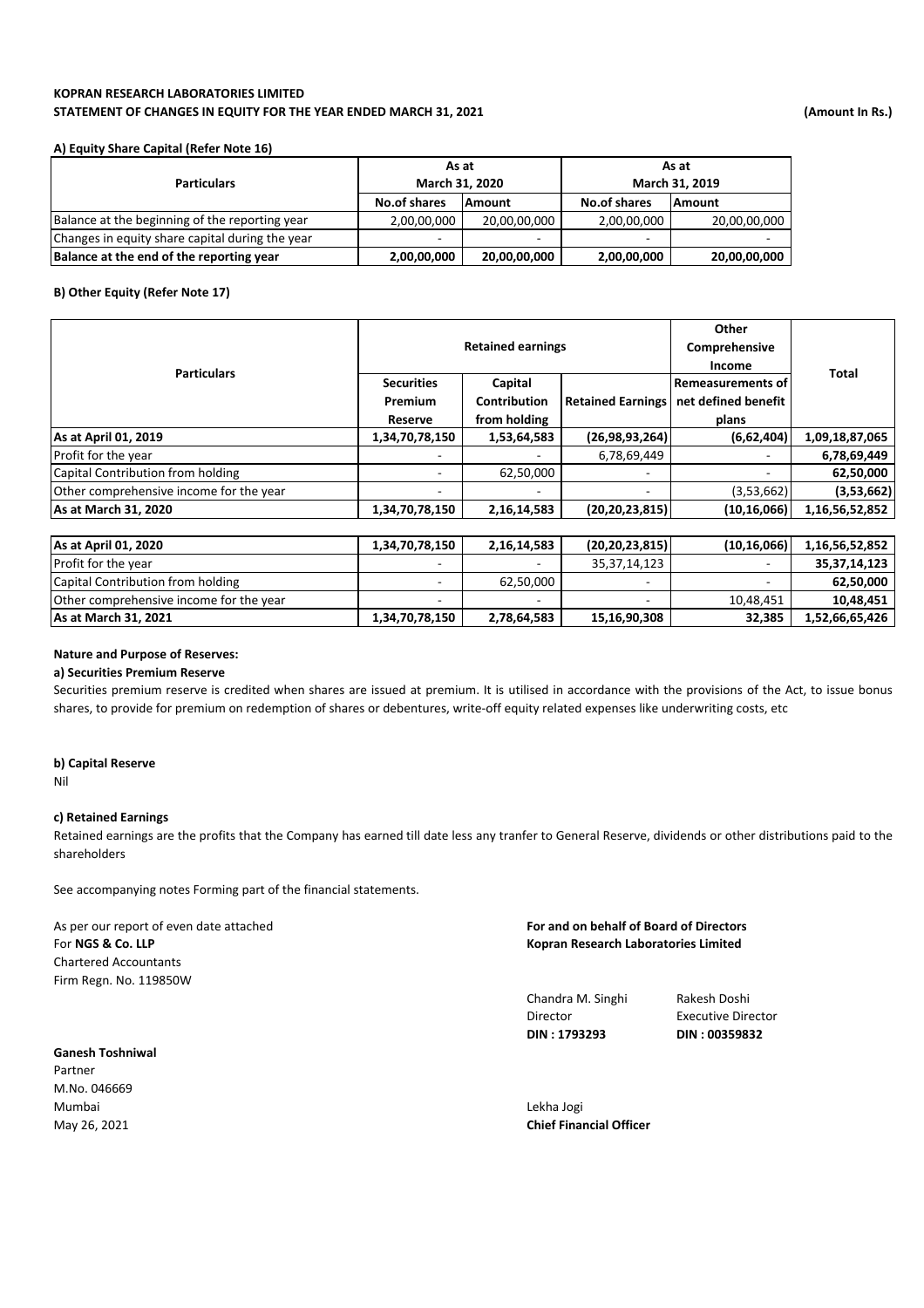## **1 Corporate Information**

Kopran Research Laboratories Limited (KRLL) ("the Company") is a public company domiciled in India and is incorporated under the provisions of the Companies Act applicable in India. The Company is engaged in the business of manufacturing of Active Pharmaceutical Ingredients (API)

The financial statements were authorised for issue by the board of directors on May 26, 2021.

## **2 Significant Accounting Policies**

## **2.1 Basis of preparation**

## **Compliance with Ind AS**

These financial statements have been prepared in accordance with the Indian Accounting Standards (referred to as "Ind AS") as prescribed under section 133 of the Companies Act, 2013 read with Companies (Indian Accounting Standards) Rules as amended from time to time.

## **Historical Cost Convention**

The Financial Statements have been prepared on the historical cost basis except for the followings:

• certain financial assets and liabilities and contingent consideration that is measured at fair value or amortised cost at the end of each reporting period.

- assets held for sale measured at fair value less cost to sell;
- defined benefit plans plan assets measured at fair value; and
- Derivative financial instruments;

Historical cost is generally based on the fair value of the consideration given in exchange for goods and services. Fair value is the price that would be received to sell an asset or paid to transfer a liability in an orderly transaction between market participants at the measurement date.

The Financial Statements are presented in Indian Rupees (which is the functional currency of the Company) and all values are rounded to the nearest rupee except where otherwise stated.

## **2.2 Current/non current classification**

The Company presents assets and liabilities in the balance sheet based on current/ non-current classification. An asset is treated as current when it is:

- Expected to be realised or intended to be sold or consumed in Company's normal operating cycle
- Held primarily for the purpose of trading
- Expected to be realised within twelve months after the reporting period, or

- Cash or cash equivalent unless restricted from being exchanged or used to settle a liability for at least twelve months after the reporting period

All other assets are classified as non-current.

A liability is current when:

- It is expected to be settled in normal operating cycle
- It is held primarily for the purpose of trading
- It is due to be settled within twelve months after the reporting period, or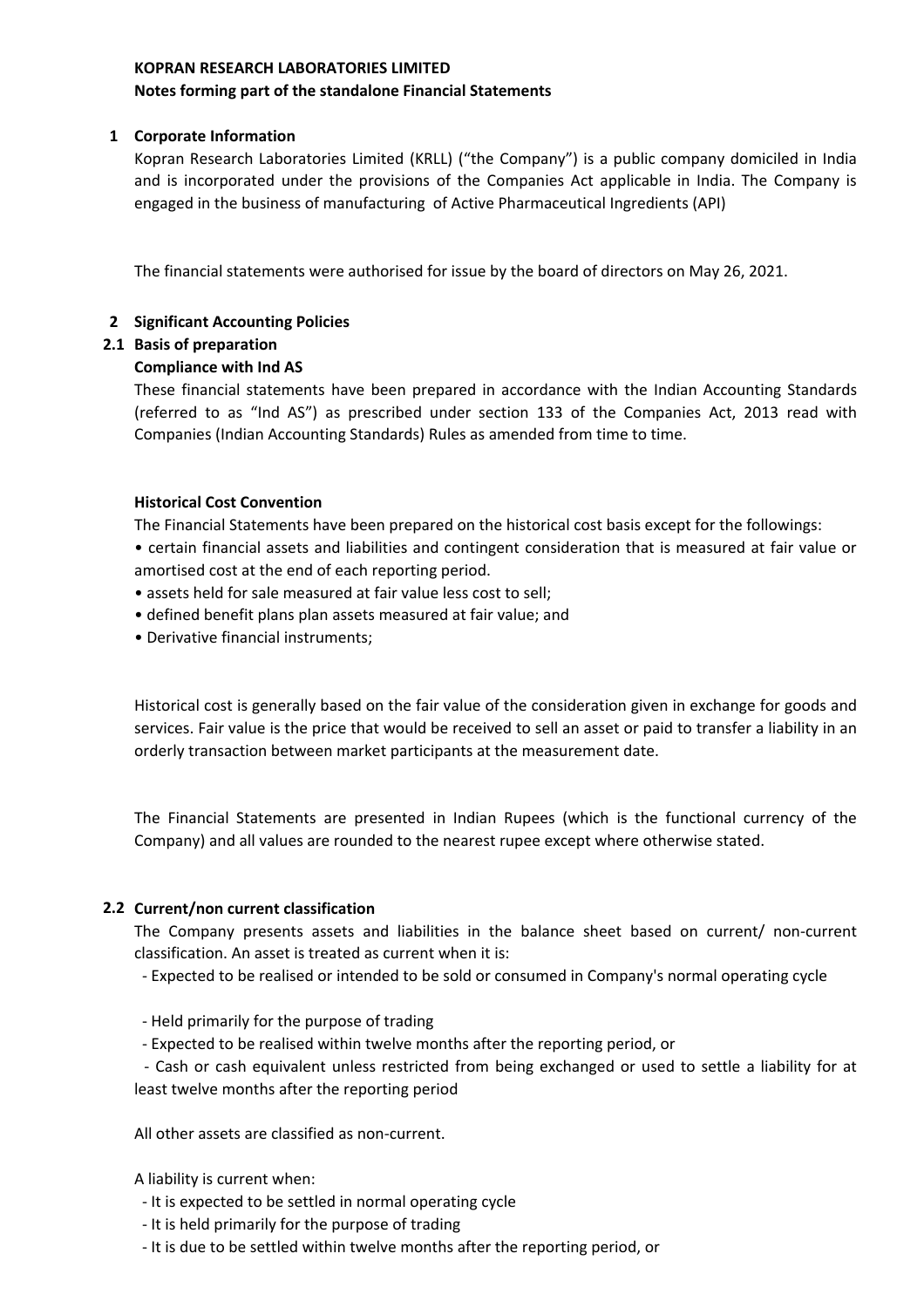#### **Notes forming part of the standalone Financial Statements**

- There is no unconditional right to defer the settlement of the liability for at least twelve months after the reporting period

The Company classifies all other liabilities as non-current.

Deferred tax assets and liabilities are classified as non-current assets and liabilities.

The operating cycle is the time between the acquisition of assets for processing and their realisation in cash and cash equivalents. The Company has identified twelve months as its operating cycle.

## **2.3 Summary of significant accounting policies**

## **(a) Foreign currency translation**

## **(i) Functional and presentation currency**

Items included in the financial statements of the Company are measured using the currency of the primary economic environment in which the entity operates ('the functional currency'). The financial statements are presented in Indian rupee (INR), which is entity's functional and presentation currency.

## **(ii) Transactions and balances**

Foreign currency transactions are translated into the functional currency using the exchange rates at the dates of the transactions. Monetary items denominated in foreign currency at the year end and not covered under forward exchange contracts are translated at the functional currency spot rate of exchange at the reporting date. Foreign exchange gains and losses resulting from the settlement of such transactions and from the translation of monetary assets and liabilities denominated in foreign currencies at year end exchange rates are generally recognised in profit or loss.

Foreign exchange differences regarded as an adjustment to borrowing costs are presented in the consolidated statement of profit and loss, within finance costs. All other foreign exchange gains and losses are presented in the statement of profit and loss on a net basis within other gains/(losses).

Non-monetary items that are measured in terms of historical cost in a foreign currency are translated using the exchange rates at the dates of the initial transactions. Non-monetary items that are measured at fair value in a foreign currency are translated using the exchange rates at the date when the fair value was determined. Translation differences on assets and liabilities carried at fair value are reported as part of the fair value gain or loss.

#### **(b) Fair value measurement**

The Company measures financial instruments, such as, derivatives at fair value at each balance sheet date. Fair value is the price that would be received to sell an asset or paid to transfer a liability in an orderly transaction between market participants at the measurement date. The fair value measurement is based on the presumption that the transaction to sell the asset or transfer the liability takes place either:

- In the principal market for the asset or liability, or
- In the absence of a principal market, in the most advantageous market for the asset or liability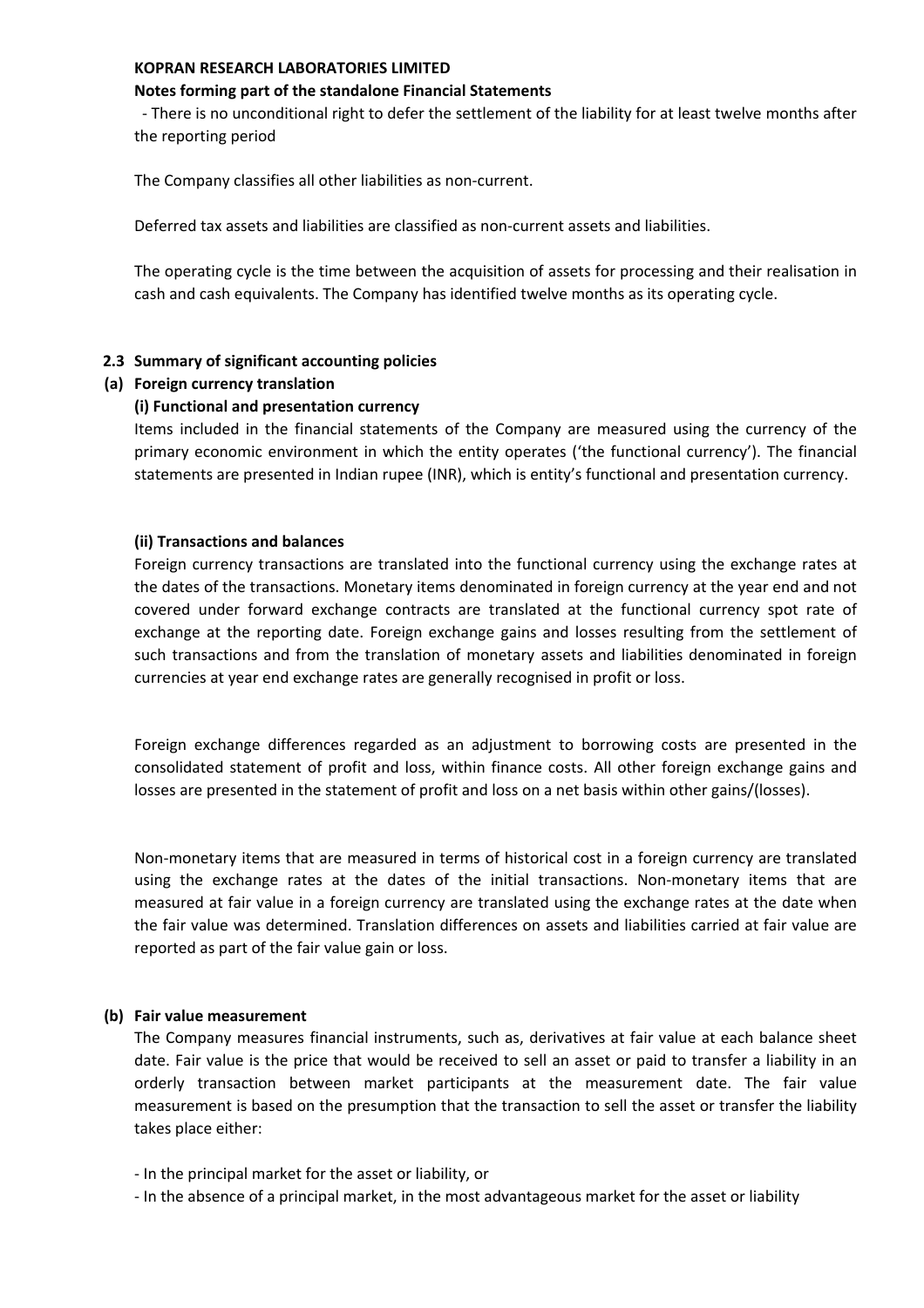#### **Notes forming part of the standalone Financial Statements**

The principal or the most advantageous market must be accessible by the Company. The fair value of an asset or a liability is measured using the assumptions that market participants would use when pricing the asset or liability, assuming that market participants act in their economic best interest.

A fair value measurement of a non-financial asset takes into account a market participant's ability to generate economic benefits by using the asset in its highest and best use or by selling it to another market participant that would use the asset in its highest and best use.

The Company uses valuation techniques that are appropriate in the circumstances and for which sufficient data are available to measure fair value, maximizing the use of relevant observable inputs and minimizing the use of unobservable inputs.

The Company categorizes assets and liabilities measured at fair value into one of three levels as follows:

## **• Level 1 — Quoted (unadjusted)**

This hierarchy includes financial instruments measured using quoted prices.

#### **• Level 2**

Level 2 inputs are inputs other than quoted prices included within Level 1 that are observable for the asset or liability, either directly or indirectly.

#### **• Level 3**

Level 3 inputs are unobservable inputs for the asset or liability.

#### **(c) Non-current assets held for sale**

Non-current assets and disposal groups are classified as held for sale if their carrying amount will be recovered principally through a sale transaction rather than through continuing use. This condition is regarded as met only when the asset (or disposal group) is available for immediate sale in its present condition subject only to terms that are usual and customary for sales of such asset (or disposal group) and its sale is highly probable. Management must be committed to the sale, which should be expected to qualify for recognition as a completed sale within one year from the date of classification.

Non-current assets (and disposal groups) classified as held for sale are measured at the lower of their carrying amount and fair value less costs to sell and are disclosed separately under the head "Other Current Assets". once classified as held for sale are not depreciated or amortised.

#### **(d) Property, plant and equipment**

For transition to Ind AS, the Company has elected to continue with the carrying value of its Property, Plant and Equipment (PPE) recognized as of April 01, 2016 (transition date) measured as per the Previous GAAP and used that carrying value as its deemed cost as on the transition date.

PPE are stated at actual cost less accumulated depreciation and impairment loss. Actual cost is inclusive of freight, installation cost, duties, taxes and other incidental expenses for bringing the asset to its working conditions for its intended use (net of recoverable taxes) and any cost directly attributable to bring the asset into the location and condition necessary for it to be capable of operating in the manner intended by the Management. It include professional fees and borrowing costs for qualifying assets.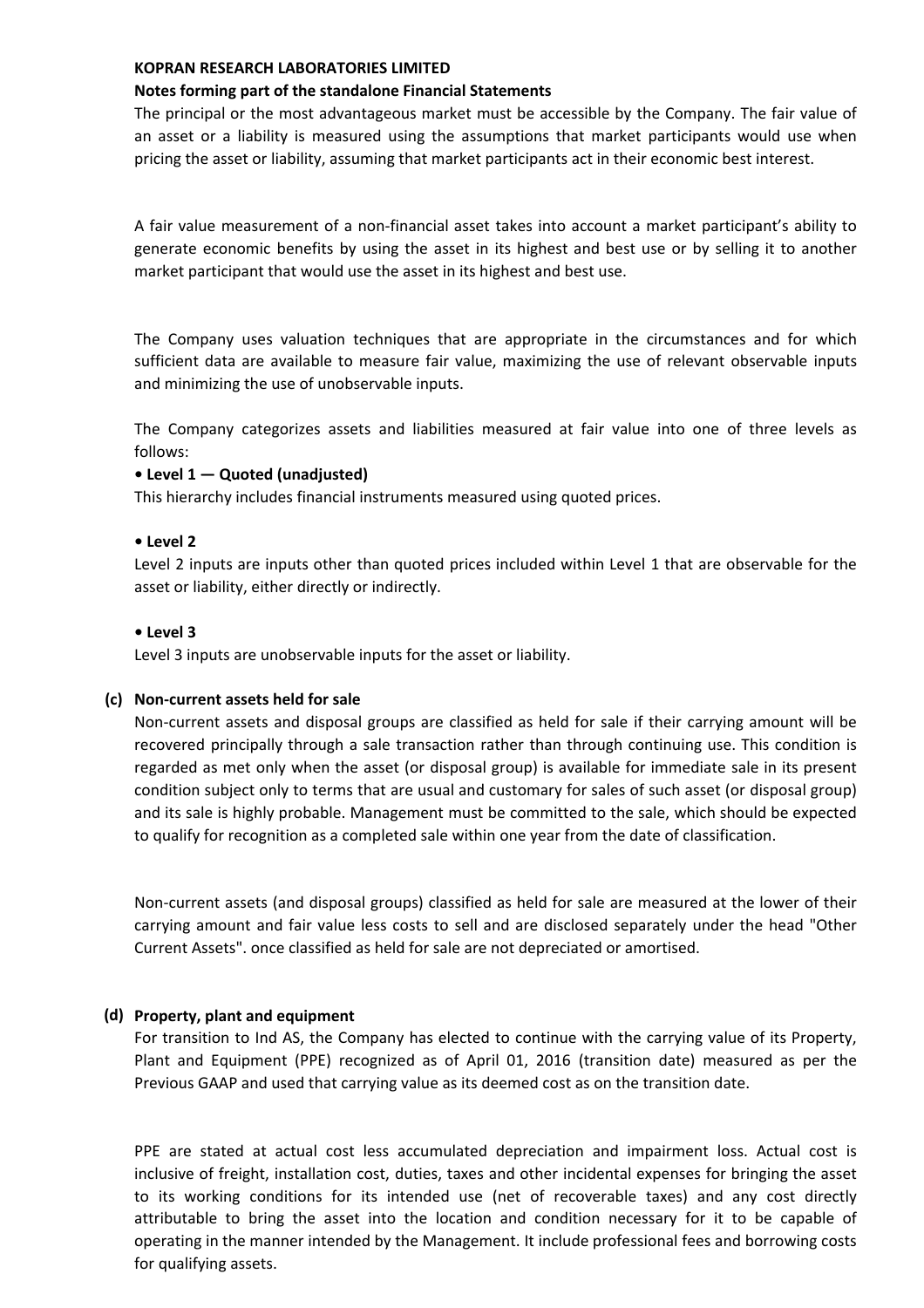Each part of an item of property, plant and equipment with a cost that is significant in relation to the total cost of the item is depreciated separately. When significant parts of plant and equipment are required to be replaced at intervals, the Company depreciates them separately based on their specific useful lives. Likewise, when a major inspection is performed, its cost is recognized in the carrying amount of the plant and equipment as a replacement if the recognition criteria are satisfied. All other repair and maintenance costs are recognized in profit or loss as incurred.

Subsequent expenditure related to an item of property, plant and equipment is added to its book value only if it increases the future benefits from its previously assessed standard of performance. All other expenses on existing property, plant and equipment, including day-to-day repair and maintenance expenditure and cost of replacing parts, are charged to the statement of profit and loss for the period during which such expenses are incurred.

Borrowing costs directly attributable to acquisition of property, plant and equipment which take substantial period of time to get ready for its intended use are also included to the extent they relate to the period till such assets are ready to be put to use.

Advances paid towards the acquisition of Property, plant and equipment are disclosed as "Capital advances" under "Other Non - Current Assets" and the cost of assets not ready intended use as at the balance sheet date are disclosed as 'Capital work-in-progress'.

An item of PPE is de-recognized upon disposal or when no future economic benefits are expected to arise from the continued use of the asset. Any gain or loss arising on the disposal or retirement of an item of PPE is determined as the difference between the sales proceeds and the carrying amount of the asset and is recognized in the Statement of Profit and Loss when the asset is derecognized.

Expenditure directly relating to construction activity is capitalized. Indirect expenditure incurred during construction period is capitalized to the extent to which the expenditure is indirectly related to construction or is incidental thereto. Other indirect expenditure (including borrowing costs) incurred during the construction period which is neither related to the construction activity nor is incidental thereto is charged to the statement of profit and loss.

## **Depreciation methods, estimated useful lives and residual value**

Depreciation of these PPE commences when the assets are ready for their intended use.

Depreciation is calculated on straight line basis using the useful lives estimated by the management, which are equal to those prescribed under Schedule II to the Companies Act, 2013.

The residual values are not more than 5% of the original cost of the asset.

On assets acquired on lease (including improvements to the leasehold premises), amortization has been provided for on Straight Line Method over the period of lease.

The estimated useful lives and residual values are reviewed on an annual basis and if necessary, changes in estimates are accounted for prospectively. An asset's carrying amount is written down immediately to its recoverable amount if the asset's carrying amount is greater than its estimated recoverable amount.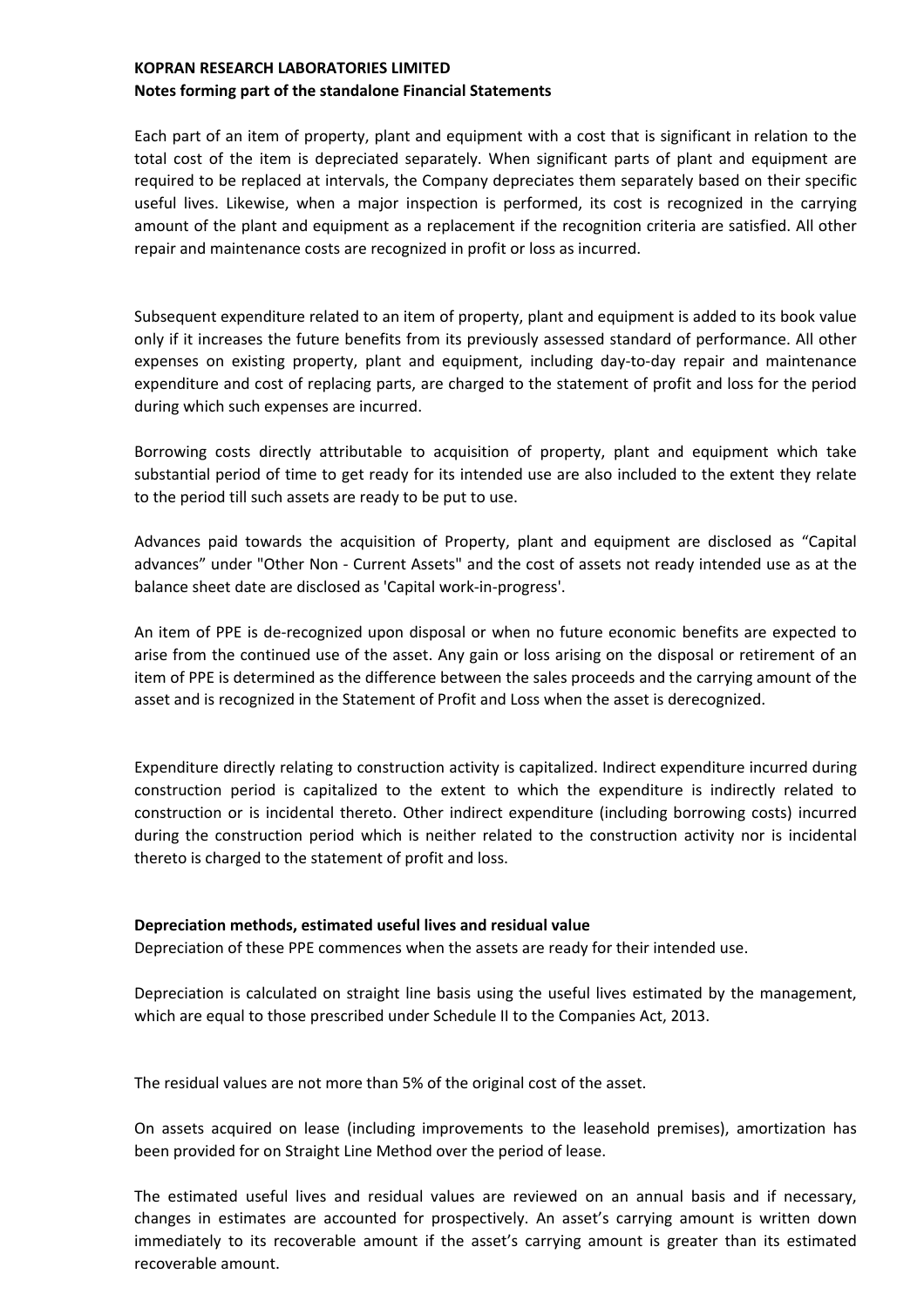#### **Notes forming part of the standalone Financial Statements**

Depreciation on subsequent expenditure on PPE arising on account of capital improvement or other factors is provided for prospectively over the remaining useful life.

#### **(e) Intangible assets**

For transition to Ind AS, the Company has elected to continue with the carrying value of intangible assets recognized as of April 01, 2016 (transition date) measured as per the Previous GAAP and use that carrying value as its deemed cost as on the transition date.

Intangible assets are stated at cost (net of recoverable taxes) less accumulated amortization and impairment loss. Intangible assets are amortized over their respective individual estimated useful lives on a straight-line basis, from the date that they are available for use. The estimated useful life of an identifiable intangible asset is based on a number of factors including the effects of obsolescence, demand, competition, and other economic factors (such as the stability of the industry, and known technological advances), and the level of maintenance expenditures required to obtain the expected future cash flows from the asset. Amortization methods and useful lives are reviewed periodically including at each financial year end and if necessary, changes in estimates are accounted for prospectively.

An intangible asset is derecognized on disposal, or when no future economic benefits are expected from use or disposal. Gains or losses arising from de-recognition of an intangible asset, measured as the difference between the net disposal proceeds and the carrying amount of the asset, and are recognized in the Statement of Profit and Loss when the asset is derecognized.

#### **Amortisation methods and periods**

Intangible assets comprising of goodwill and product development cost is amortized on a straight line basis over the useful life of five years which is estimated by the management.

The estimated useful lives and residual values are reviewed on an annual basis and if necessary, changes in estimates are accounted for prospectively.

#### **(f) Impairment of non financial assets**

The Company assesses, at each reporting date, whether there is an indication that an asset may be impaired. If any indication exists, or when annual impairment testing for an asset is required, the Company estimates the asset's recoverable amount. An asset's recoverable amount is the higher of an asset's fair value less costs of disposal and its value in use. Recoverable amount is determined for an individual asset, unless the asset does not generate cash inflows that are largely independent of those from other assets or groups of assets. When the carrying amount of an asset exceeds its recoverable amount, the asset is considered impaired and is written down to its recoverable amount.

In assessing value in use, the estimated future cash flows are discounted to their present value using a pre-tax discount rate that reflects current market assessments of the time value of money and the risks specific to the asset. In determining fair value less costs of disposal, recent market transactions are taken into account. If no such transactions can be identified, an appropriate valuation model is used.

Impairment losses of continuing operations, including impairment on inventories, are recognized in the statement of profit and loss. After impairment, depreciation is provided on the revised carrying amount of the asset over its remaining useful life.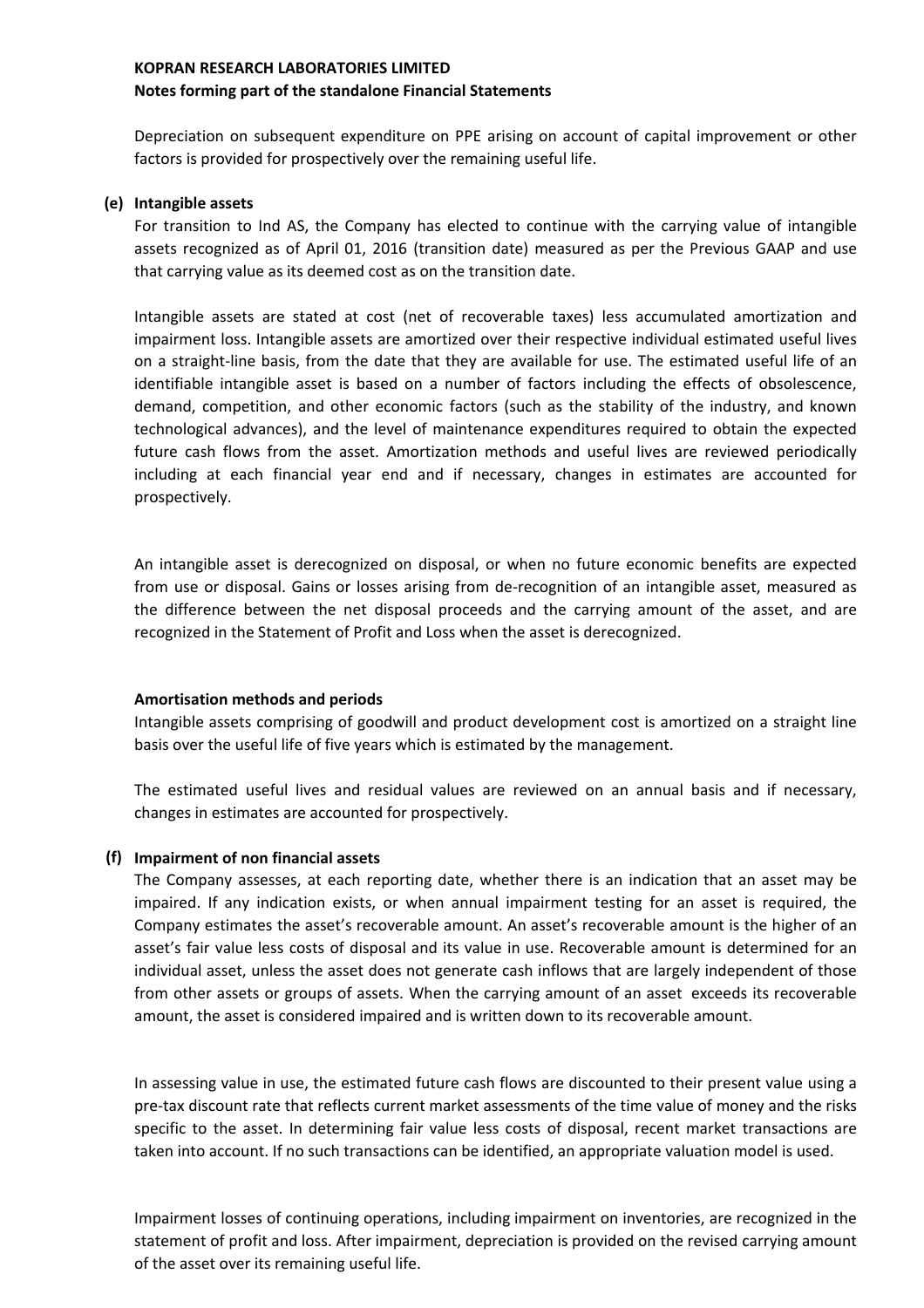#### **Notes forming part of the standalone Financial Statements**

A previously recognized impairment loss (except for goodwill) is reversed only if there has been a change in the assumptions used to determine the asset's recoverable amount since the last impairment loss was recognized. The reversal is limited to the carrying amount of the asset.

#### **(g) Leases**

#### **(i) As a lessee**

A lease is classified at the inception date as a finance lease or an operating lease. Leases of property, plant and equipment where the Company, as lessee, has substantially all the risks and rewards of ownership are classified as finance leases.

Leases in which a significant portion of the risks and rewards of ownership are not transferred to the Company as lessee are classified as operating leases. Payments made under operating leases are charged to profit or loss on a straight-line basis over the period of the lease unless the payments are structured to increase in line with expected general inflation to compensate for the lessor's expected inflationary cost increases.

#### **(ii) As a lessor**

Leases are classified as finance leases when substantially all of the risks and rewards of ownership transfer from the Company to the lessee. Amounts due from lessees under finance leases are recorded as receivables at the Company's net investment in the leases. Finance lease income is allocated to accounting periods so as to reflect a constant periodic rate of return on the net investment outstanding in respect of the lease.

Lease income from operating leases where the Company is a lessor is recognised in income on a straight-line basis over the lease term unless the receipts are structured to increase in line with expected general inflation to compensate for the expected inflationary cost increases. The respective leased assets are included in the balance sheet based on their nature.

#### **(h) Inventories**

Raw Materials, Stores and Spares and Packing Material are valued at lower of cost and net realizable value.

Work-in-Progress, Finished Goods and Stock-in-Trade are valued at lower of cost and net realizable value. Cost of Raw Materials, Stores & Spares and Packing Materials is determined using First in First out (FIFO) Method. Cost of Work-in-Progress and Finished Goods is determined on absorption costing method.

#### **(i) Revenue recognition**

Revenue is measured based on the consideration specified in a contract with a customer and excludes amounts collected on behalf of third parties including taxes. Revenue is recognized upon transfer of control of promised products or services to customers in an amount that reflects the consideration we expect to receive in exchange for those products or services.

Effective April 1, 2018, the Company adopted Ind AS 115 "Revenue from Contracts with Customers" using the cumulative catch-up transition method, applied to contracts that were not completed as of April 1, 2018. In accordance with the cumulative catch-up transition method , the comparatives have not been retrospectively adjusted. The effect on adoption of Ind AS 115 was insignificant.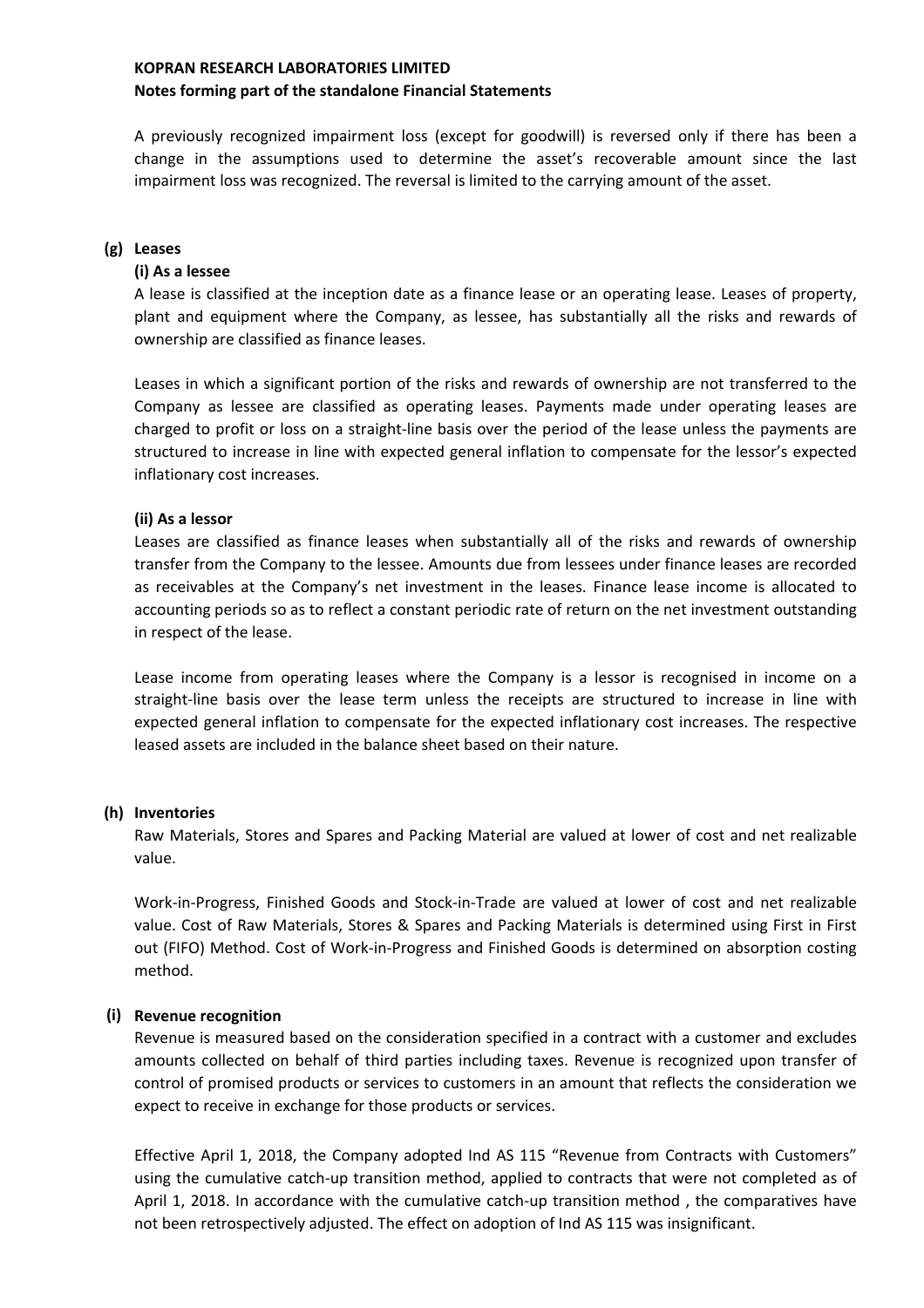## **KOPRAN RESEARCH LABORATORIES LIMITED Notes forming part of the standalone Financial Statements The following are the specific revenue recognition criteria:**

Revenue from sale of goods is recognized when all the significant risk and rewards of ownership of the goods have been passed to the buyer.

Revenue from services are recognised as they are rendered based on agreements/ arrangements with the concerned parties.

#### **Contract balances**

#### **Contract assets**

A contract asset is the right to consideration in exchange for goods or services transferred to the customer. If the Company performs by transferring goods or services to a customer before the customer pays consideration or before payment is due, a contract asset is recognised for the earned consideration that is conditional.

#### **Trade receivables**

A receivable represents the Company's right to an amount of consideration that is unconditional (i.e., only the passage of time is required before payment of the consideration is due)

#### **Contract liabilities**

A contract liability is the obligation to transfer goods or services to a customer for which the Company has received consideration (or an amount of consideration is due) from the customer. If a customer pays consideration before the Company transfers goods or services to the customer, a contract liability is recognised when the payment is made or the payment is due (whichever is earlier). Contract liabilities are recognised as revenue when the Company performs under the contract.

#### **Assets and liabilities arising from rights of return**

#### **Right of return assets**

Right of return asset represents the Company's right to recover the goods expected to be returned by customers. The asset is measured at the former carrying amount of the inventory, less any expected costs to recover the goods, including any potential decreases in the value of the returned goods. The Company updates the measurement of the asset recorded for any revisions to its expected level of returns, as well as any additional decreases in the value of the returned products. This is disclosed along with inventories.

#### **Refund liabilities**

A refund liability is the obligation to refund some or all of the consideration received (or receivable) from the customer and is measured at the amount the Company ultimately expects it will have to return to the customer. The Company updates its estimates of refund liabilities (and the corresponding change in the transaction price) at the end of each reporting period.

#### **Interest income**

Interest income, including income arising from other financial instruments measured at amortized cost, is recognized using the effective interest rate method.

#### **Dividend income**

Revenue is recognised when the company's right to receive the payment is established, which is generally when shareholders approve the dividend.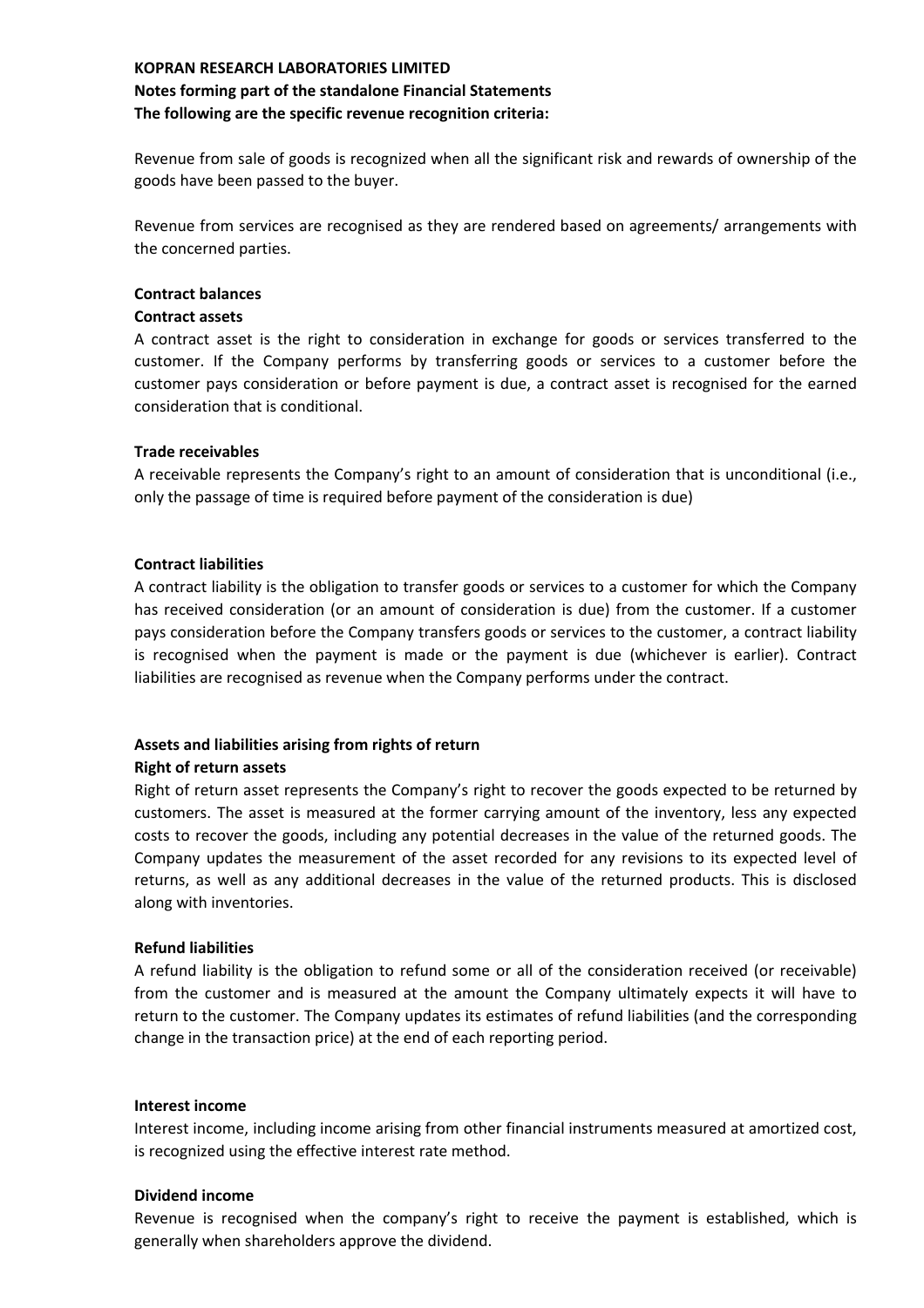#### **Notes forming part of the standalone Financial Statements**

#### **(j) Income Taxes**

#### **(i) Current income tax**

The income tax expense or credit for the year is the tax payable on the current year's taxable income based on the applicable income tax rate adjusted by changes in deferred tax assets and liabilities attributable to temporary differences and to unused tax losses, if any.

The current income tax charge is calculated on the basis of the tax laws enacted or substantively enacted at the end of the reporting year. Management periodically evaluates positions taken in tax returns with respect to situations in which applicable tax regulation is subject to interpretation. It establishes provisions where appropriate on the basis of amounts expected to be paid to the tax authorities.

#### **(ii) Deferred tax**

Deferred income tax is recognized using the balance sheet approach. Deferred tax is recognized on temporary differences at the balance sheet date between the tax base of assets and liabilities and their carrying amounts for financial reporting purposes, except when the deferred income tax arises from the initial recognition of goodwill or an asset or liability in a transaction that is not a business combination and affects neither accounting nor taxable profit or loss at the time of the transaction.

Deferred income tax assets are recognized for all deductible temporary differences, carry forward of unused tax credits and unused tax losses, to the extent that it is probable that taxable profit will be available against which the deductible temporary differences, and the carry forward of unused tax credits and unused tax losses can be utilized.

The carrying amount of deferred income tax assets is reviewed at each balance sheet date and reduced to the extent that it is no longer probable that sufficient taxable profit will be available to allow all or part of the deferred income tax asset to be utilized.

Deferred income tax assets and liabilities are measured at the tax rates that are expected to apply in the period when the asset is realized or the liability is settled, based on tax rates (and tax laws) that have been enacted or substantively enacted at the balance sheet date.

Deferred tax assets and deferred tax liabilities are offset if a legally enforceable right exists to set off current tax assets against current tax liabilities and the deferred taxes relate to the same taxable entity and the same taxation authority.

#### **(iii) Minimum Alternate Tax**

MAT payable for a year is charged to the statement of profit and loss as current tax. The Company recognizes MAT credit available in the statement of profit and loss as deferred tax with a corresponding asset only to the extent that there is probable certainty that the Company will pay normal income tax during the specified period, i.e., the period for which MAT credit is allowed to be carried forward. The said asset is shown as 'MAT Credit Entitlement' under Deferred Tax. The Company reviews the same at each reporting date and writes down the asset to the extent the Company does not have the probable certainty that it will pay normal tax during the specified period.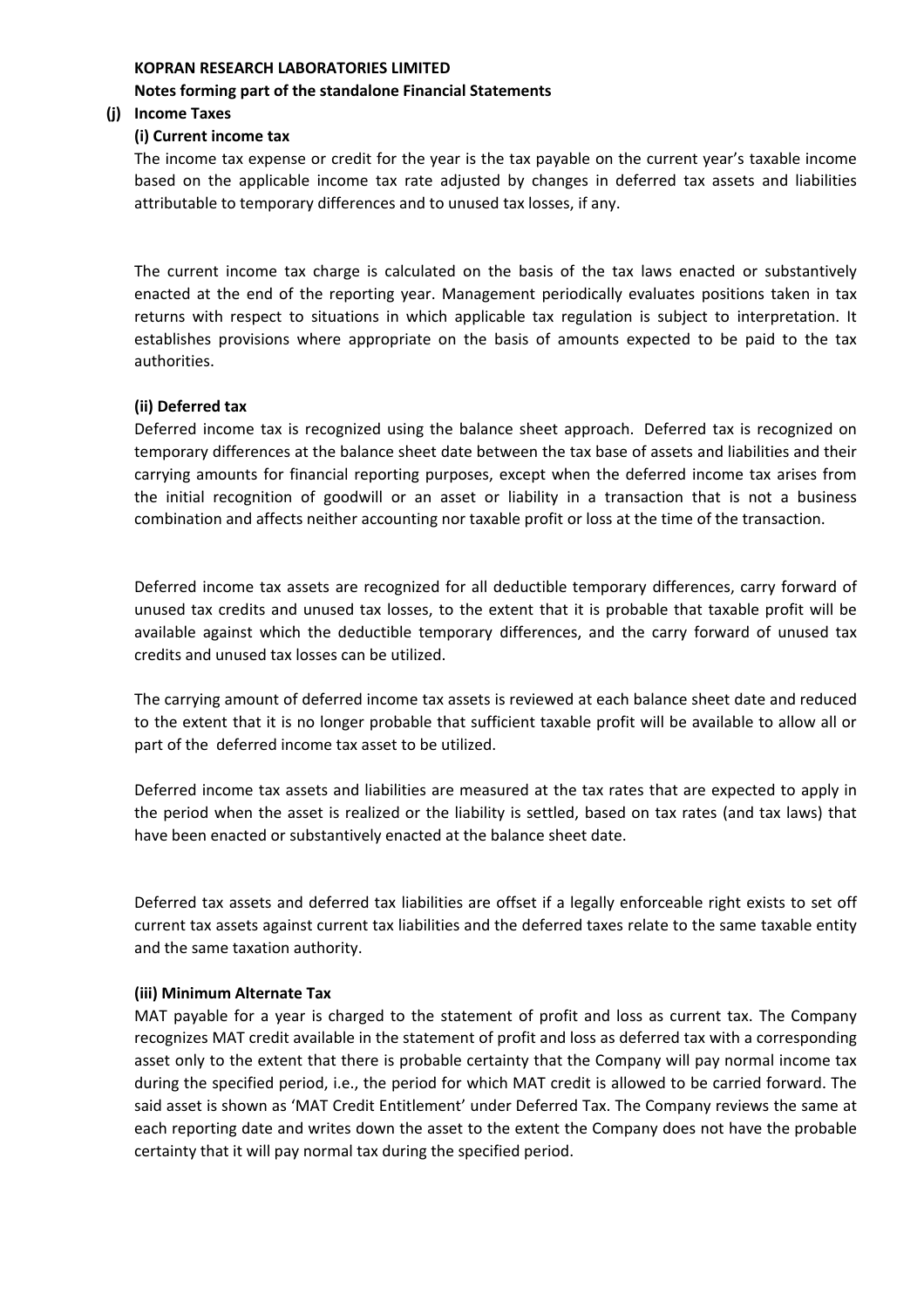#### **Notes forming part of the standalone Financial Statements**

#### **(k) Financial Instruments**

A financial instrument is any contract that gives rise to a financial asset of one entity and a financial liability or equity instrument of another entity. Financial assets and financial liabilities are recognised when a Company becomes a party to the contractual provisions of the instruments.

#### **Financial assets**

#### **Initial Recognition**

All financial assets are recognized initially at fair value plus, in the case of financial assets not recorded at fair value through profit or loss, transaction costs that are attributable to the acquisition of the financial asset. Purchases or sales of financial assets that require delivery of assets within a time frame are recognized on the trade date, i.e., the date that the Company commits to purchase or sell the asset.

#### **Subsequent measurement**

For purposes of subsequent measurement, financial assets are classified in four categories:

- Debt instruments at amortised cost
- Debt instruments at fair value through other comprehensive income (FVTOCI)
- Debt instruments and equity instruments at fair value through profit or loss (FVTPL)
- Equity instruments measured at fair value through other comprehensive income (FVTOCI)

#### **(i) Debt instruments at amortised cost**

A 'debt instrument' is measured at the amortised cost if both the following conditions are met:

- the asset is held within a business model whose objective is to hold assets for collecting contractual cash flows, and

- the contractual terms of the financial asset give rise on specified dates to cash flows that are solely payments of principal and interest on the principal amount outstanding.

#### **(ii) Debt instrument at FVTOCI**

A 'debt instrument' is measured as at FVTOCI if both of the following criteria are met:

 - the objective of the business model is achieved both by collecting contractual cash flows and selling the financial assets, and

- the contractual terms of the financial asset give rise on specified dates to cash flows that are solely payments of principal and interest on the principal amount outstanding.

#### **(iii) Debt instrument at FVTPL**

FVTPL is a residual category for debt instruments. Any debt instrument, which does not meet the criteria for categorisation as at amortised cost or as FVTOCI, is classified as at FVTPL.

### **(iv) Equity instruments measured at FVTOCI**

All other equity investments are measured at fair value, with value changes recognized in Statement of Profit and Loss, except for those equity investments for which the Company has elected to present the value changes in 'Other Comprehensive Income'.

All recognised financial assets are subsequently measured in their entirety at either amortised cost or fair value, depending on the classification of the financial assets.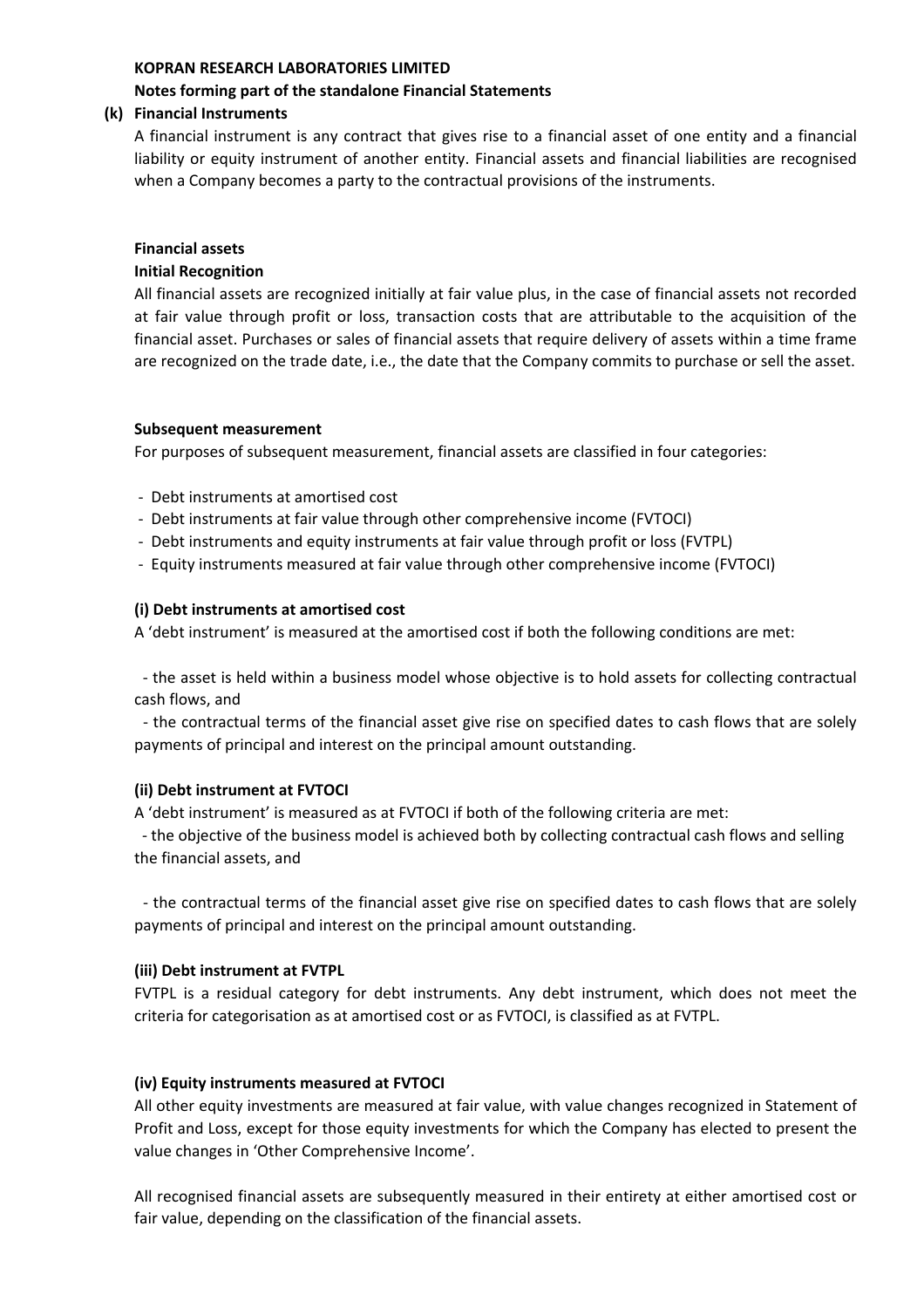#### **Notes forming part of the standalone Financial Statements**

## **(v) Cash and Cash equivalents**

The Company considers all highly liquid financial instruments, which are readily convertible into known amounts of cash that are subject to an insignificant risk of change in value and having original maturities of three months or less from the date of purchase, to be cash equivalents. Cash and cash equivalents consist of balances with banks which are unrestricted for withdrawal and usage.

### **Investments in subsidiaries, Associates and Joint Ventures**

The Company has accounted for its subsidiaries, Associates and Joint Ventures at cost.

## **De-recognition**

A financial asset is de-recognized only when

- The Company has transferred the rights to receive cash flows from the financial asset or

- retains the contractual rights to receive the cash flows of the financial asset, but assumes a contractual obligation to pay the cash flows to one or more recipients.

Where the Company has transferred an asset, it evaluates whether it has transferred substantially all risks and rewards of ownership of the financial asset. In such cases, the financial asset is de-recognized.

Where the Company has neither transferred a financial asset nor retains substantially all risks and rewards of ownership of the financial asset, the financial asset is de-recognized if the Company has not retained control of the financial asset. Where the Company retains control of the financial asset, the asset is continued to be recognized to the extent of continuing involvement in the financial asset.

#### **Impairment of financial assets**

In accordance with Ind AS 109, the Company applies expected credit loss (ECL), simplified model approach for measurement and recognition of Impairment loss on Trade receivables or any contractual right to receive cash or another financial asset that result from transactions that are within the scope of Ind AS 11 and Ind AS 18.

ECL impairment loss allowance (or reversal) recognized during the year is recognized as income / expense in the statement of Profit and Loss.

## **Financial liabilities**

## **Classification as debt or equity**

Financial liabilities and equity instruments issued by the Company are classified according to the substance of the contractual arrangements entered into and the definitions of a financial liability and an equity instrument.

#### **Equity instruments**

An equity instrument is any contract that evidences a residual interest in the assets of an entity after deducting all of its liabilities. Equity instruments issued by the Company are recognised at the proceeds received, net of direct issue costs.

Repurchase of the Company's own equity instrumentsis recognised and deducted directly in equity. No gain or loss is recognised in profit or loss on the purchase, sale, issue or cancellation of the Company's own equity instruments.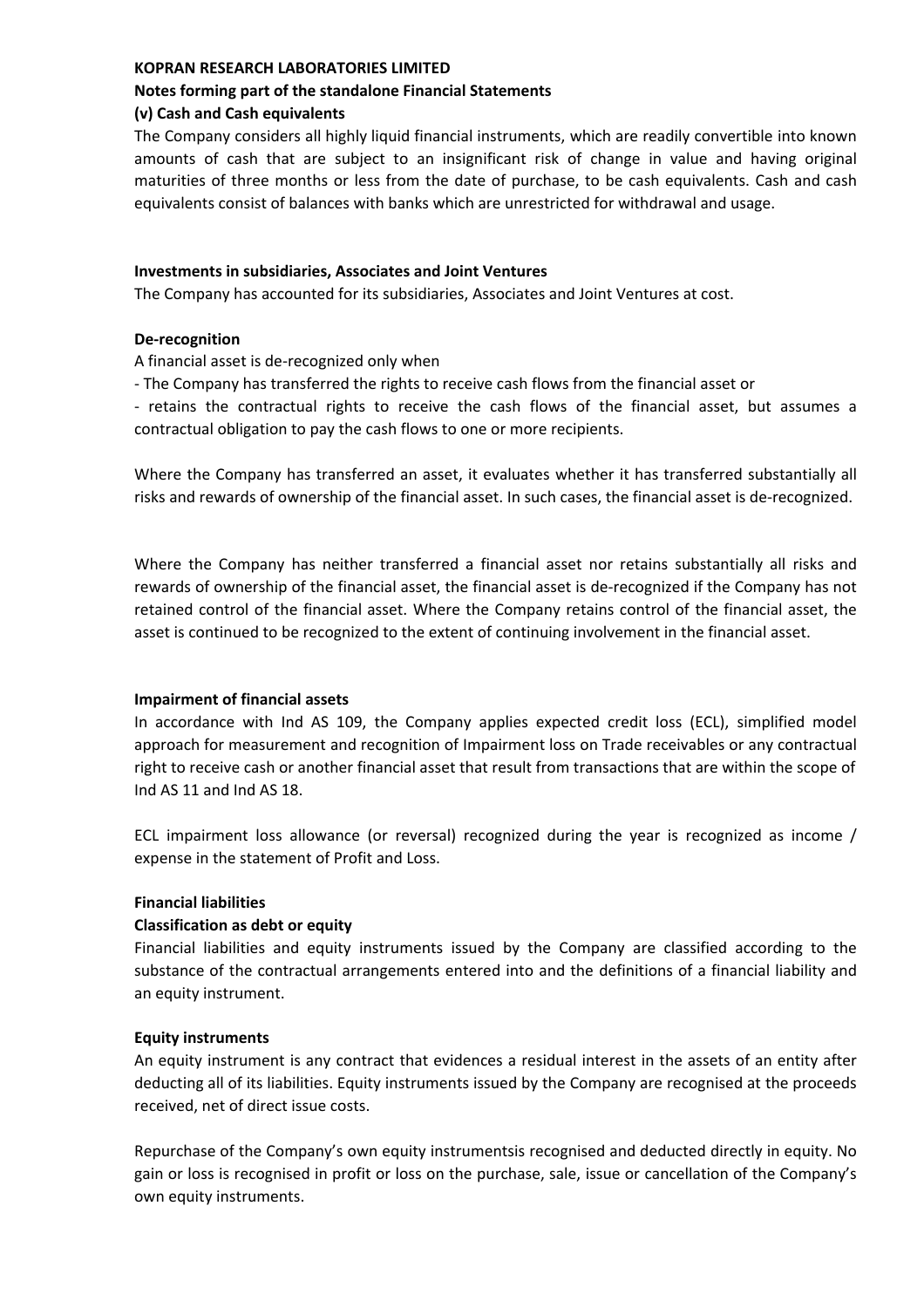## **Notes forming part of the standalone Financial Statements**

## **Initial recognition and measurement**

Financial liabilities are recognized when the Company becomes a party to the contractual provisions of the instrument. Financial liabilities are initially measured at the amortized cost unless at initial recognition, they are classified as fair value through profit and loss.

#### **Subsequent measurement**

Financial liabilities are subsequently measured at amortized cost using the effective interest rate method. Financial liabilities carried at fair value through profit or loss are measured at fair value with all changes in fair value recognised in the statement of profit and loss.

#### **(i) Trade and other payables**

These amounts represent liabilities for goods and services provided to the Company prior to the end of financial year which are unpaid. Trade and other payables are presented as current liabilities unless payment is not due within 12 months after the reporting year. They are recognized initially at their fair value and subsequently measured at amortised cost using the effective interest method.

## **(ii) Loans and borrowings**

After initial recognition, interest-bearing loans and borrowings are subsequently measured at amortized cost using the EIR method. Gains and losses are recognized in profit or loss when the liabilities are derecognized as well as through the EIR amortization process.

#### **(iii) Financial guarantee contracts**

Financial guarantee contracts are those contracts that require a payment to be made to reimburse the holder for a loss it incurs because the specified debtor fails to make a payment when due in accordance with the terms of a debt instrument. Financial guarantee contracts are recognised initially as a liability at fair value and if not designated as at FVTPL, are subsequently measured at the higher of the amount of loss allowance determined as per impairment requirements of Ind AS 109 and the amount initially recognised less cumulative amount of income recognised.

#### **De-recognition**

A financial liability is derecognized when the obligation under the liability is discharged or cancelled or expires.

#### **Embedded derivatives**

Derivatives embedded in non-derivative host contracts that are not financial assets within the scope of Ind AS 109 are accounted for as separate derivatives and recorded at fair value if their economic characteristics and risks are not closely related to those of the host contracts and the host contracts are not held for trading or designated at fair value though profit or loss. These embedded derivatives are measured at fair value with changes in fair value recognised in profit or loss, unless designated as effective hedging instruments.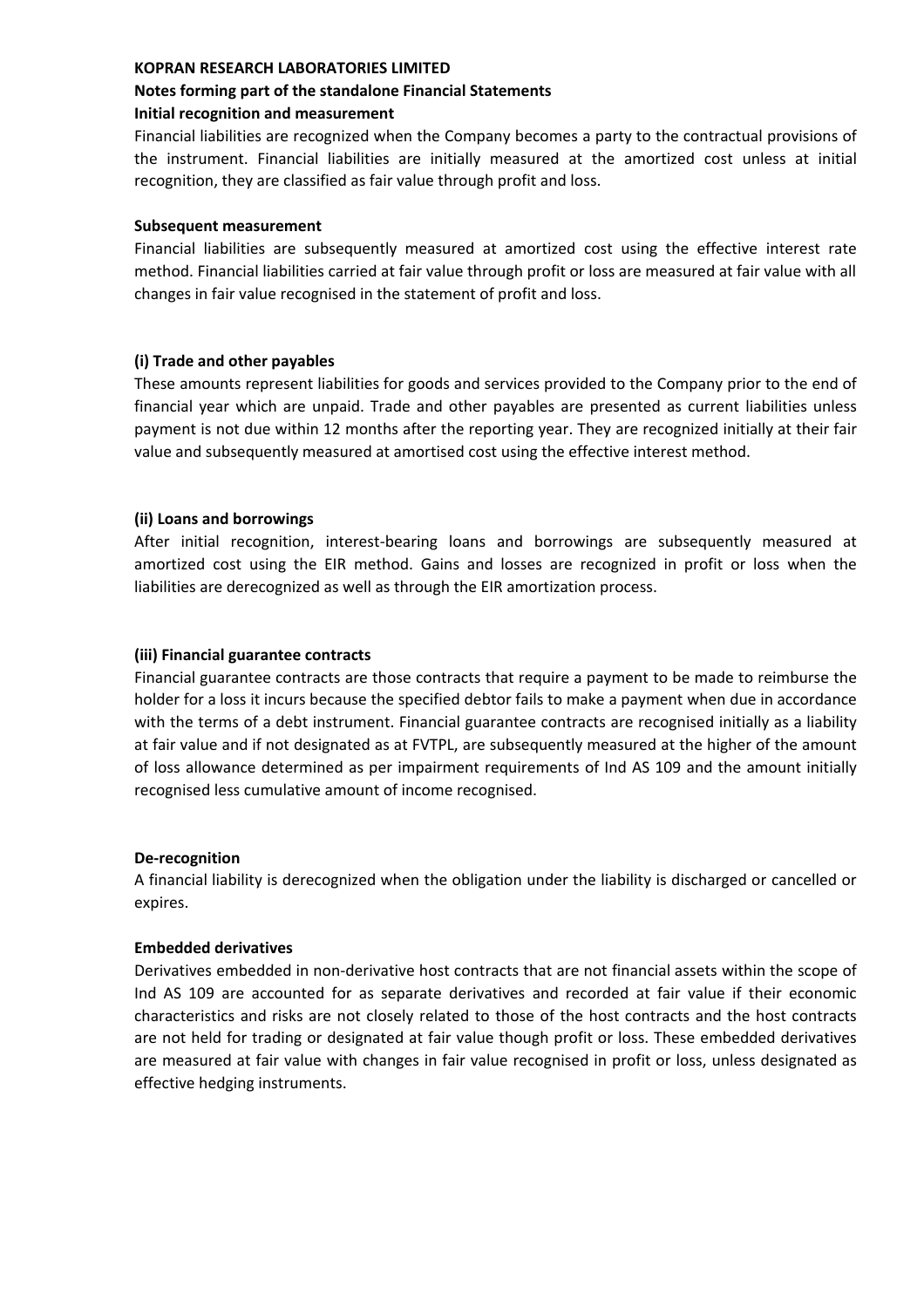## **Notes forming part of the standalone Financial Statements Reclassification of financial assets**

The Company determines classification of financial assets and liabilities on initial recognition. After initial recognition, no reclassification is made for financial assets which are equity instruments and financial liabilities. For financial assets which are debt instruments, a reclassification is made only if there is a change in the business model for managing those assets. Changes to the business model are expected to be infrequent. The Company's senior management determines change in the business model as a result of external or internal changes which are significant to the Company's operations. Such changes are evident to external parties. A change in the business model occurs when the Company either begins or ceases to perform an activity that is significant to its operations. If the Company reclassifies financial assets, it applies the reclassification prospectively from the reclassification date which is the first day of the immediately next reporting period following the change in business model. The Company does not restate any previously recognised gains, losses (including impairment gains or losses) or interest.

## **Derivative financial instruments and hedge accounting Initial recognition and subsequent measurement**

The Company uses derivative financial instruments, such as forward currency contracts, full currency swap, options and interest rate swaps to hedge its foreign currency risks and interest rate risks respectively. Such derivative financial instruments are initially recognised at fair value on the date on which a derivative contract is entered into and are subsequently re-measured at fair value at the end of each reporting period. Derivatives are carried as financial assets when the fair value is positive and as financial liabilities when the fair value is negative.

Any gains or losses arising from changes in the fair value of derivatives are taken directly to profit or loss, except for the effective portion of cash flow hedges, which is recognised in OCI and later reclassified to profit or loss when the hedge item affects profit or loss or treated as basis adjustment if a hedged forecast transaction subsequently results in the recognition of a non-financial asset or nonfinancial liability.

For the purpose of hedge accounting, hedges are classified as:

- Fair value hedges when hedging the exposure to changes in the fair value of a recognised asset or liability or an unrecognised firm commitment.

- Cash flow hedges when hedging the exposure to variability in cash flows that is either attributable to a particular risk associated with a recognised asset or liability or a highly probable forecast transaction or the foreign currency risk in an unrecognised firm commitment

At the inception of a hedge relationship, the Company formally designates and documents the hedge relationship to which the Company wishes to apply hedge accounting and the risk management objective and strategy for undertaking the hedge. The documentation includes the Company's risk management objective and strategy for undertaking hedge, the hedging/economic relationship, the hedged item or transaction, the nature of the risk being hedged, hedge ratio and how the entity will assess the effectiveness of changes in the hedging instrument's fair value in offsetting the exposure to changes in the hedged item's fair value or cash flows attributable to the hedged risk. Such hedges are expected to be highly effective in achieving offsetting changes in air value or cash flows and are assessed on an ongoing basis to determine that they actually have been highly effective throughout the financial reporting periods for which they were designated.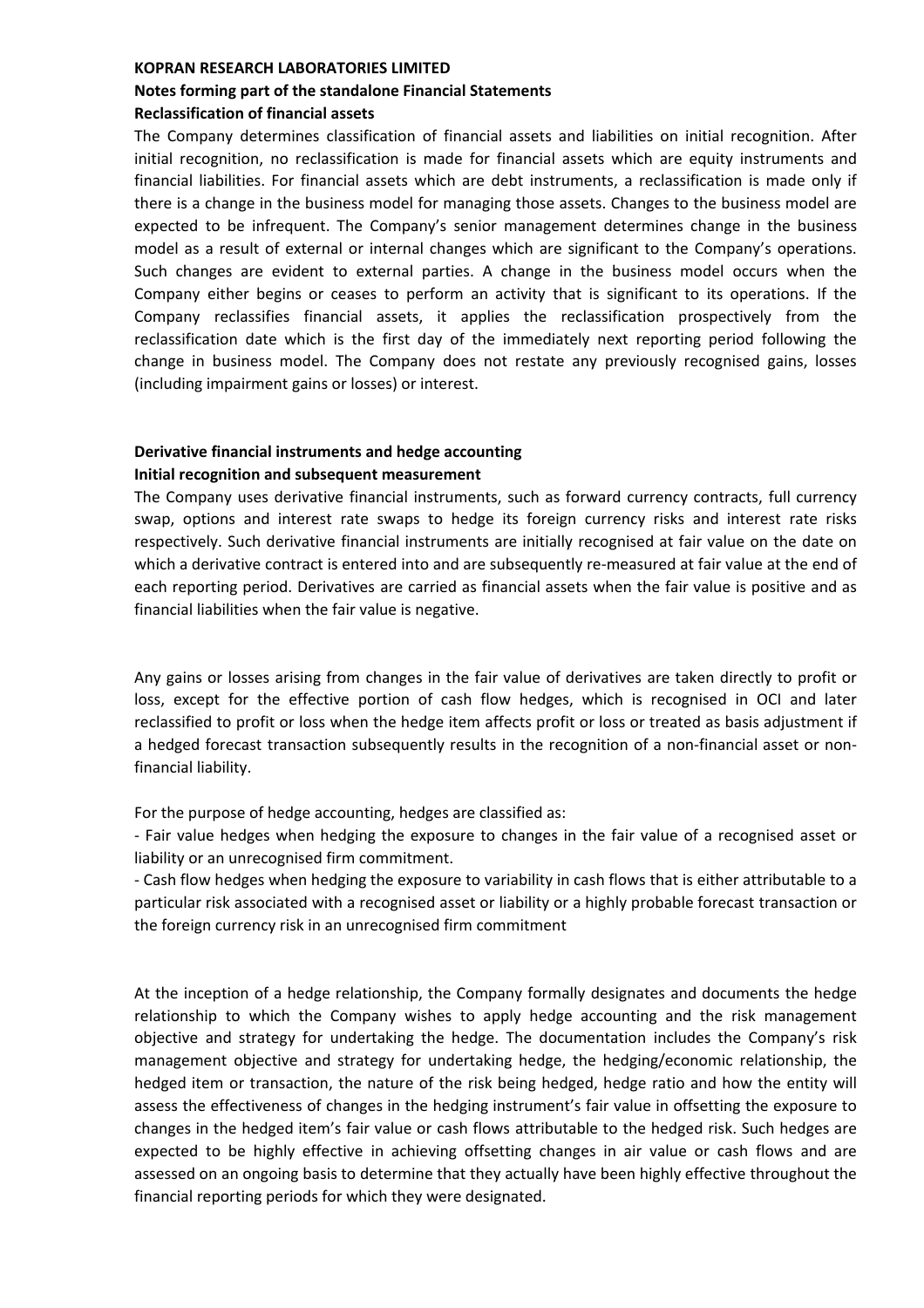#### **Notes forming part of the standalone Financial Statements**

Hedges that meet the strict criteria for hedge accounting are accounted for, as described below:

## **(i) Fair value hedges**

Changes in fair value of the designated portion of derivatives that qualify as fair value hedges are recognised in profit or loss immediately, together with any changes in the fair value of the hedged asset or liability that are attributable to the hedged risk.

## **(ii) Cash flow hedges**

The effective portion of changes in the fair value of the hedging instrument is recognised in OCI in the cash flow hedge reserve, while any ineffective portion is recognised immediately in profit or loss. The Company uses forward currency contracts as hedges of its exposure to foreign currency risk in forecast transactions and firm commitments. Amounts recognised as OCI are transferred to profit or loss when the hedged transaction affects profit or loss, such as when a forecast sale occurs. When the hedged item is the cost of a non-financial asset or non-financial liability, the amounts recognised as OCI are transferred to the initial carrying amount of the non-financial asset or liability.

If the hedging instrument expires or is sold, terminated or exercised or if its designation as a hedge is revoked, or when the hedge no longer meets the criteria for hedge accounting, any cumulative gain or loss previously recognised in OCI remains separately in equity until the forecast transaction occurs or the foreign currency firm commitment is met. When a forecast transaction is no longer expected to occur, the gain or loss accumulated in equity is recognised immediately in profit or loss.

### **(l) Convertible financial instrument**

Convertible instruments are separated into liability and equity components based on the terms of the contract.

On issuance of the convertible instruments, the fair value of the liability component is determined using a market rate for an equivalent non-convertible instrument. This amount is classified as a financial liability measured at amortised cost (net of transaction costs) until it is extinguished on conversion or redemption.

The remainder of the proceeds is allocated to the conversion option that is recognised and included in equity since conversion option meets Ind AS 32 criteria for fixed to fixed classification. Transaction costs are deducted from equity, net of associated income tax. The carrying amount of the conversion option is not remeasured in subsequent years.

Transaction costs are apportioned between the liability and equity components of the convertible instrument based on the allocation of proceeds to the liability and equity components when the instruments are initially recognised.

#### **(m) Employee benefits**

#### **(i) Short-term obligations**

Liabilities for wages and salaries, including non-monetary benefits that are expected to be settled wholly within 12 months after the end of the period in which the employees render the related service are recognised in respect of employees' services up to the end of the reporting period and are measured at the amounts expected to be paid when the liabilities are settled. The liabilities are presented as current employee benefit obligations in the balance sheet.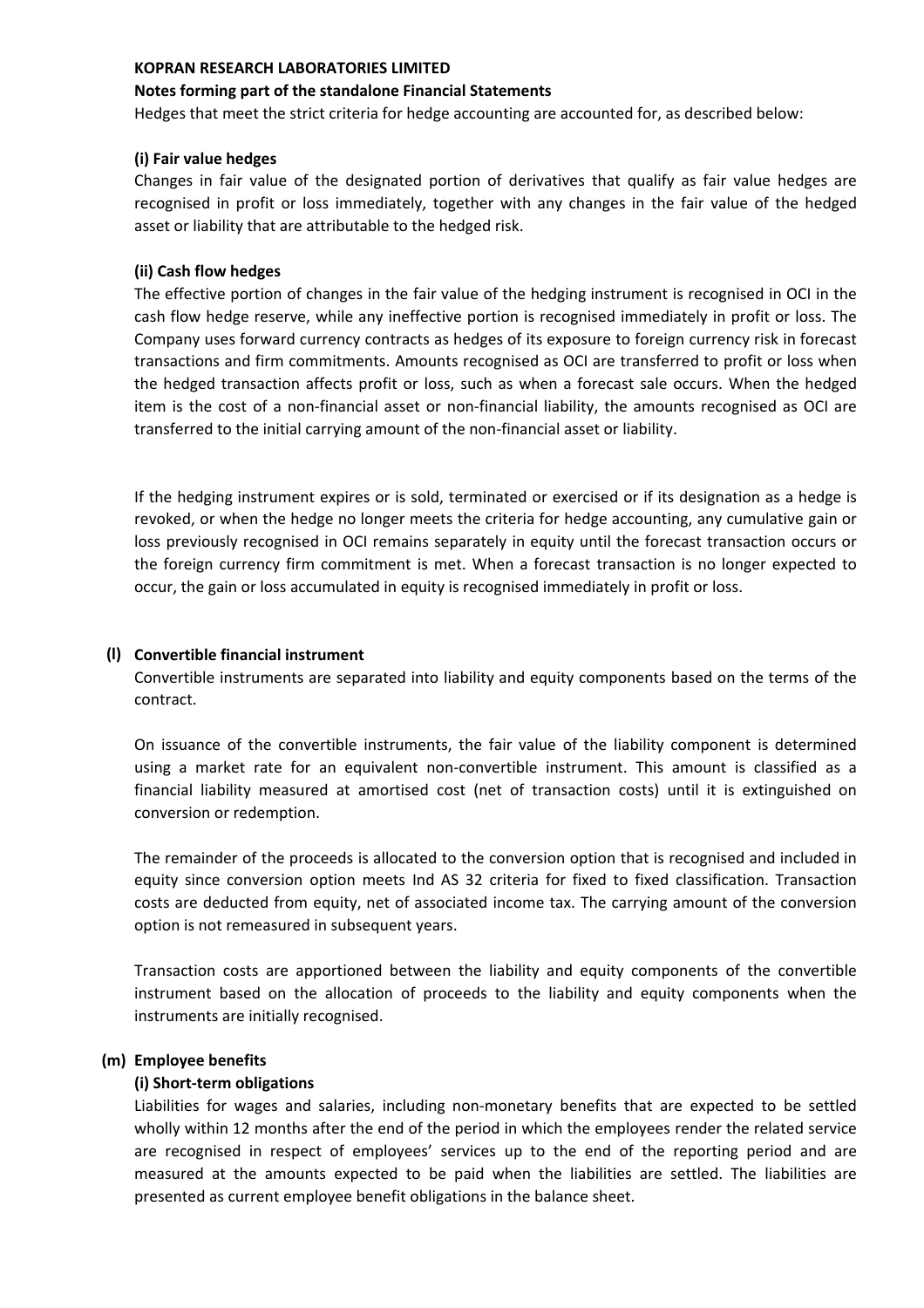#### **Notes forming part of the standalone Financial Statements**

### **(ii) Other long-term employee benefit obligations**

The liabilities for earned leave and sick leave are not expected to be settled wholly within 12 months after the end of the period in which the employees render the related service. They are therefore measured as the present value of expected future payments to be made in respect of services provided by employees up to the end of the reporting period using the projected unit credit method. The benefits are discounted using the market yields at the end of the reporting period that have terms approximating to the terms of the related obligation.

The obligations are presented as current liabilities in the balance sheet if the entity does not have an unconditional right to defer settlement for at least twelve months after the reporting period, regardless of when the actual settlement is expected to occur.

## **(iii) Post-employment obligations**

The Company operates the following post-employment schemes:

- (a) defined benefit plans viz. gratuity,
- (b) defined contribution plans viz. provident fund.

## **Gratuity obligations**

The liability or asset recognised in the balance sheet in respect of defined benefit gratuity plans is the present value of the defined benefit obligation at the end of the reporting period less the fair value of plan assets. The defined benefit obligation is calculated annually by actuaries using the projected unit credit method.

The present value of the defined benefit obligation is determined by discounting the estimated future cash outflows by reference to market yields at the end of the reporting period on government bonds that have terms approximating to the terms of the related obligation.

The net interest cost is calculated by applying the discount rate to the net balance of the defined benefit obligation and the fair value of plan assets. This cost is included in employee benefit expense in the statement of profit and loss.

Remeasurement gains and losses arising from experience adjustments and changes in actuarial assumptions are recognised in the period in which they occur, directly in other comprehensive income. They are disclosed as "Remeasurements of net defined benefit plans" under the head "Other Comprehensive Income" in the statement of changes in equity.

Changes in the present value of the defined benefit obligation resulting from plan amendments or curtailments are recognised immediately in profit or loss as past service cost.

#### **Defined contribution plans**

The Company pays provident fund contributions to publicly administered provident funds as per local regulations. The Company has no further payment obligations once the contributions have been paid. The contributions are accounted for as defined contribution plans and the contributions are recognised as employee benefit expense when they are due. Prepaid contributions are recognised as an asset to the extent that a cash refund or a reduction in the future payments is available.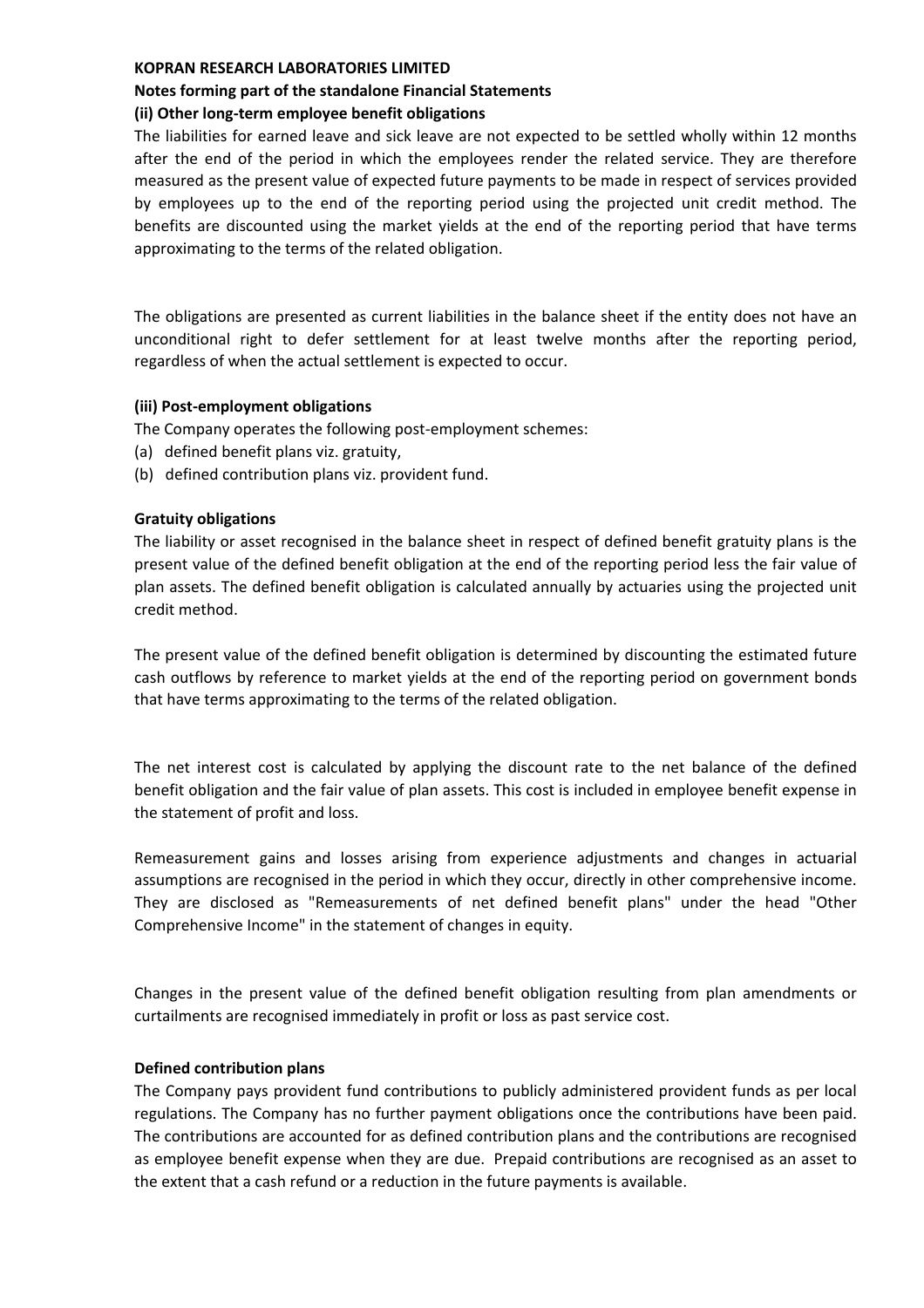## **Notes forming part of the standalone Financial Statements (vi) Termination benefits**

Termination benefits are payable when employment is terminated by the Company before the normal retirement date, or when an employee accepts voluntary redundancy in exchange for these benefits.

### **(n) Provisions, Contingent Liabilities and Contingent Assets**

Provisions are recognised when the Company has a present obligation (legal or constructive) as a result of a past event and it is probable that an outflow of resources, that can be reliably estimated, will be required to settle such an obligation and a reliable estimate can be made of the amount of obligation.

If the effect of the time value of money is material, provisions are determined by discounting the expected future cash flows to net present value using an appropriate pre-tax discount rate that reflects current market assessments of the time value of money and, where appropriate, the risks specific to the liability. Unwinding of the discount is recognised in the Statement of Profit and Loss as a finance cost. Provisions are reviewed at each reporting date and are adjusted to reflect the current best estimate.

A present obligation that arises from past events where it is either not probable that an outflow of resources will be required to settle or a reliable estimate of the amount cannot be made, is disclosed as a contingent liability. Contingent liabilities are also disclosed when there is a possible obligation arising from past events, the existence of which will be confirmed only by the occurrence or non -occurrence of one or more uncertain future events not wholly within the control of the Company.

Claims against the Company where the possibility of any outflow of resources in settlement is remote, are not disclosed as contingent liabilities.

Contingent assets are not recognised in financial statements since this may result in the recognition of income that may never be realised. However, when the realisation of income is virtually certain, then the related asset is not a contingent asset and is recognised.

#### **(o) Borrowing costs**

General and specific borrowing costs that are directly attributable to the acquisition, construction or production of a qualifying asset are capitalised during the period of time that is required to complete and prepare the asset for its intended use or sale. Qualifying assets are assets that necessarily take a substantial period of time to get ready for their intended use or sale.

Investment income earned on the temporary investment of specific borrowings pending their expenditure on qualifying assets is deducted from the borrowing costs eligible for capitalisation. Other borrowing costs are expensed in the year in which they are incurred.

Borrowing costs consists of interest and other costs that an entity incurs in connection with the borrowing of funds.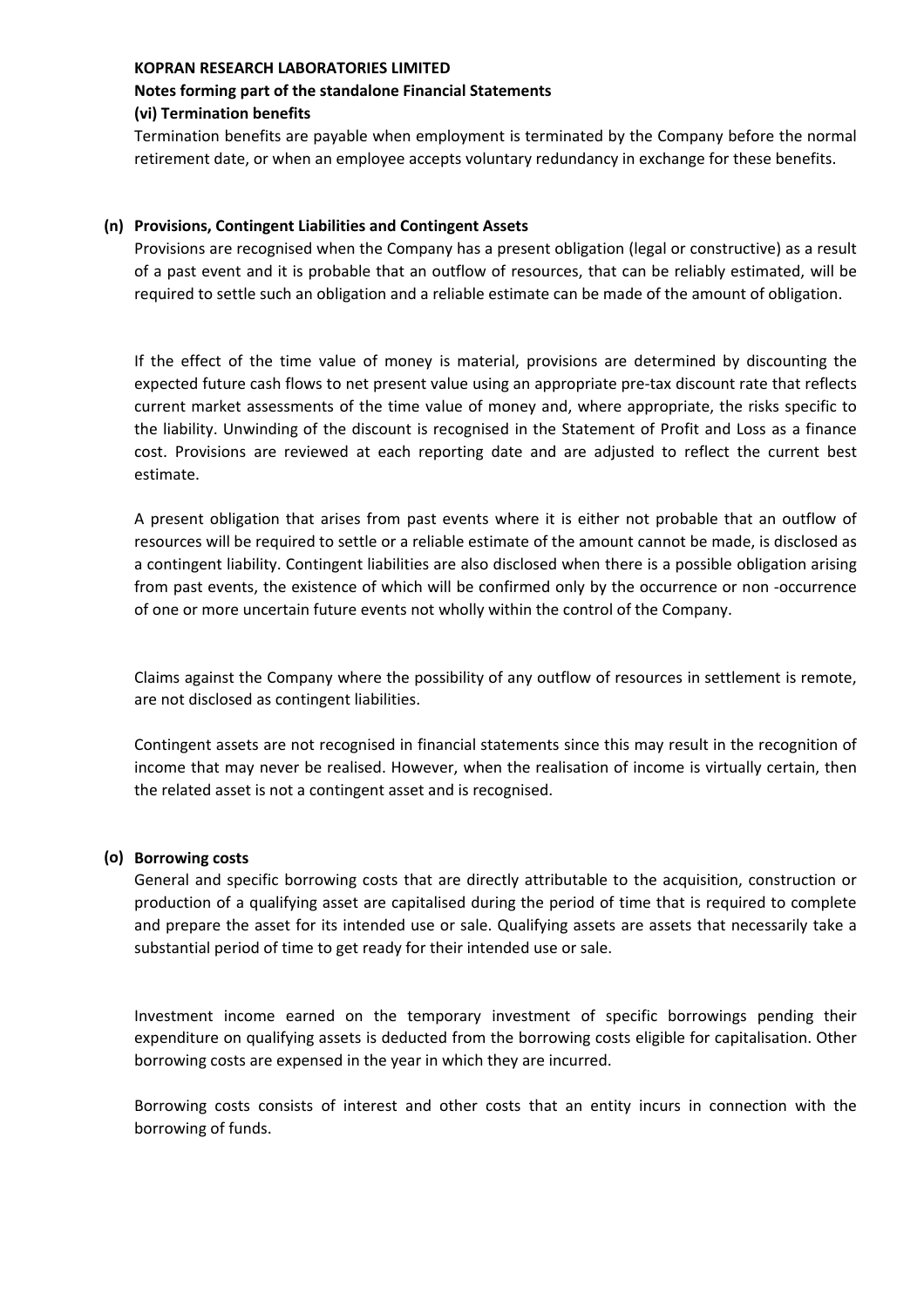#### **Notes forming part of the standalone Financial Statements**

### **(p) Segment Reporting - Identification of Segments**

An operating segment is a component of the Company that engages in business activities from which it may earn revenues and incur expenses, whose operating results are regularly reviewed by the Company's chief operating decision maker to make decisions for which discrete financial information is available. Based on the management approach as defined in Ind AS 108, the chief operating decision maker evaluates the Company's performance and allocates resources based on an analysis of various performance indicators by geographic segments.

## **(q) Earnings per share**

Basic earnings per share are computed by dividing the net profit after tax by the weighted average number of equity shares outstanding during the year. Diluted earnings per share is computed by dividing the profit after tax by the weighted average number of equity shares considered for deriving basic earnings per share and also the weighted average number of equity shares that could have been issued upon conversion of all dilutive potential equity shares.

## **(r) Cash and cash equivalents**

Cash and cash equivalents in the Balance Sheet comprise cash at bank and in hand and short-term deposits with banks having the maturity of three months or less which are subject to insignificant risk of changes in value.

## **(s) Cash Flow Statement**

Cash Flows are reported using the indirect method, whereby profit before tax is adjusted for the effects of transactions of a non-cash nature, any deferrals or accruals of past or future operating cash receipts or payments and item of income or expenses associated with investing or financing cash flows. The cash flows from operating, investing and financing activities of the Company are segregated.

## **(t) Dividends**

The Company recognises a liability to make dividend distributions to equity holders of the Company when the distribution is authorised and the distribution is no longer at the discretion of the Company. As per the corporate laws in India, a distribution is authorised when it is approved by the shareholders. A corresponding amount is recognised directly in equity.

## **(u) Significant accounting judgements, estimates and assumptions**

The preparation of these financial statements in conformity with the recognition and measurement principles of Ind AS requires the management of the Company to make estimates and assumptions that affect the reported balances of assets and liabilities, disclosures relating to contingent liabilities as at the date of the financial statements and the reported amounts of income and expense for the periods presented.

Estimates and underlying assumptions are reviewed on an ongoing basis. Revisions to accounting estimates are recognised in the period in which the estimates are revised and future periods are affected.

Key sources of estimation of uncertainty at the date of the financial statements, which may cause a material adjustment to the carrying amounts of assets and liabilities within the next financial year, are in respect of impairment of non current assets, useful lives of property, plant and equipment, valuation of deferred tax assets, provisions and contingent liabilities and fair value measurement.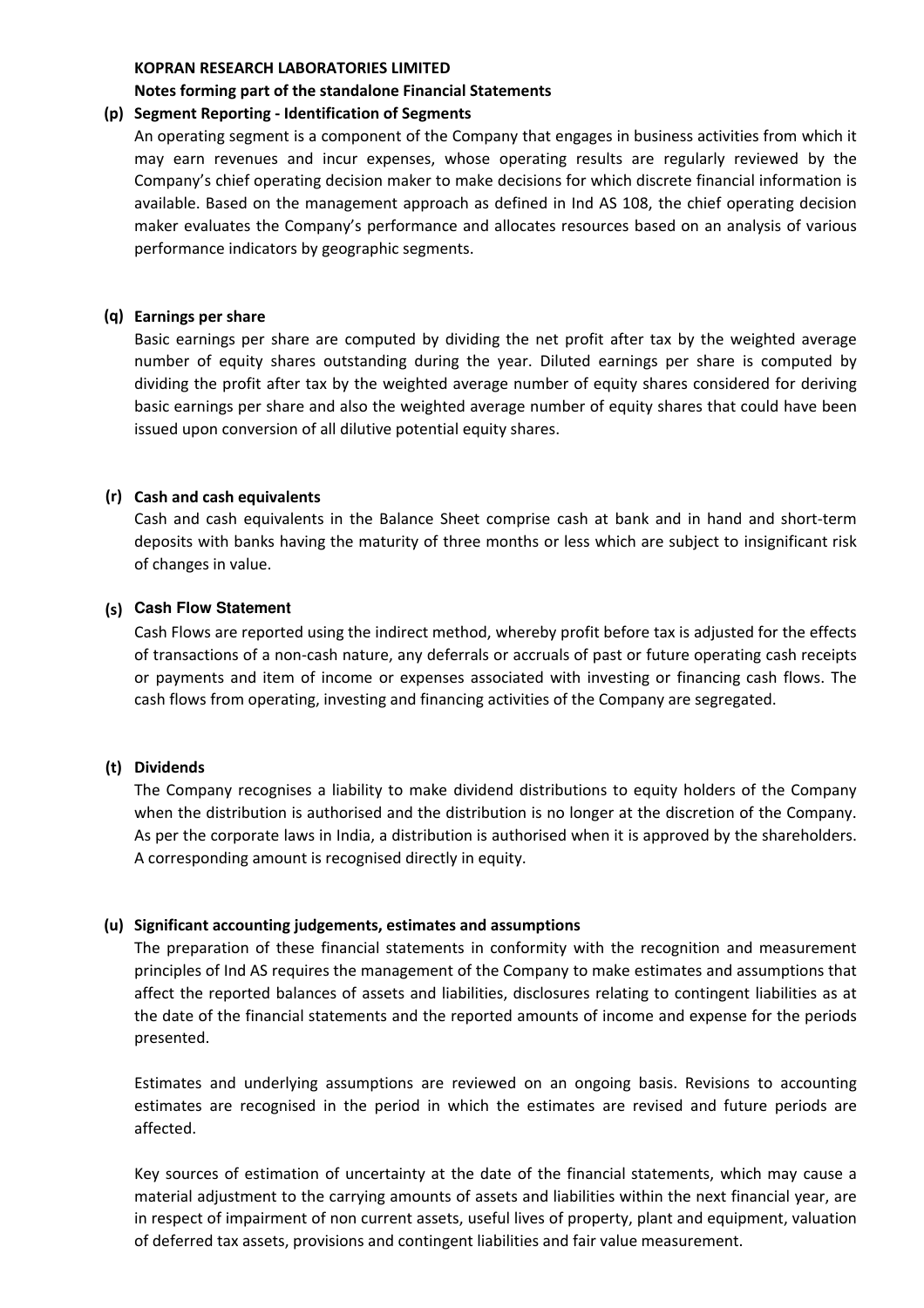#### **Notes forming part of the standalone Financial Statements**

### **(i) Impairment of non - financial assets**

Impairment exists when the carrying value of an asset or cash generating unit exceeds its recoverable amount, which is the higher of its fair value less costs of disposal and its value in use. The fair value less costs of disposal calculation is based on available data from binding sales transactions, conducted at arm's length, for similar assets or observable market prices less incremental costs for disposing of the asset. The value in use calculation is based on a DCF model. The cash flows are derived from the budget for the next five years and do not include restructuring activities that the Company is not yet committed to or significant future investments that will enhance the asset's performance of the CGU being tested. The recoverable amount is sensitive to the discount rate used for the DCF model as well as the expected future cash-inflows and the growth rate used for extrapolation purposes. These estimates are most relevant to disclosure of fair value of investment property recorded by the Company.

## **(ii) Useful lives of property, plant and equipment**

The Company reviews the useful life of property, plant and equipment at the end of each reporting period. This reassessment may result in change in depreciation expense in future periods.

## **(iii) Valuation of deferred tax assets**

Deferred tax assets are recognised for unused tax losses to the extent that it is probable that taxable profit will be available against which the losses can be utilised. Significant management judgement is required to determine the amount of deferred tax assets that can be recognised, based upon the likely timing and the level of future taxable profits together with future tax planning strategies.

## **(iv) Defined benefit plans**

The cost of the defined benefit gratuity plan and the present value of the gratuity obligation are determined using Projected Unit Credit method with actuarial valuations. An actuarial valuation involves making various assumptions that may differ from actual developments in the future. These include the determination of the discount rate, future salary increases and mortality rates. Due to the complexities involved in the valuation and its long-term nature, a defined benefit obligation is highly sensitive to changes in these assumptions. All assumptions are reviewed at each reporting date.

#### **(v) Provisions and contingent liabilities**

Provisions and liabilities are recognized in the period when it becomes probable that there will be a future outflow of funds resulting from past operations or events and the amount of cash outflow can be reliably estimated. The timing of recognition and quantification of the liability require the application of judgement to existing facts and circumstances, which can be subject to change. Since the cash outflows can take place many years in the future, the carrying amounts of provisions and liabilities are reviewed regularly and adjusted to take account of changing facts and circumstances.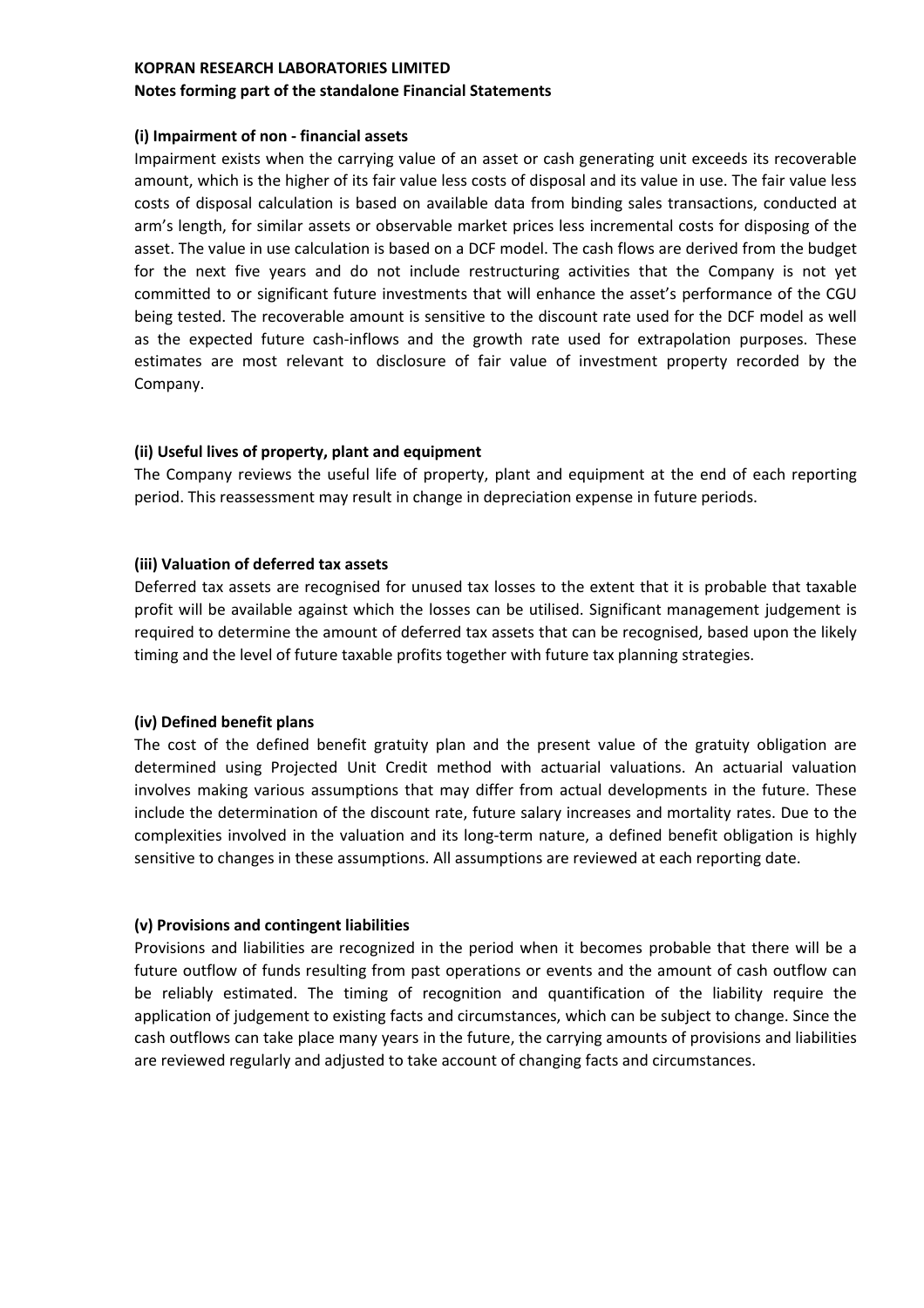#### **Notes forming part of the standalone Financial Statements**

#### **(vi) Fair value measurement**

Management uses valuation techniques to determine the fair value of financial instruments (where active market quotes are not available) and non-financial assets. This involves developing estimates and assumptions consistent with how market participants would price the instrument. Management bases its assumptions on observable data as far as possible but this is not always available. In that case management uses the best information available. Estimated fair values may vary from the actual prices that would be achieved in an arm's length transaction at the reporting date.

## **3 Recent Indian Accounting Standards / Pronouncements**

"The Ministry of Corporate affairs ("MCA") through a notification dated March 24, 2021, amended Schedule III of the Companies Act, 2013 which will be applicable effective April 1, 2021.

•Disclosure of shareholding of promoters in specified format.

- Disclosure of current maturities of Long term borrowings under the head short term borrowings
- Disclosure of ageing schedule of trade receivables, trade payables, capital work-in-progress and intangible asset under development in specified format.

• Lease liabilities should be separately disclosed under the head 'financial liabilities', duly distinguished as current or non-current.

• Certain additional disclosures in the statement of changes in equity such as changes in equity share capital due to prior period errors and restated balances at the beginning of the current reporting period.

• If a company has not used funds for the specific purpose for which it was borrowed from banks and financial institutions, then disclosure of details of where it has been used.

• Financial Ratios to be disclosed along with explanation with respect to items included in numerator and denominator.

• Specific disclosure under 'additional regulatory requirement' such as compliance with approved schemes of arrangements, compliance with number of layers of companies, title deeds of immovable property not held in name of company, loans and advances to promoters, directors, key managerial personnel (KMP) and related parties, details of benami property held etc.

• Additional disclosures relating to Corporate Social Responsibility (CSR), undisclosed income and crypto or virtual currency specified under the head 'additional information' in the notes forming part of the standalone financial statements.

The Company will evaluate the above and give effect as required by law."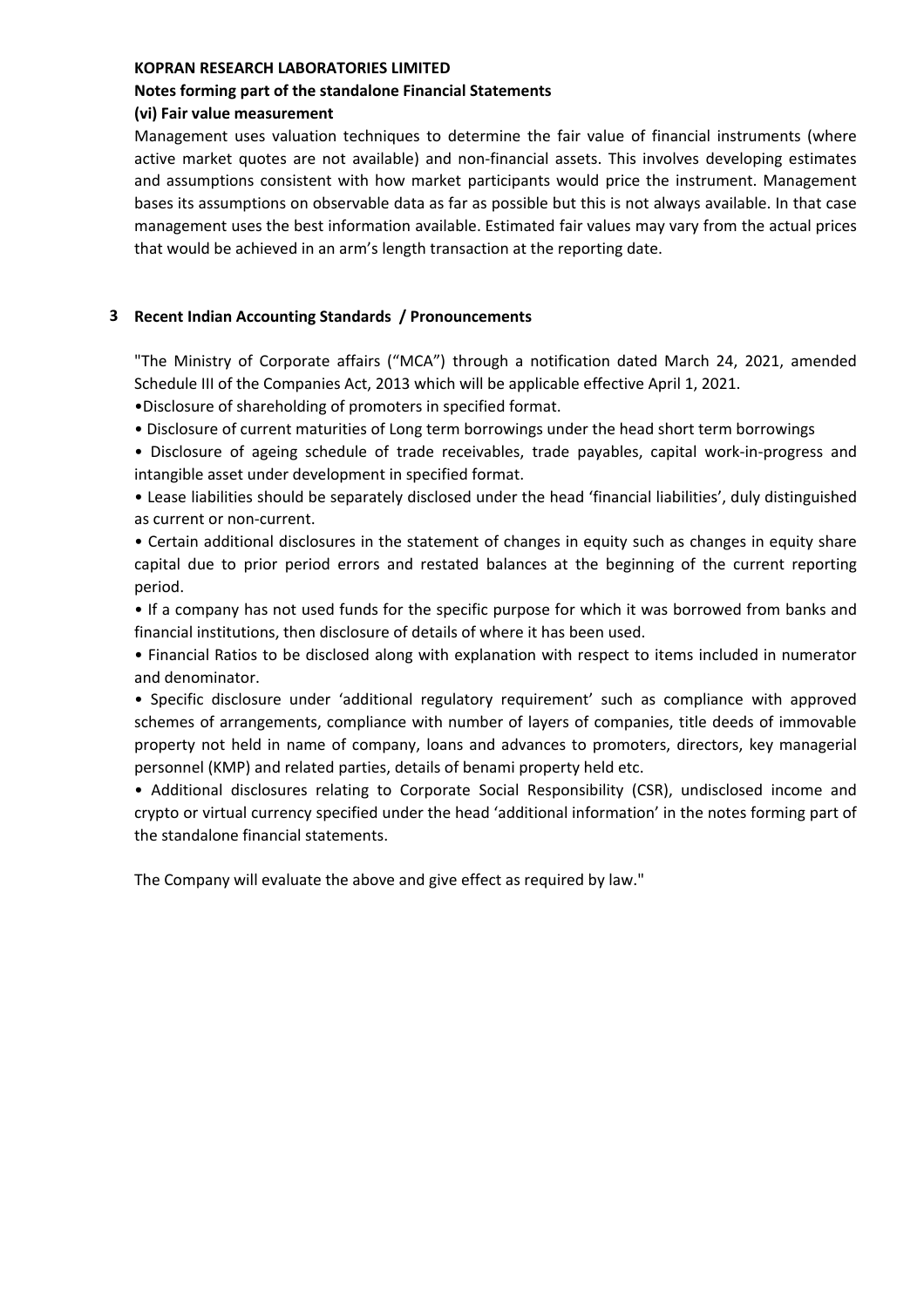**Notes forming part of the standalone Financial Statements**

## **4. Property, Plant and Equipment**

|                                 |                  |                  |           | <b>Plant and</b> | <b>R&amp;D</b> | <b>Furniture and</b> |                 |                    |
|---------------------------------|------------------|------------------|-----------|------------------|----------------|----------------------|-----------------|--------------------|
|                                 | Office equipment | <b>Buildings</b> | Computer  | Equipment        | Equipment      | <b>Fixtures</b>      | <b>Vehicles</b> | <b>Total</b>       |
| <b>Cost</b>                     |                  |                  |           |                  |                |                      |                 |                    |
| As at March 31, 2019            | 4,53,013         | 17,58,14,314     | 34,02,552 | 93,25,64,256     | 4,08,783       | 44,49,258            | 37,01,929       | 1,12,07,94,106     |
| Additions                       |                  |                  | 12,52,296 | 3,43,03,772      |                | 24,152               |                 | 3,55,80,220        |
| Disposals/Transfer              |                  |                  |           |                  |                |                      |                 |                    |
| As at March 31, 2020            | 4,53,013         | 17,58,14,314     | 46,54,848 | 96,68,68,028     | 4,08,783       | 44,73,410            | 37,01,929       | 1, 15, 63, 74, 325 |
| Additions                       | 2,31,598         | 13,60,536        | 9,81,943  | 2,90,21,801      |                | 1,32,470             |                 | 3,17,28,348        |
| Disposals/Transfer              |                  |                  |           | (75, 04, 300)    |                |                      |                 | (75, 04, 300)      |
| As at March 31, 2021            | 6,84,611         | 17,71,74,850     | 56,36,791 | 98,83,85,529     | 4,08,783       | 46,05,880            | 37,01,929       | 1,18,05,98,374     |
| <b>Accumulated Depreciation</b> |                  |                  |           |                  |                |                      |                 |                    |
| As at March 31, 2019            | 1,24,893         | 1,27,81,943      | 10,13,658 | 22,35,14,028     | 1,04,761       | 16,01,119            | 6,77,134        | 23,98,17,536       |
| Depreciation                    | 84,899           | 57, 15, 533      | 11,54,818 | 7,96,88,197      | 63,107         | 6,12,636             | 4,93,071        | 8,78,12,261        |
| Adjusted during the year        |                  |                  |           |                  |                |                      |                 |                    |
| As at March 31, 2020            | 2,09,792         | 1,84,97,476      | 21,68,476 | 30, 32, 02, 225  | 1,67,868       | 22,13,755            | 11,70,205       | 32,76,29,797       |
| Depreciation                    | 93,790           | 57,22,237        | 12,56,702 | 7,98,15,689      | 16,996         | 2,95,296             | 4,91,724        | 8,76,92,434        |
| Adjusted during the year        |                  |                  |           | (22,01,402)      |                |                      |                 | (22,01,402)        |
| As at March 31, 2021            | 3,03,581         | 2,42,19,713      | 34,25,179 | 38,08,16,512     | 1,84,864       | 25,09,052            | 16,61,929       | 41,31,20,829       |
|                                 |                  |                  |           |                  |                |                      |                 |                    |
| <b>Net Book Value</b>           |                  |                  |           |                  |                |                      |                 |                    |
| As at March 31, 2021            | 3,81,030         | 15,29,55,137     | 22,11,613 | 60,75,69,018     | 2,23,919       | 20,96,829            | 20,40,000       | 76,74,77,545       |
| As at March 31, 2020            | 2,43,222         | 15,73,16,838     | 24,86,372 | 66,36,65,803     | 2,40,915       | 22,59,655            | 25, 31, 724     | 82,87,44,528       |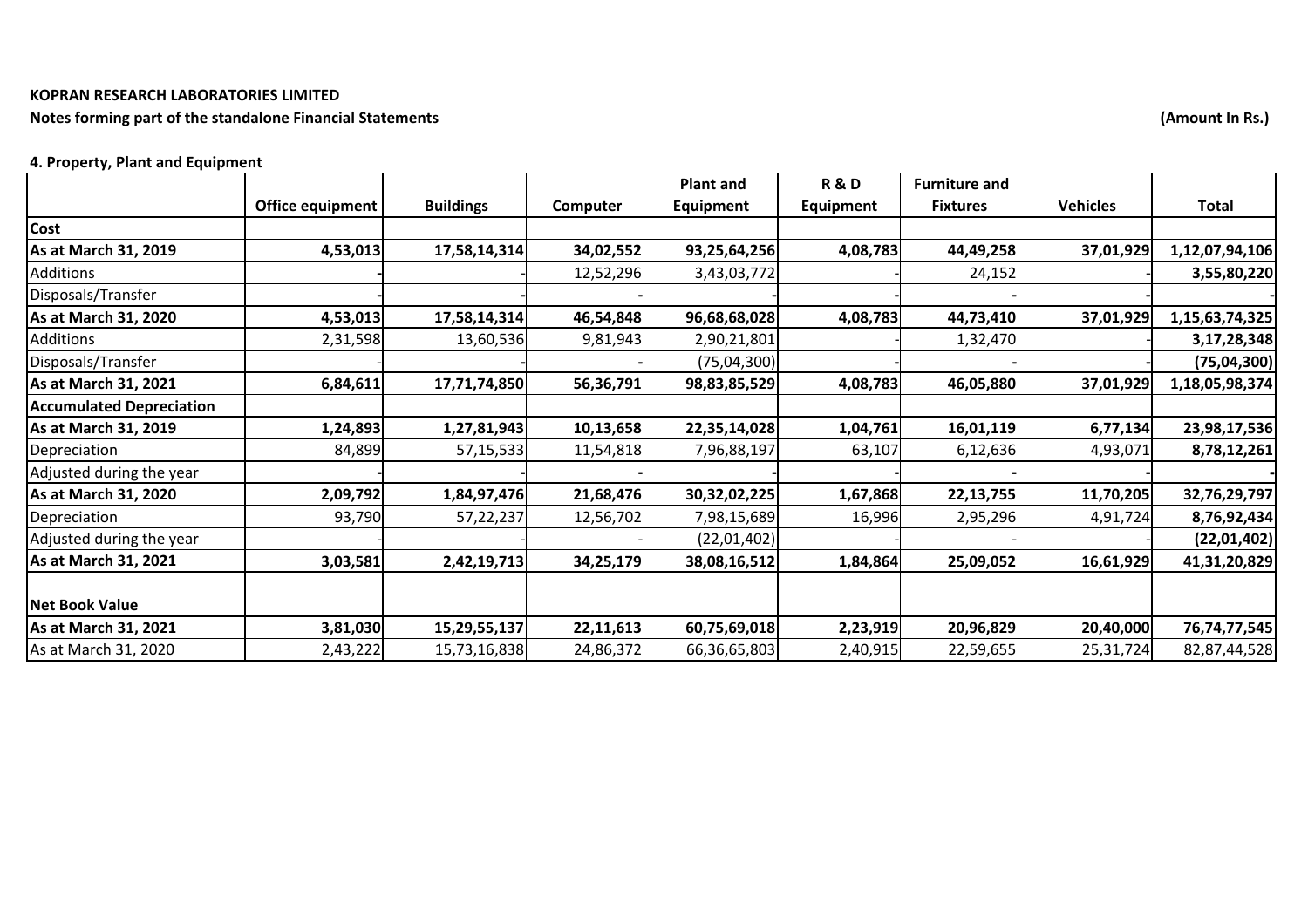## **Notes forming part of the standalone Financial Statements (Amount In Rs.)**

## **5. Intangible Assets**

|                       | Product                 |           |              |
|-----------------------|-------------------------|-----------|--------------|
|                       | <b>Development Cost</b> | Goodwill  | <b>Total</b> |
| Cost                  |                         |           |              |
| As at March 31, 2019  | 15,68,464               | 92,36,278 | 1,08,04,742  |
| Additions/Transfer    |                         |           |              |
| Disposals/Transfer    |                         |           |              |
| As at March 31, 2020  | 15,68,464               | 92,36,278 | 1,08,04,742  |
| Additions/Transfer    |                         |           |              |
| Disposals/Transfer    |                         |           |              |
| As at March 31, 2021  | 15,68,464               | 92,36,278 | 1,08,04,742  |
| <b>Amortisation</b>   |                         |           |              |
| As at March 31, 2019  | 1,93,501                | 69,27,207 | 71,20,708    |
| Amortisation          | 2,98,825                | 23,09,071 | 26,07,896    |
| Disposals/Transfer    |                         |           |              |
| As at March 31, 2020  | 4,92,326                | 92,36,278 | 97,28,604    |
| Amortisation          | 2,98,008                |           | 2,98,008     |
| Disposals/Transfer    |                         |           |              |
| As at March 31, 2021  | 7,90,334                | 92,36,278 | 1,00,26,612  |
|                       |                         |           |              |
| <b>Net Book Value</b> |                         |           |              |
| As at March 31, 2021  | 7,78,130                |           | 7,78,130     |
| As at March 31, 2020  | 10,76,138               |           | 10,76,138    |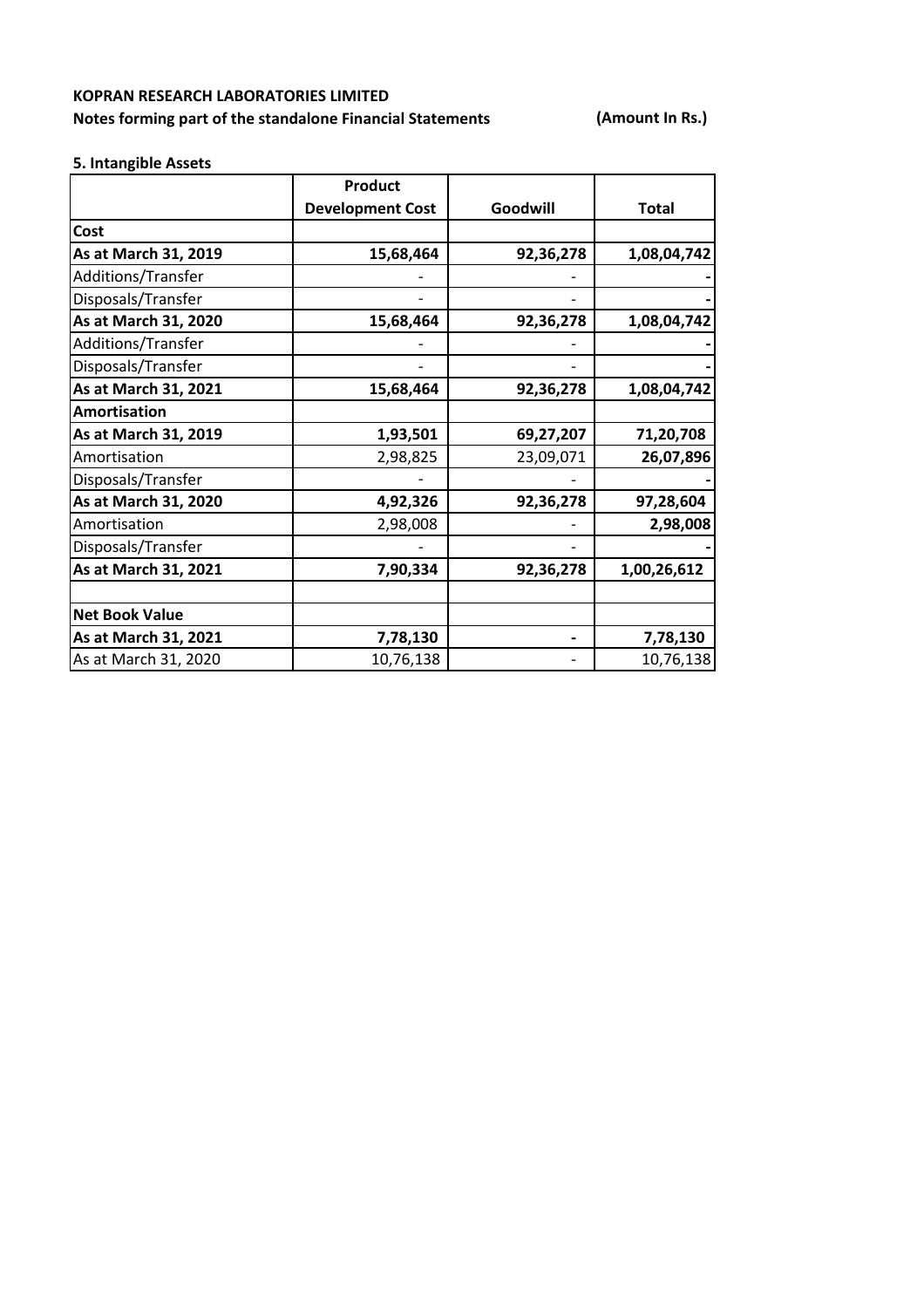#### **Notes forming part of the standalone Financial Statements (Amount in Rs.)**

 **As at** 

| 6 | <b>Non-Current Investments</b>                                       |              | As at          | As at          |
|---|----------------------------------------------------------------------|--------------|----------------|----------------|
|   |                                                                      |              | March 31, 2021 | March 31, 2020 |
|   | <b>Investments in Equity Instruments</b>                             |              |                |                |
|   | Wholly owned subsidiary company (Unquoted) - (at cost)               |              |                |                |
|   | 10,000 shares, Face Value UK \$ 10 per share of Kopran (UK) Limited, |              |                |                |
|   | London, UK                                                           |              | 8,87,325       | 8.87.325       |
|   |                                                                      | <b>Total</b> | 8,87,325       | 8,87,325       |

**7** Other non current financial assets **As at As at**  As at **Assets** 

| TOther non current financial assets |       | March 31, 2021   March 31, 2020 |           |
|-------------------------------------|-------|---------------------------------|-----------|
| Unsecured, considered good          |       |                                 |           |
| Security Deposits                   |       | 88,50,508                       | 67,00,508 |
|                                     | Total | 88,50,508                       | 67,00,508 |
|                                     |       |                                 |           |
|                                     |       | $A - 2 +$                       | $A - 2 +$ |

| 8 | Other non current assets              | As at          | As at          |
|---|---------------------------------------|----------------|----------------|
|   |                                       | March 31, 2021 | March 31, 2020 |
|   | <b>Capital Advances</b>               | 1,22,36,436    | 67,80,749      |
|   | Deduction of Income Tax               | 23,53,256      | 15,95,863      |
|   | Premium on Land under operating lease | 6,79,41,647    | 6,89,27,151    |
|   | Prepaid expenses                      | 2,64,805       | 4,36,137       |
|   | <b>Total</b>                          | 8,27,96,144    | 7,77,39,900    |

|                                                                            | As at          | As at          |
|----------------------------------------------------------------------------|----------------|----------------|
| 9<br><b>Inventories</b>                                                    | March 31, 2021 | March 31, 2020 |
| (Valued at lower of cost or net realisable value)                          |                |                |
| Raw materials {Includes stocks in transit Rs. 2,35,69,318 (March 31, 2020: |                |                |
| Rs. 38, 33, 641)                                                           | 39,26,45,062   | 13,16,61,043   |
| Work-in-Process                                                            | 29,65,61,774   | 23,07,94,497   |
| <b>Finished Goods</b>                                                      | 1,45,78,766    | 8,85,38,012    |
| Stores & Spares                                                            | 1,61,20,312    | 1,65,50,447    |
| <b>Packing Materials</b>                                                   | 51,03,906      | 57,11,227      |
| <b>Total</b>                                                               | 72,50,09,820   | 47,32,55,226   |

|    | <b>Trade Receivables</b>             | As at          | As at          |
|----|--------------------------------------|----------------|----------------|
| 10 |                                      | March 31, 2021 | March 31, 2020 |
|    | Unsecured, considered good           |                |                |
|    | Receivable from other parties        | 68,73,74,966   | 48,82,93,294   |
|    | Receivable from related party        | 1,81,95,604    | 1,85,92,941    |
|    | Unsecured, considered doubtful       | 29,31,969      | 41,03,554      |
|    | Less: Expected credit loss allowance | (29, 31, 969)  | (41,03,554)    |
|    | <b>Total</b>                         | 70,55,70,570   | 50,68,86,235   |

| 11 |                                  |                | As at          | As at    |
|----|----------------------------------|----------------|----------------|----------|
|    | <b>Cash and cash equivalents</b> | March 31, 2021 | March 31, 2020 |          |
|    | Cash on Hand                     |                | 1,25,620       | 20,748   |
|    | <b>Balances with banks</b>       |                |                |          |
|    | <b>On Current Accounts</b>       |                | 2,79,811       | 1,52,928 |
|    |                                  |                |                |          |
|    |                                  | Total          | 4,05,431       | 1,73,676 |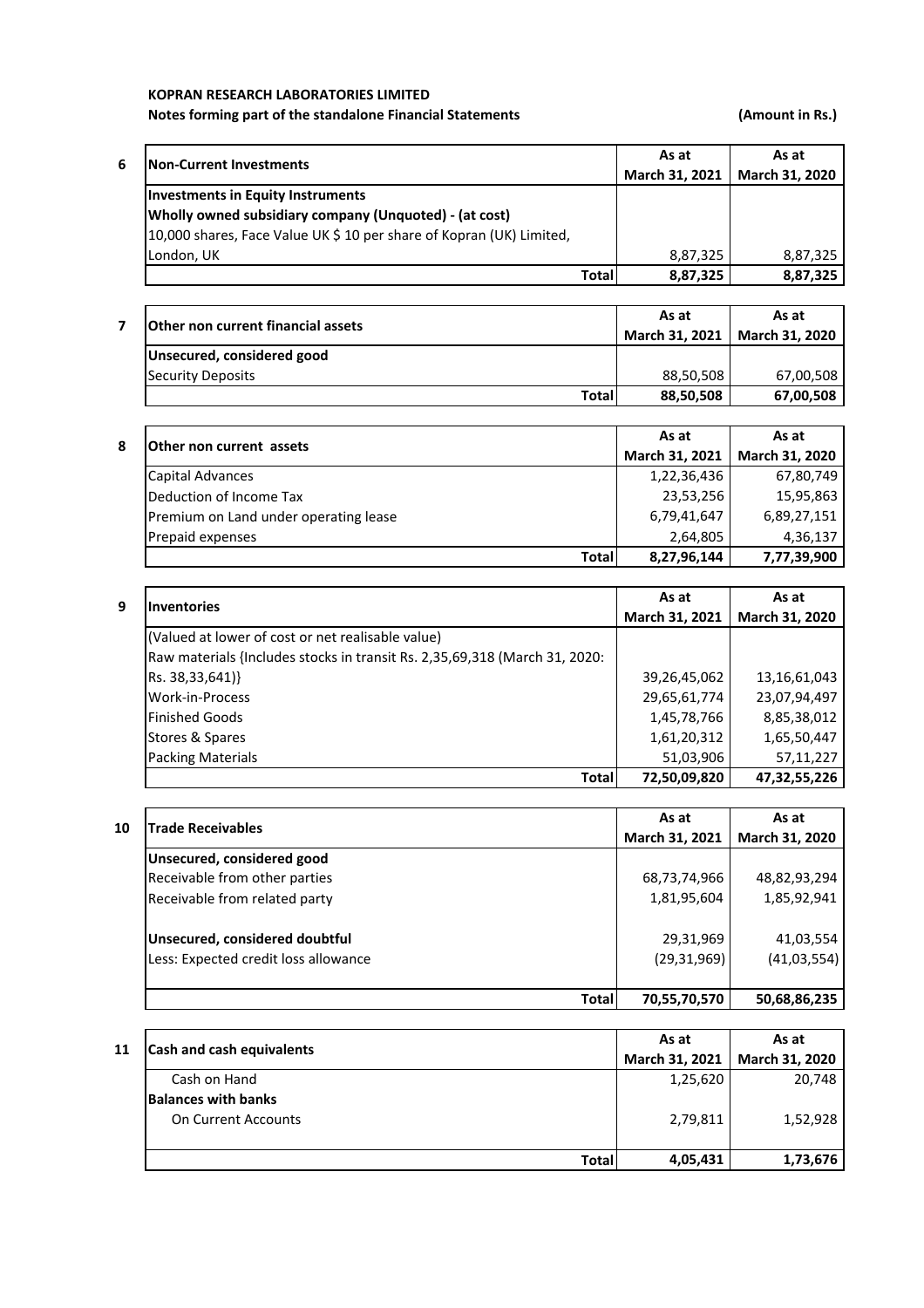## **Notes forming part of the standalone Financial Statements (Amount in Rs.)**

| 12 | Bank Balances other than cash and cash equivalents                                                                                 | As at<br>March 31, 2021 | As at<br>March 31, 2020 |
|----|------------------------------------------------------------------------------------------------------------------------------------|-------------------------|-------------------------|
|    | Fixed deposits (Maturity of more than 3 months & less than 12 months)<br>(Held as margin money or security against the guarantees) | 3,06,31,774             | 2,96,68,250             |
|    | <b>Total</b>                                                                                                                       | 3,06,31,774             | 2,96,68,250             |

| 13 | <b>Current Financial Assets-Loans</b> | As at                           | As at       |
|----|---------------------------------------|---------------------------------|-------------|
|    |                                       | March 31, 2021   March 31, 2020 |             |
|    | Loan to Related Party                 | -                               | 9,13,78,258 |
|    | <b>Total</b>                          |                                 | 9,13,78,258 |

| 14 | <b>Current Financial Assets-Others</b> | As at          | As at                 |
|----|----------------------------------------|----------------|-----------------------|
|    |                                        | March 31, 2021 | <b>March 31, 2020</b> |
|    | Advance to Employees                   | 8,87,500       | 7.62.900              |
|    | Foreign currency forward contracts     | 1,22,68,766    |                       |
|    | <b>Total</b>                           | 1,31,56,266    | 7.62.900              |

| 15 |                                                | As at          | As at                 |
|----|------------------------------------------------|----------------|-----------------------|
|    | <b>IOther Current Assets</b>                   | March 31, 2021 | <b>March 31, 2020</b> |
|    | Balance with statutory/ government authorities | 16,24,52,853   | 6,12,11,427           |
|    | <b>Prepaid Expenses</b>                        | 52,10,211      | 66,07,151             |
|    | <b>Others</b>                                  | 94,27,539      | 25.47.409             |
|    | <b>Total</b>                                   | 17,70,90,603   | 7,03,65,987           |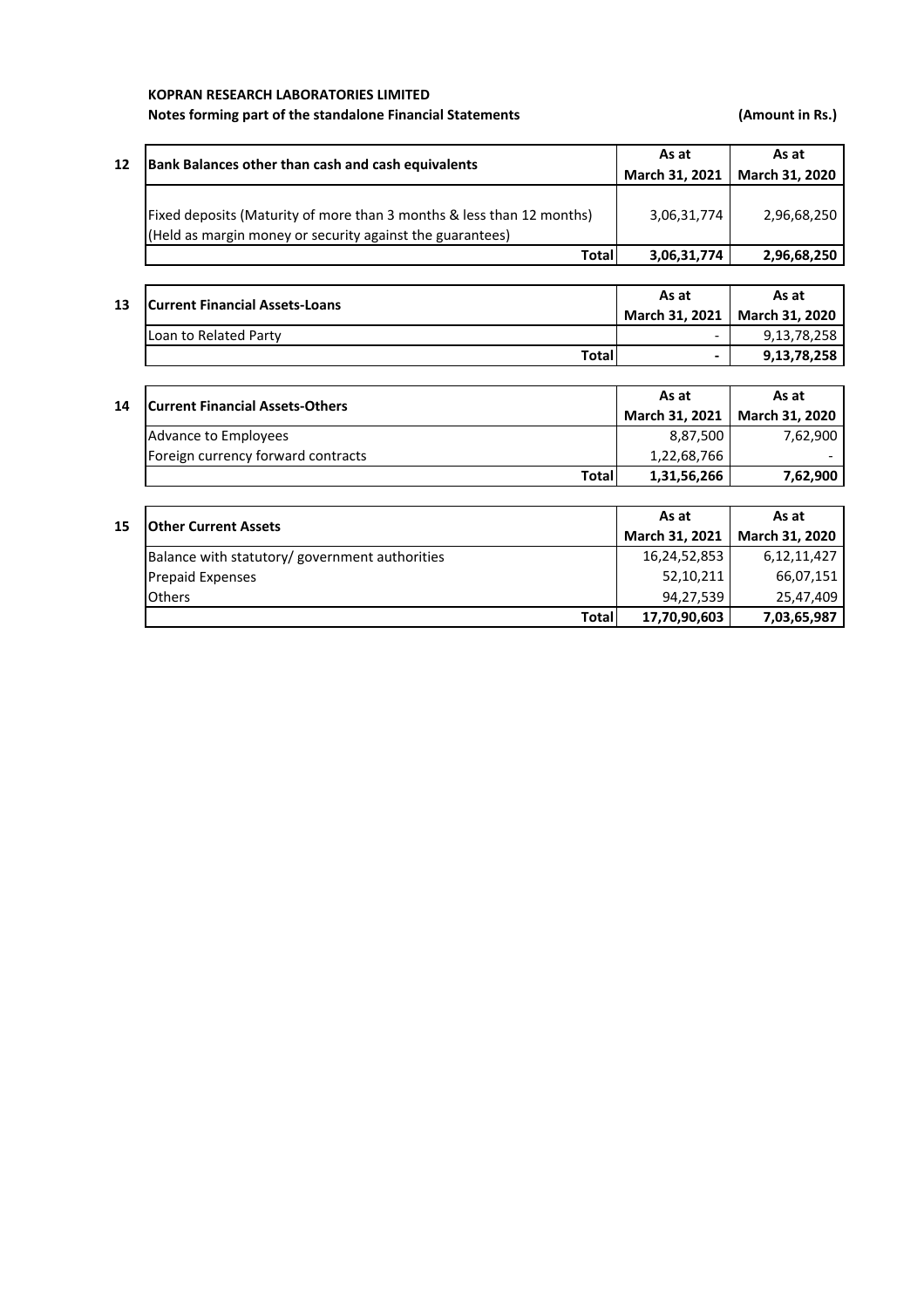#### **16 Equity Share Capital**

|                                                                                           | As at March 31, 2021 |                 | As at March 31, 2020 |                 |
|-------------------------------------------------------------------------------------------|----------------------|-----------------|----------------------|-----------------|
|                                                                                           | <b>Number</b>        | Amountl         | <b>Number</b>        | <b>Amount</b>   |
| <b>Authorised</b>                                                                         |                      |                 |                      |                 |
| Equity Shares of ₹10 each                                                                 | 2,00,00,000          | 20,00,00,000    | 2,00,00,000          | 20,00,00,000    |
|                                                                                           | 2,00,00,000          | 20,00,00,000    | 2,00,00,000          | 20,00,00,000    |
| <b>Issued, Subscribed and Paid up</b><br>Equity Shares of $\bar{x}$ 10 each fully paid-up | 2,00,00,000          | 20,00,00,000    | 2,00,00,000          | 20,00,00,000    |
|                                                                                           | 2,00,00,000          | 20,00,00,000.00 | 2,00,00,000          | 20,00,00,000.00 |

#### **(i) Reconciliation of number of shares and amount outstanding at the beginning and at the end of the reporting period.**

| <b>IParticulars</b>                         | <b>Number</b>            | As at<br>March 31, 2021 | <b>Number</b> | As at<br>March 31, 2020 |
|---------------------------------------------|--------------------------|-------------------------|---------------|-------------------------|
| Equity shares outstanding the beginning     |                          |                         |               |                         |
| of the year                                 | 2,00,00,000              | 20,00,00,000            | 2,00,00,000   | 20,00,00,000            |
| Equity shares issued during the year        | $\overline{\phantom{0}}$ |                         |               |                         |
| Equity shares outstanding at the end of the |                          |                         |               |                         |
| year                                        | 2,00,00,000              | 20,00,00,000            | 2,00,00,000   | 20,00,00,000            |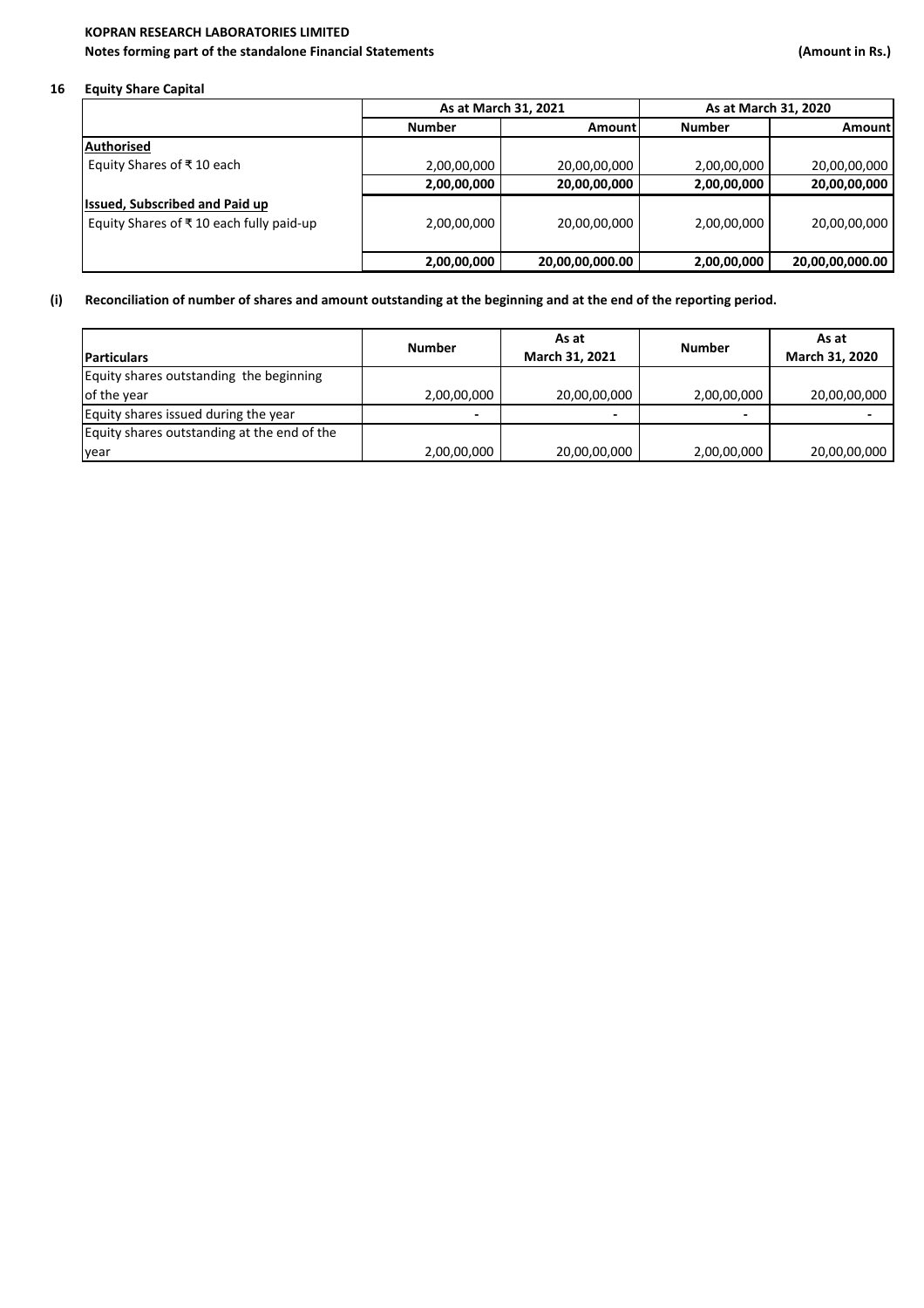#### **Notes forming part of the standalone Financial Statements (Amount in Rs.)**

## **(ii) Terms/Rights Attached to Equity Shares**

#### **As to voting**

The Company has only one class of shares referred to as equity shares having a face value of Rs. 10. Each holder of the equity share is entitled to one vote per share.

#### **As to distribution of dividends**

The Shareholders are entitled to receive dividend in proportion to the amount of paid up equity shares held by them. The Company has not declared any dividend during the year.

#### **As to repayment of capital**

In the event of liquidation of the Company, the holders of equity shares are entitled to receive the remaining assets of the Company after distribution of all preferential amounts. The distribution will be in proportion of the number of shares held by the shareholders.

#### **(iv) Share in the company held by holding company and subsidiaries of the Holding company in aggregate**

| <b>Name of Shareholder</b> | As at March 31, 2021 |              | As at March 31, 2020 |              |
|----------------------------|----------------------|--------------|----------------------|--------------|
|                            | No. of Shares held   | % of Holding | No. of Shares held   | % of Holding |
| <b>Equity Shares</b>       |                      |              |                      |              |
| Kopran Limited             | 1,99,00,000          | 99.50        | 1,99,00,000          | 99.50        |
| Kopran Lifescience Limited | 1,00,000             | 0.50         | 1,00,000             | 0.50         |

Shares of the Company are held by holding company and fellow subsidiary of the holding Company.

#### **(v) Details of shareholders holding more than 5% shares in the company**

| Name of Shareholder  | As at March 31, 2021 |              | As at March 31, 2020 |              |
|----------------------|----------------------|--------------|----------------------|--------------|
|                      | No. of Shares held   | % of Holding | No. of Shares held   | % of Holding |
| <b>Equity Shares</b> |                      |              |                      |              |
| Kopran Limited       | 1,99,00,000          | 99.50        | 1,99,00,000          | 99.50        |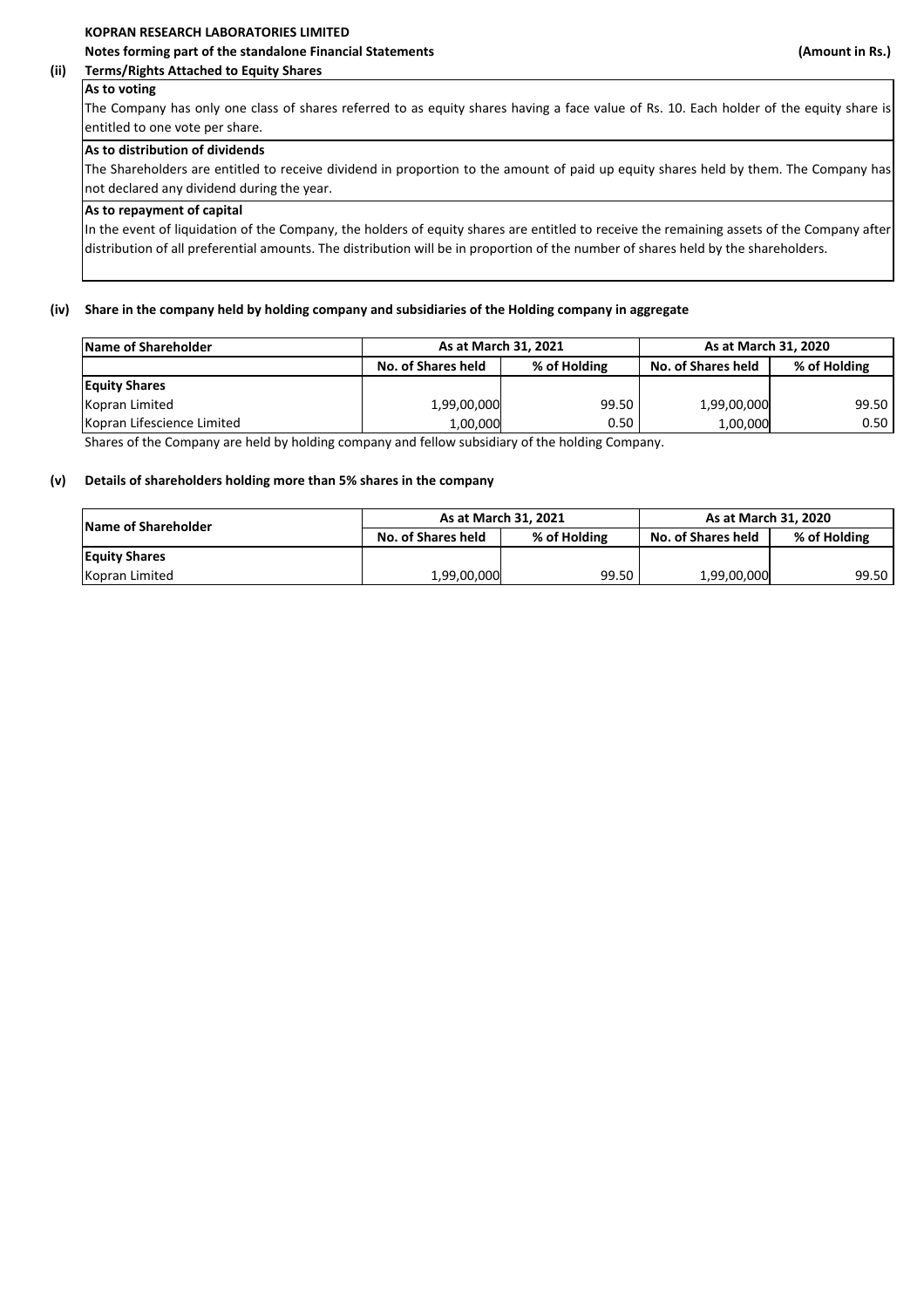|    |                                             |                 | As at          | As at             |
|----|---------------------------------------------|-----------------|----------------|-------------------|
| 17 | <b>Other Equity</b>                         |                 | March 31, 2021 | March 31, 2020    |
|    | Capital Contribution from holding           |                 | 2,78,64,583    | 2,16,14,583       |
|    | Securities Premium Reserve                  |                 | 1,34,70,78,150 | 1,34,70,78,150    |
|    | <b>Retained Earnings</b>                    |                 | 15,16,90,308   | (20, 20, 23, 815) |
|    |                                             | Sub - Total - A | 1,52,66,33,041 | 1,16,66,68,918    |
|    | <b>Other Comprehensive Income (OCI)</b>     |                 |                |                   |
|    | Remeasurements of net defined benefit plans |                 | 32,385         | (10, 16, 066)     |
|    |                                             | Sub - Total - B | 32,385         | (10, 16, 066)     |
|    |                                             | Total - $A + B$ | 1,52,66,65,426 | 1,16,56,52,852    |

#### **Note**

Refer statement of changes in equity for details of movements in the balances of each items of Reserves and Surplus and OCI under the head "Other Equity" and the nature and purpose of each reserve.

| 18<br>Long term Borrowings              |              | As at          | As at          |
|-----------------------------------------|--------------|----------------|----------------|
|                                         |              | March 31, 2021 | March 31, 2020 |
| <b>Term Loans</b>                       |              |                |                |
| <b>Unsecured</b>                        |              |                |                |
| From others                             |              | 18,57,51,697   | 19,75,99,631   |
| <b>Working Capital Term Loan</b>        |              |                |                |
| <b>Secured</b>                          |              |                |                |
| <b>Working Capital Loans from Banks</b> |              | 27,77,770      |                |
| Inter corporate deposits                |              |                |                |
| <b>Unsecured</b>                        |              |                |                |
| <b>From Related Parties</b>             |              |                | 2,40,00,000    |
|                                         |              |                |                |
|                                         | <b>Total</b> | 18,85,29,467   | 22,15,99,631   |

\* The term loan carry adjustible interest rate of ICLR - 10% margin p.a. and is repayable in 144 equal monthly installments. The loan is secured against property of Bottle Closure India Private Limited. The loan is guaranted by others.

\*\* Working Capital Term Loan carries interest of MCLR and is repayable in 18 equal monthly installments. The loans are secured by hypothecation of inventories and book debts (present and future) also first pari passu charge by way of mortgage on all immoveable properties and by way of hypothecation on all the moveable fixed assets of the company both present and future and guaranteed by director / promoter jointly and severally.

| 19 | Non - current Provisions               | As at          | As at          |
|----|----------------------------------------|----------------|----------------|
|    |                                        | March 31, 2021 | March 31, 2020 |
|    | <b>Provision for Employee Benefits</b> |                |                |
|    | Gratuity                               | 2,86,68,310    | 2,62,32,617    |
|    | Leave encashment                       | 74,12,342      | 69,71,457      |
|    | <b>Total</b>                           | 3,60,80,652    | 3,32,04,074    |

| Deferred tax liabilities                 |       | As at<br>March 31, 2021 | As at<br>March 31, 2020 |
|------------------------------------------|-------|-------------------------|-------------------------|
| <b>Deferred Tax Liability</b>            |       |                         |                         |
| Relating to depreciation on fixed assets | (a)   | 3,74,11,810             | 3,67,82,957             |
| <b>Deferred Tax Assets</b>               |       |                         |                         |
| Provision for gratuity                   |       | 74,62,513               | 67,04,763               |
| Provision for leave encashment           |       | 20,07,956               | 17,94,588               |
| Provision for bonus                      |       | 4,60,283                | 3,81,953                |
| Provision for expected credit loss       |       | 7,51,335                | 10,32,782               |
|                                          | (b)   | 1,06,82,087             | 99,14,086               |
| <b>Less: MAT Credit Entitlement</b>      | (c)   |                         |                         |
|                                          | Total | 2,67,29,722             | 2,68,68,871             |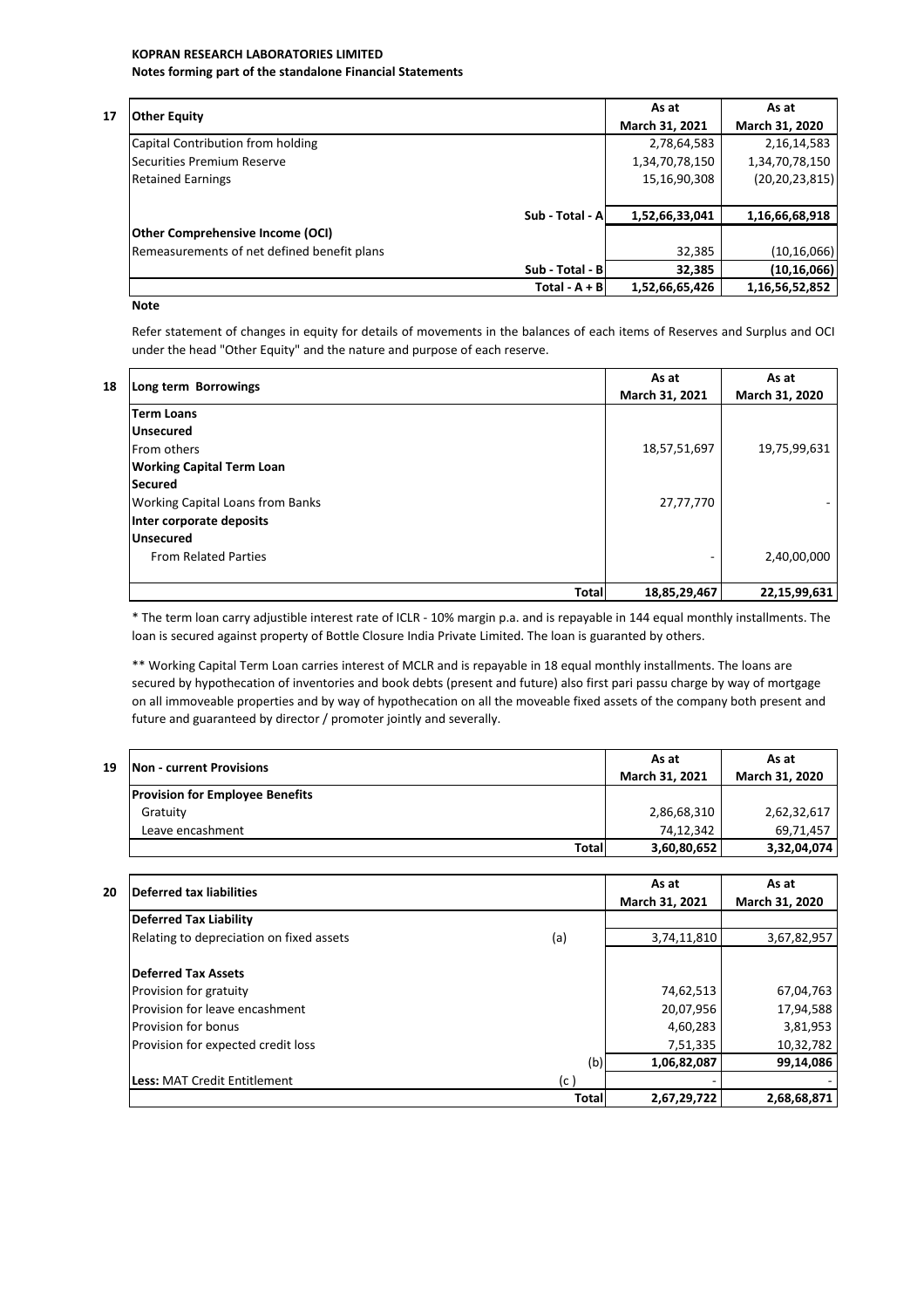| 21 | <b>Current financial liabilities - Borrowings</b> | As at          | As at          |
|----|---------------------------------------------------|----------------|----------------|
|    |                                                   | March 31, 2021 | March 31, 2020 |
|    | Secured, Repayable on demand                      |                |                |
|    | <b>From banks</b>                                 |                |                |
|    | Cash credit / packing credit                      | 21,36,16,118   | 21,78,21,242   |
|    | Buvers credit                                     | 8,39,41,760    | 6,93,70,473    |
|    | Total                                             | 29,75,57,878   | 28,71,91,714   |

#### **(a) Cash Credit / Packing Credit & Buyers Credit**

Cash credit / Packing credit facilities availed from banks are secured by hypothecation of inventories and book debts (present and future) also first pari passu charge by way of mortgage on all immoveable properties and by way of hypothecation on all the moveable fixed assets of the company both present and future and guaranteed by director / promoter jointly and severally. The said facility is repayable on demand.

| 22 - | <b>Trade Payables</b>                                  | As at<br><b>March 31, 2021</b> | As at<br><b>March 31, 2020</b> |
|------|--------------------------------------------------------|--------------------------------|--------------------------------|
|      | Due to micro and small enterprises (Refer Note No. 43) | 1,04,50,911                    | 17,03,587                      |
|      | Due to Others                                          | 46,71,73,085                   | 25,23,64,173                   |
|      | Total                                                  | 47,76,23,996                   | 25,40,67,760                   |

| 23 |                                           | As at          | As at          |
|----|-------------------------------------------|----------------|----------------|
|    | Current finanical liabilities - Other     | March 31, 2021 | March 31, 2020 |
|    | Current maturities of long-term Borrowing | 1,90,76,180    | 74,81,460      |
|    | Interest accrued but not due              | 1,64,397       | 4,15,520       |
|    | Security deposits                         | 16,00,000      | 18,50,000      |
|    | Creditors for Capital supplies/services   | 5,33,72,850    | 80,27,682      |
|    | <b>Employees Benefits Payables</b>        | 2,70,34,411    | 2,04,41,578    |
|    | Other payables                            | 2,99,26,692    | 3,63,79,866    |
|    | <b>Total</b>                              | 13,11,74,530   | 7,45,96,106    |

| 24 | <b>Other Current Liabilities</b>                                     | As at          | As at                 |
|----|----------------------------------------------------------------------|----------------|-----------------------|
|    |                                                                      | March 31, 2021 | <b>March 31, 2020</b> |
|    | Advance Received from Customers                                      | 30,89,417      | 4,81,67,610           |
|    | Statutory Dues (including Provident Fund and Tax Deducted at Source) | 20,98,316      | 28,86,980             |
|    | <b>Others</b>                                                        | 17,83,481      | 27,13,309             |
|    | Total                                                                | 69,71,214      | 5,37,67,899           |

| 25 | <b>Provisions</b>                      | As at<br>March 31, 2021 | As at<br>March 31, 2020 |
|----|----------------------------------------|-------------------------|-------------------------|
|    | <b>Provision for Employee Benefits</b> |                         |                         |
|    | Gratuity                               | 4,53,012                | 4,07,415                |
|    | Leave encashment                       | 4,23,402                | 1,58,977                |
|    | <b>Total</b>                           | 8,76,414                | 5,66,392                |

| 26 | <b>Other Current Liabilities</b>       | As at<br><b>March 31, 2021</b> | As at<br><b>March 31, 2020</b> |
|----|----------------------------------------|--------------------------------|--------------------------------|
|    | Provision for tax (Net of advance tax) | 2,11,21,686                    | 18,45,322                      |
|    | <b>Total</b>                           | 2,11,21,686                    | 18,45,322                      |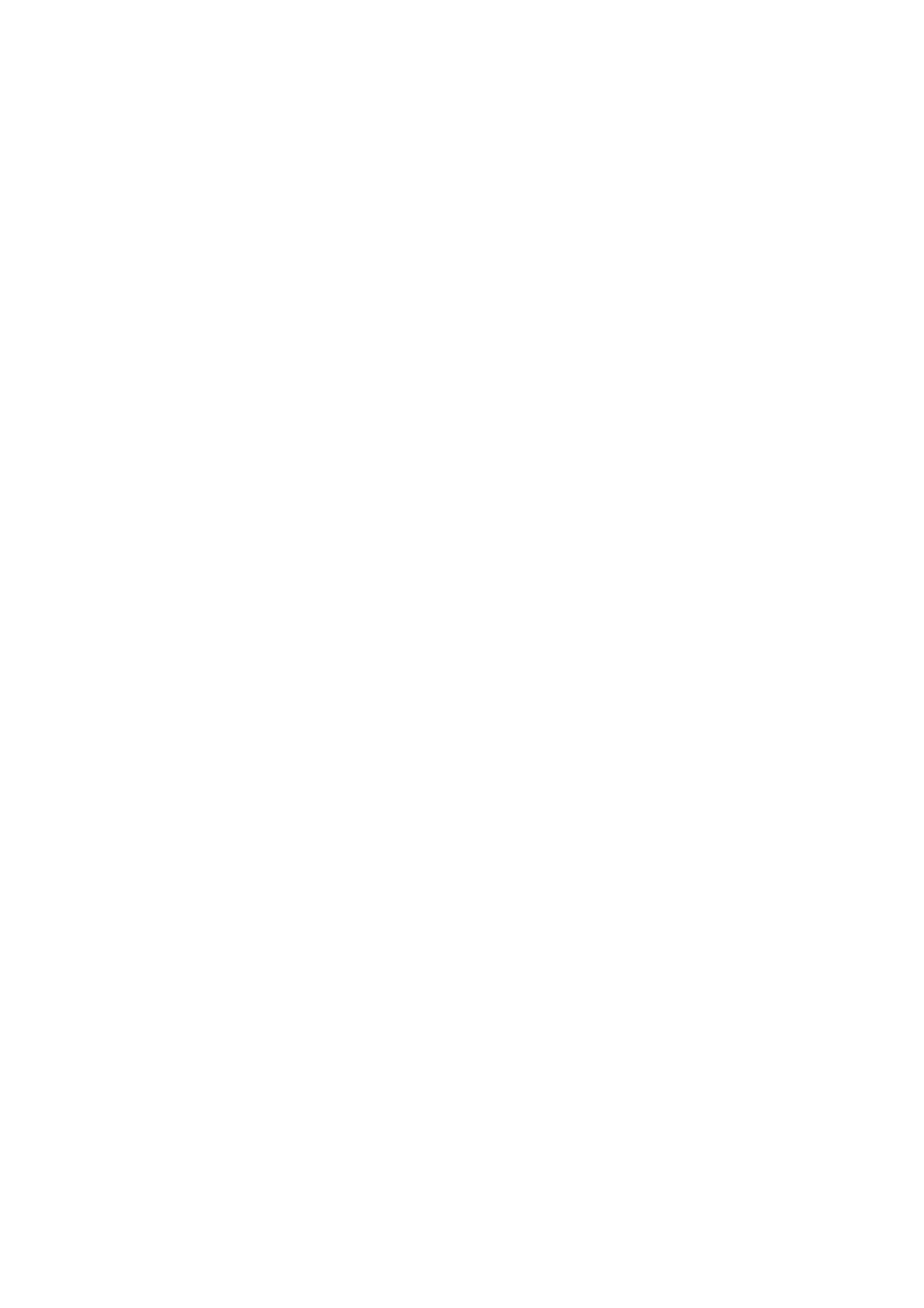|  | 27 Revenue From Operations      | <b>Year Ended</b> | <b>Year Ended</b> |                |
|--|---------------------------------|-------------------|-------------------|----------------|
|  |                                 | March 31, 2021    | March 31, 2020    |                |
|  | Sale of Products                |                   | 2,85,23,77,804    | 1,89,08,40,083 |
|  | <b>Other operating revenues</b> |                   |                   |                |
|  | Scrap sales                     |                   | 40,09,956         | 18,83,105      |
|  | <b>Export Incentive</b>         |                   | 4,39,84,989       | 3,25,86,740    |
|  | Royalty Income                  |                   | 12,00,000         | 12,00,000      |
|  |                                 | <b>Total</b>      | 2,90,15,72,749    | 1,92,65,09,928 |

|                                                          |       | <b>Year Ended</b> | <b>Year Ended</b> |
|----------------------------------------------------------|-------|-------------------|-------------------|
| 28 Other Income                                          |       | March 31, 2021    | March 31, 2020    |
| <b>Interest Income</b>                                   |       |                   |                   |
| On fixed deposit                                         |       | 13,33,263         | 16,91,328         |
| <b>Others</b>                                            |       | 58,41,702         | 30,45,018         |
| Recovery of bad debts earlier written off                |       | 70,00,000         | 16,71,732         |
| <b>Reversal of Expected Credit Loss</b>                  |       | 11,71,585         |                   |
| Net gain on foreign currency transaction and translation |       | 7,67,90,359       |                   |
| Miscellaneous Income                                     |       | 85,53,729         |                   |
|                                                          | Total | 10,06,90,638      | 64,08,078         |

| 29   Cost of Material Consumed       |  | <b>Year Ended</b> | <b>Year Ended</b>  |
|--------------------------------------|--|-------------------|--------------------|
|                                      |  | March 31, 2021    | March 31, 2020     |
| Raw material consumption             |  |                   |                    |
| Opening stock                        |  | 13,16,61,043      | 20,03,97,199       |
| Add: Purchases                       |  | 2,05,67,45,855    | 1, 18, 19, 15, 334 |
|                                      |  | 2,18,84,06,899    | 1,38,23,12,533     |
| Less: Closing stock                  |  | 39,26,45,062      | 13,16,61,043       |
| Sub - Total                          |  | 1,79,57,61,837    | 1,25,06,51,490     |
| <b>Packing materials consumption</b> |  |                   |                    |
| Opening stock                        |  | 57,11,227         | 53,93,584          |
| Add: Purchases                       |  | 1,81,75,016       | 1,76,60,746        |
|                                      |  | 2,38,86,243       | 2,30,54,330        |
| Less: Closing stock                  |  | 51,03,906         | 57,11,227          |
| Sub - Total                          |  | 1,87,82,337       | 1,73,43,103        |
| <b>Total</b>                         |  | 1,81,45,44,174    | 1,26,79,94,593     |

|    | Changes in inventories of finished goods and work-in-progress | <b>Year Ended</b> | <b>Year Ended</b> |
|----|---------------------------------------------------------------|-------------------|-------------------|
| 30 |                                                               | March 31, 2021    | March 31, 2020    |
|    | <b>Opening Inventories</b>                                    |                   |                   |
|    | <b>Finished Goods</b>                                         | 8,85,38,012       | 2,84,06,567       |
|    | Work-in-progress                                              | 23,07,94,497      | 23,61,40,922      |
|    |                                                               | 31,93,32,509      | 26,45,47,489      |
|    | <b>Closing Inventories</b>                                    |                   |                   |
|    | <b>Finished Goods</b>                                         | 1,45,78,766       | 8,85,38,012       |
|    | Work-in-progress                                              | 29,65,61,774      | 23,07,94,497      |
|    |                                                               | 31,11,40,540      | 31,93,32,509      |
|    | <b>Total</b>                                                  | 81,91,969         | (5,47,85,020)     |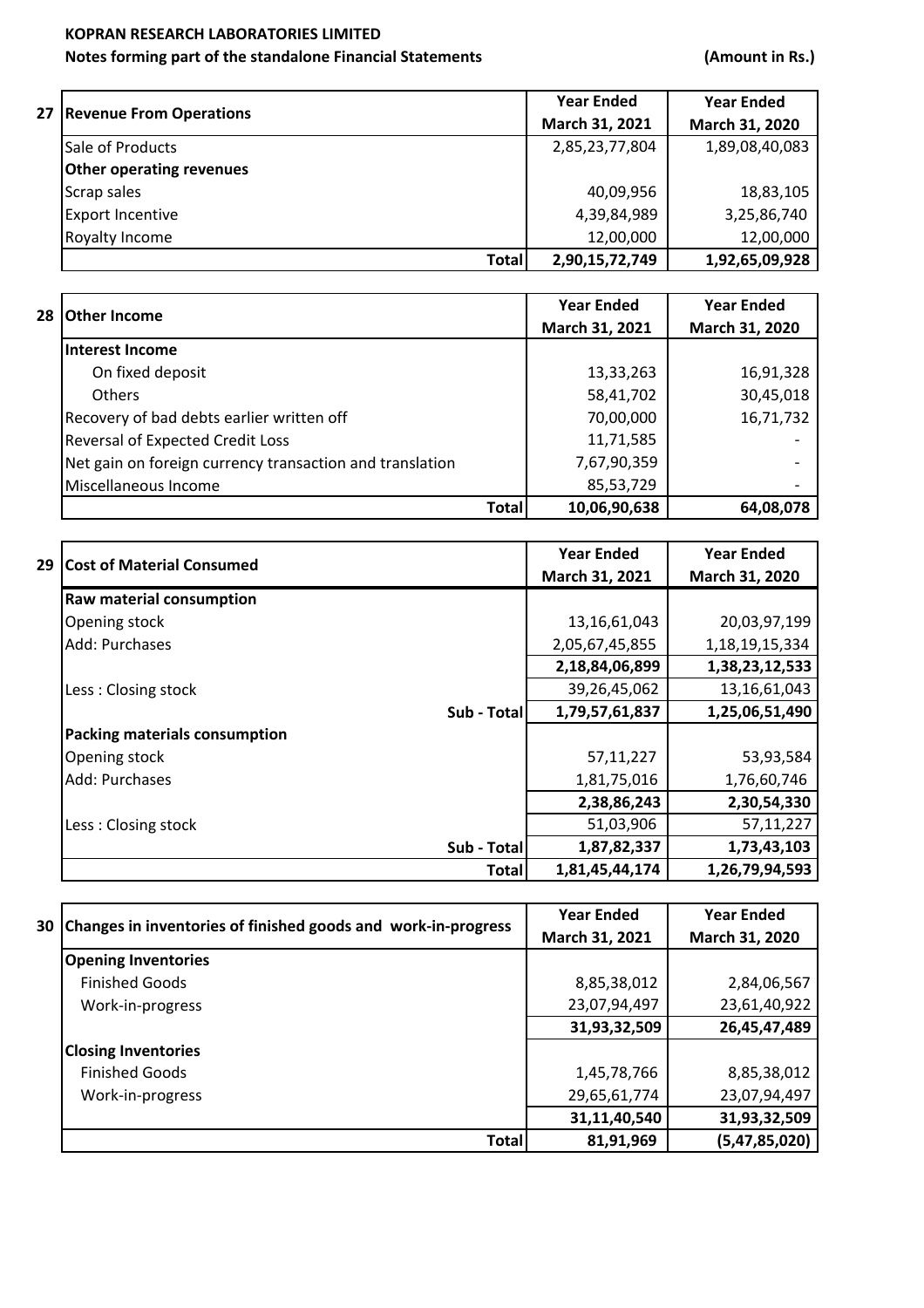|  |                                           | <b>Year Ended</b> | <b>Year Ended</b> |
|--|-------------------------------------------|-------------------|-------------------|
|  | 31 Employee Benefits Expense              | March 31, 2021    | March 31, 2020    |
|  | Salaries and Wages                        | 16,67,11,446      | 14,98,08,936      |
|  | Contribution to Provident and Other Funds | 98,39,169         | 82,91,884         |
|  | Staff welfare expenses                    | 1,16,29,015       | 1,02,04,035       |
|  | <b>Total</b>                              | 18,81,79,631      | 16,83,04,855      |

| 32   Finance Costs   | <b>Year Ended</b><br>March 31, 2021 | <b>Year Ended</b><br>March 31, 2020 |
|----------------------|-------------------------------------|-------------------------------------|
| Interest expense     | 2,20,08,215                         | 2,82,66,360                         |
| Other borrowing cost | 78,43,550                           | 28,99,673                           |
| Totall               | 2,98,51,765                         | 3,11,66,033                         |

| 33                                                       | <b>Year Ended</b> | <b>Year Ended</b> |
|----------------------------------------------------------|-------------------|-------------------|
| <b>Other Expenses</b>                                    | March 31, 2021    | March 31, 2020    |
| Stores and spares consumed                               | 3,62,41,532       | 2,32,00,570       |
| Power and fuel                                           | 10,96,45,077      | 11,86,82,052      |
| Rent                                                     | 1,33,10,100       | 1,32,67,005       |
| <b>Repairs and Maintenance:</b>                          |                   |                   |
| <b>Building</b>                                          | 50,56,061         | 28,68,838         |
| Machinery                                                | 1,21,04,362       | 1,21,29,348       |
| <b>Others</b>                                            | 26,08,204         | 32,64,519         |
| Insurance                                                | 50,55,065         | 25,77,435         |
| Commission on sales                                      | 2,70,53,551       | 2,35,18,449       |
| Job work charges                                         | 1,50,38,069       | 1,39,94,538       |
| Packing, freight and forwarding                          | 6,02,82,291       | 2,59,23,737       |
| Payment to auditors (Refer Note No. 44)                  | 5,08,000          | 5,03,000          |
| Net loss on foreign currency transaction and translation |                   | 40,90,112         |
| Loss on sale of Fixed Assets                             | 6,52,897          |                   |
| Legal and professional fees                              | 1,97,11,649       | 1,76,26,079       |
| Rates and taxes                                          | 25,13,287         | 23,17,624         |
| Security and labour charges                              | 1,42,09,903       | 1,22,68,497       |
| Directors' sitting fees                                  | 78,500            | 57,000            |
| <b>Bad Debts</b>                                         | 11,56,518         | 73,48,904         |
| Less: Provision for Expected credit loss written back    |                   | $-13,61,449$      |
| Miscellaneous Expenses                                   | 4,02,20,120       | 4,65,86,335       |
| <b>Total</b>                                             | 36,54,45,185      | 32,88,62,591      |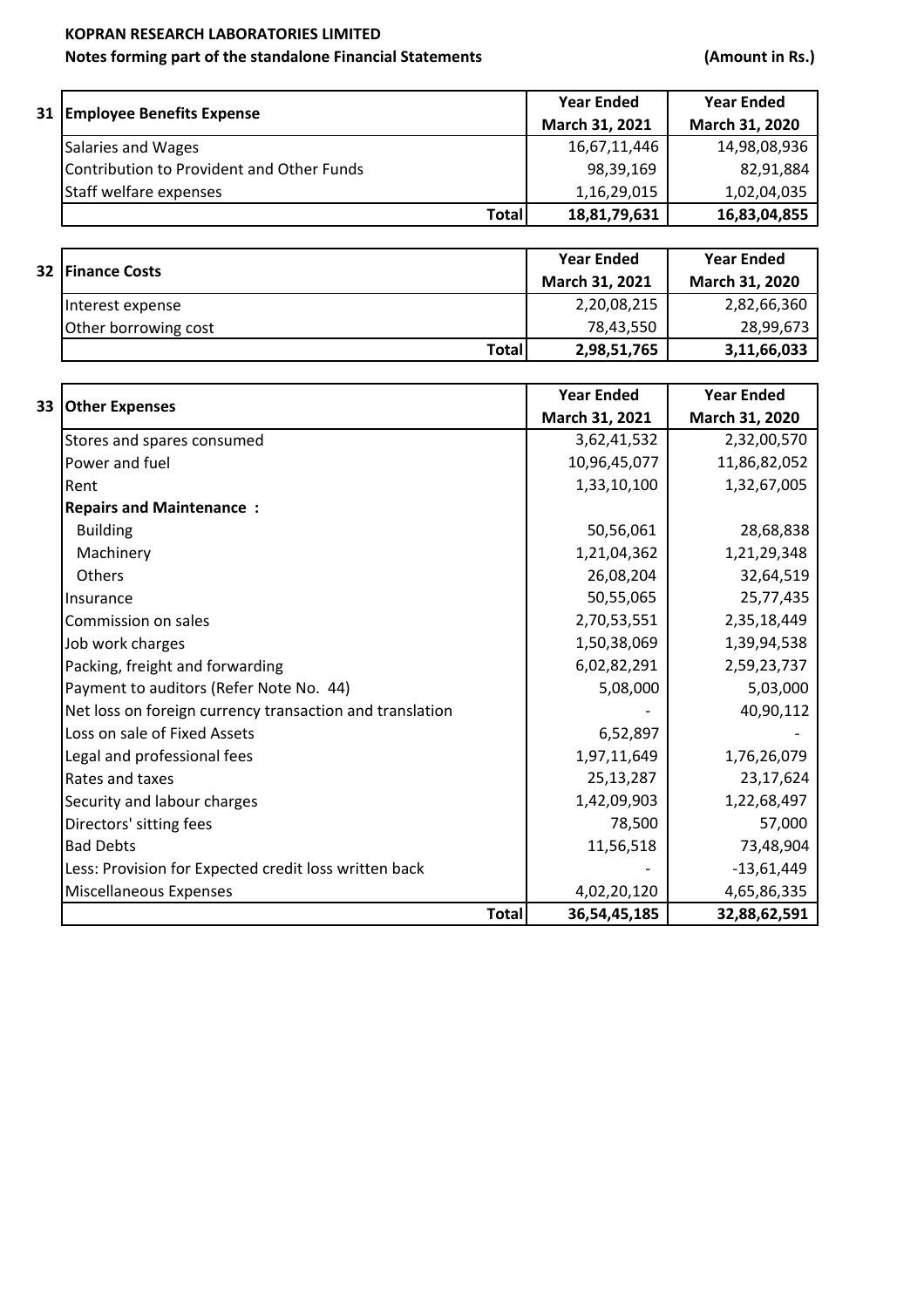#### **34 Capital Commitments & Contingent liabilities not provided for :**

|     |                                                                                                  | As at          | As at          |
|-----|--------------------------------------------------------------------------------------------------|----------------|----------------|
| (a) | <b>Capital Commitments:</b>                                                                      | March 31, 2021 | March 31, 2020 |
|     | Estimated amounts of contracts remaining to be executed on capital account (net                  |                |                |
|     | of advances) and not provided for                                                                | 1,99,36,102    | 83,10,577      |
| (b) | Contingent liabilities not provided for :                                                        |                |                |
|     | i Corporate guarantee given for loan taken by Holding Company (to the extent<br>amount utilised) | 16,32,17,307   | 14,32,23,816   |
|     | ii Disputed tax Matters :                                                                        |                |                |
|     | Excise duty demand disputed in appeal                                                            | 4,99,898       | 20,02,337      |
|     | Service tax demand disputed in appeal                                                            | 3,40,463       | 3,40,463       |

Note: Other Legal issues are either in ordinary course of business or not of substantial nature and management is reasonably confident of their positive outcome. Management shall deal with them judiciously and provide for appropriately, if any such need arises.

### **35 Basic and diluted earnings per share [EPS] computed in accordance with Ind AS 33 "Earnings Per Share"**

|                                                                              | <b>Year Ended</b> | <b>Year Ended</b> |
|------------------------------------------------------------------------------|-------------------|-------------------|
| <b>Particulars</b>                                                           | March 31, 2021    | March 31, 2020    |
|                                                                              |                   |                   |
| Net Profit as per the Statement of Profit and Loss available for Equity      |                   |                   |
| Shareholders (in Rs.)                                                        | 35, 37, 14, 123   | 6,78,69,449       |
| Number of Equity Shares outstanding                                          | 2,00,00,000       | 2,00,00,000       |
| Weighted average number of Equity Shares for Earnings Per Share computation: |                   |                   |
|                                                                              | 2,00,00,000       | 2,00,00,000       |
| Nominal value of equity shares (in Rs.)                                      | 10                | 10                |
|                                                                              |                   |                   |
| Earnings Per Share:                                                          |                   |                   |
| Basic (in Rs.)                                                               | 17.69             | 3.39              |
| Diluted (in Rs.)                                                             | 17.69             | 3.39              |

| 36 CIF Value of Imports        | <b>Year Ended</b> | Year Ended     |
|--------------------------------|-------------------|----------------|
|                                | March 31, 2021    | March 31, 2020 |
| Raw Materials/Packing Material | 1,41,97,88,858    | 70,74,98,427   |
| <b>Traded Goods</b>            | 2,94,40,125       |                |
| Capital Goods                  | 95,32,035         | 30,65,080      |
|                                |                   |                |
| <b>Total</b>                   | 1,45,87,61,018    | 71,05,63,507   |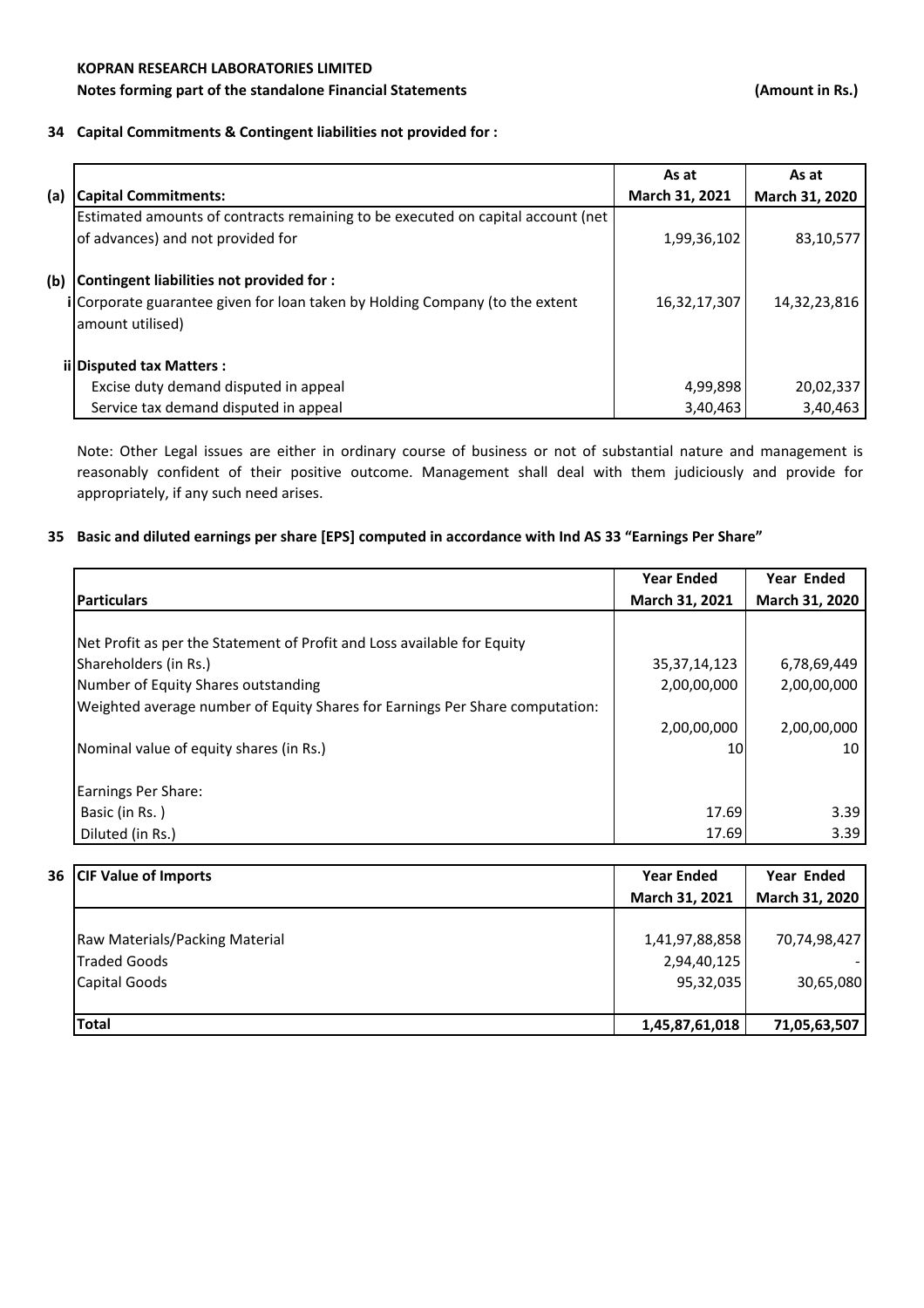## **KOPRAN RESEARCH LABORATORIES LIMITED Notes forming part of the standalone Financial Statements <b>and Computer Computer (Amount in Rs.)** (Amount in Rs.)

**37 Expenditure in Foreign Currency Year Ended March 31, 2021 Year Ended March 31, 2020** Commission 2,19,58,178 1,55,60,967 Bank Interest on Buyers Credit 15,22,214 13,41,836 15,22,214 Travelling Expenses 6,16,021 33,77,975 Product Development Charges - 3,97,800 and 2,97,800 and 3,97,800 and 3,97,800 and 3,97,800 and 3,97,800 and 3,97,800 and 3,97,800 and 3,97,800 and 3,97,800 and 3,97,800 and 3,97,800 and 3,97,800 and 3,97,800 and 3,97,800 a Plant Inspection Charges **41,79,203** - All contracts and the 41,79,203 - 41,79,203 Product Registration Charges 1,63,340 Professional Charges **1,74,829** 56,650 Others 24,02,336 28,84,063 **Total 3,11,54,753 2,39,63,009** 

| 38 Earnings in Foreign Currency | <b>Year Ended</b> | Year Ended     |
|---------------------------------|-------------------|----------------|
|                                 | March 31, 2021    | March 31, 2020 |
| <b>FOB Value of Exports</b>     | 1,90,10,20,468    | 1,09,41,24,272 |
| <b>Total</b>                    | 1,90,10,20,468    | 1,09,41,24,272 |

#### **39 Disclosure pursuant to Ind AS 19 "Employee Benefits"**

#### **A) Defined Contribution Plan**

Contributions to defined Contribution plan, recognised are charged off for the year are as under:

| <b>Particulars</b>                             | <b>Year Ended</b> | <b>Year Ended</b> |
|------------------------------------------------|-------------------|-------------------|
|                                                | March 31, 2021    | March 31, 2020    |
|                                                |                   |                   |
| Employer's contribution to provident fund      | 90,58,756         | 75,30,627         |
| Employer's contribution to Labour Welfare Fund | 23,373            | 22,572            |
| Employer's contribution to ESIC                | 7,57,040          | 7,38,685          |
|                                                |                   |                   |
| Total                                          | 98,39,169         | 82,91,884         |

#### **B) Defined Benefit plan**

The employees' gratuity scheme is a defined benefit plan. The present value of obligation is determined based on

#### **Part A : Gratuity Benefits (Unfunded)**

| <b>Particular</b>                                                                | <b>Year Ended</b> | As at          |
|----------------------------------------------------------------------------------|-------------------|----------------|
|                                                                                  | March 31, 2021    | March 31, 2020 |
| Present value of the projected benefit obligation                                |                   |                |
| Present Value of Benefit Obligation at the Beginning of the Year                 | 2,66,40,032       | 2,29,14,534    |
| Interest Cost                                                                    | 18,16,850         | 17,85,042      |
| Current Service Cost                                                             | 24,32,238         | 19,47,901      |
| <b>Past Service Cost</b>                                                         |                   |                |
| Benefit Paid Directly by the Employer                                            | (3,58,105)        | (3,61,107)     |
| Actuarial (Gains)/Losses on Obligations - Due to Change in Financial Assumptions | (4, 12, 372)      | 25,31,572      |
| Actuarial (Gains)/Losses on Obligations - Due to Experience                      | (9, 97, 321)      | (21, 77, 910)  |
| Present Value of Benefit Obligation at the End of the Year                       | 2,91,21,322       | 2,66,40,032    |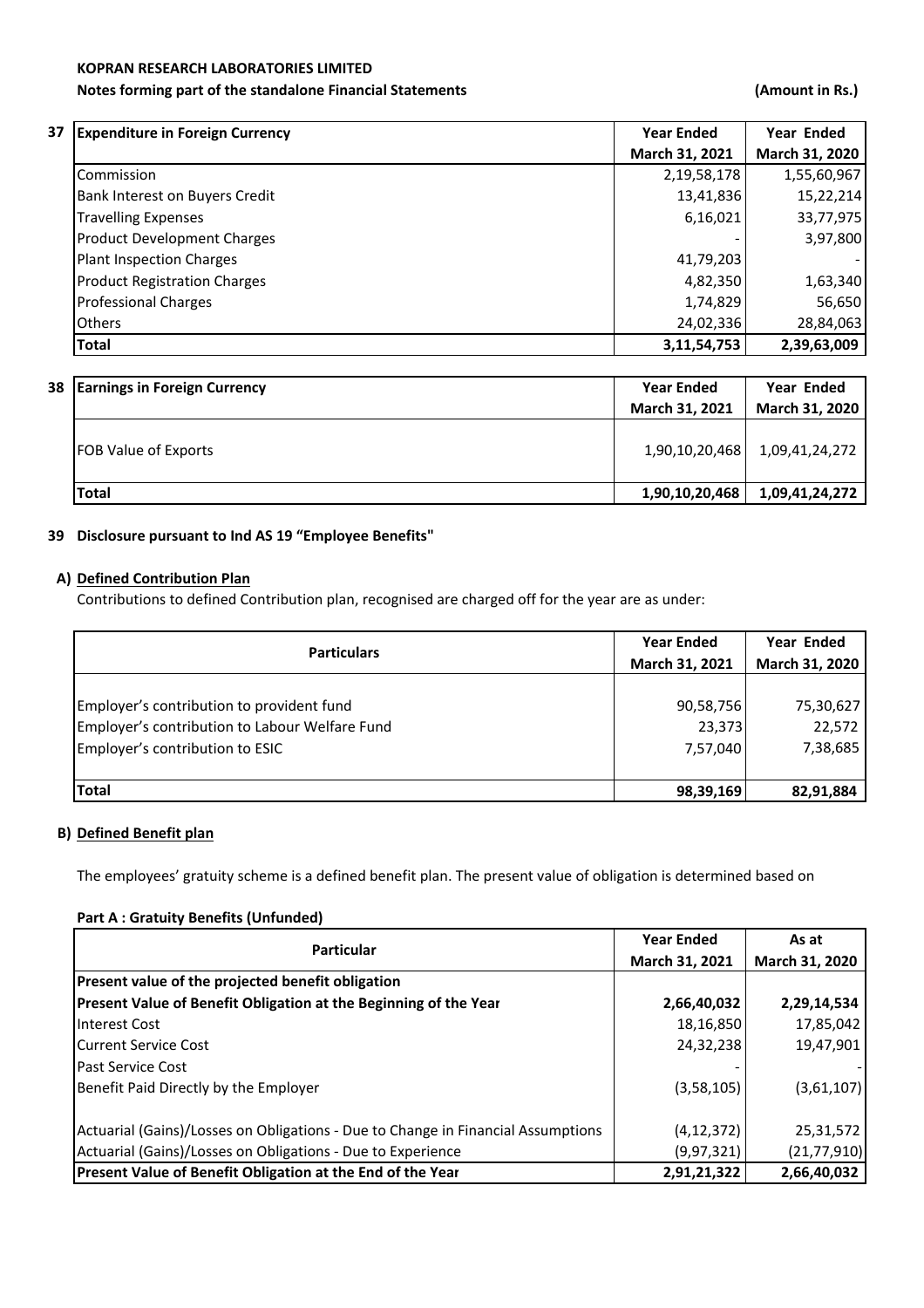## **Notes forming part of the standalone Financial Statements (Amount in Rs.) (Amount in Rs.)**

|                                                                                            | <b>Year Ended</b> | As at          |
|--------------------------------------------------------------------------------------------|-------------------|----------------|
| <b>Particular</b>                                                                          | March 31, 2021    | March 31, 2020 |
| Change in the fair value of plan assets                                                    |                   |                |
| Fair Value of Plan Assets at the Beginning of the Year                                     |                   |                |
| Fair value of Plan Assets at the beginning of the year                                     |                   |                |
| Interest income                                                                            |                   |                |
| Contributions by the employer                                                              |                   |                |
| Expected contributions by the employees                                                    |                   |                |
| Return on plan assets, exluding interest income                                            |                   |                |
| Fair Value of Plan Assets at the End of the Year                                           |                   |                |
| Amount recognised in the Balance Sheet                                                     |                   |                |
| Present value obligations at the end of the year                                           | 2,91,21,322       | 2,66,40,032    |
| Fair value of plan assets at the end of the year                                           |                   |                |
| Funded status surplus / (deficit)                                                          | 2,91,21,322       | 2,66,40,032    |
| Liability/(Asset) recognised in the Balance Sheet                                          | 2,91,21,322       | 2,66,40,032    |
|                                                                                            |                   |                |
| Net interest cost for the current year                                                     |                   |                |
| Present value benefit obligation at the beginning of the year                              | 2,66,40,032       | 2,29,14,534    |
| Fair value of plan assets at the beginning of the year                                     |                   |                |
| Net liability / (asset) at the beginning                                                   | 2,66,40,032       | 2,29,14,534    |
| Interest cost                                                                              | 18,16,850         | 17,85,042      |
| Interest income                                                                            |                   |                |
| Interest cost for the current year                                                         | 18,16,850         | 17,85,042      |
| Expenses recognised in the statement of profit or loss for the current year                |                   |                |
| Current service cost                                                                       | 24,32,238         | 19,47,901      |
| Net interest cost                                                                          | 18,16,850         | 17,85,042      |
| Past service cost                                                                          |                   |                |
| <b>Expenses recognised</b>                                                                 | 42,49,088         | 37,32,943      |
| Expenses Recognized in the Other Comprehensive Income (OCI) for the current<br><b>vear</b> |                   |                |
| Actuarial (Gains)/Losses on Obligation For the Period                                      | (14,09,693)       | 3,53,662       |
| Return on Plan Assets, Excluding Interest Income                                           |                   |                |
| Change in Asset Ceiling                                                                    |                   |                |
| Net (Income)/Expense For the Period Recognized in OCI                                      | (14,09,693)       | 3,53,662       |
| <b>Balance Sheet Reconciliation</b>                                                        |                   |                |
| <b>Opening Net Liability</b>                                                               | 2,66,40,032       | 2,29,14,534    |
| Expenses Recognized in Statement of Profit or Loss                                         | 42,49,088         | 37,32,943      |
| Expenses Recognized in OCI                                                                 | (14,09,693)       | 3,53,662       |
| Benefit Paid Directly by the Employer                                                      | (3,58,105)        | (3,61,107)     |
| Net liability / (asset) recognised in the Balance Sheet                                    | 2,91,21,322       | 2,66,40,032    |
| <b>Category of assets</b><br>NIL, as Funding status in unfunded.                           |                   |                |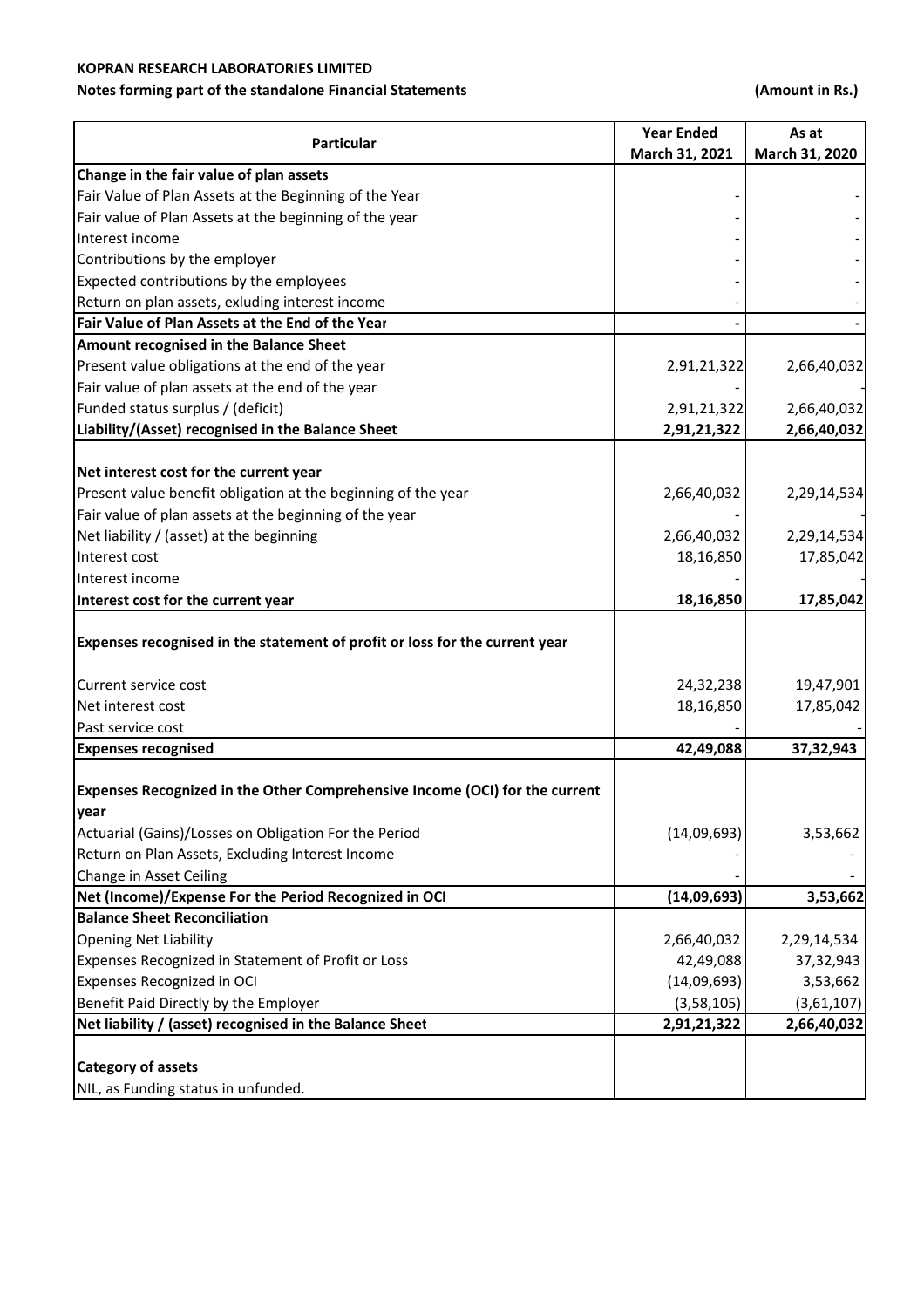| Notes forming part of the standalone Financial Statements                                                                            |             | (Amount in Rs.) |
|--------------------------------------------------------------------------------------------------------------------------------------|-------------|-----------------|
| Maturity analysis of the benefit payments from the employer<br>Projected benefits payable in future years from the date of reporting |             |                 |
| 1st following year                                                                                                                   | 4,53,012    | 4,07,415        |
| 2nd following year                                                                                                                   | 4,88,593    | 4,40,293        |
| 3rd following year                                                                                                                   | 26,47,937   | 6,32,233        |
| 4th following year                                                                                                                   | 16,72,461   | 25,74,890       |
| <b>5th following year</b>                                                                                                            | 12,24,045   | 15,91,214       |
| Sum of years of 6 to 10                                                                                                              | 1,35,69,305 | 1,02,52,011     |
| Sum of years of 11 and above                                                                                                         | 4,76,52,164 | 4,63,69,493     |

#### **Sensitivity Analysis**

The sensitivity analysis have been determined based on reasonably possible changes of the respective assumptions occurring at the end of the reporting period, while holding all other assumptions constant.

The sensitivity analysis presented above may not be representative of the actual change in the projected benefit obligation as it is unlikely that the change in assumptions would occur in isolation of one another as some of the assumptions may be correlated.

Furthermore, in presenting the above sensitivity analysis, the present value of the projected benefit obligation has been calculated using the projected unit credit method at the end of the reporting period, which is the same method as applied in calculating the projected benefit obligation as recognised in the balance sheet.

There was no change in the methods and assumptions used in preparing the sensitivity analysis from prior years.

|                                                             | Mortality (2006-08)         |               |
|-------------------------------------------------------------|-----------------------------|---------------|
| Mortality Rate During Employment                            | <b>Indian Assured Lives</b> |               |
| Rate of Employee Turnover                                   | 1.00%                       | 1.00%         |
| Rate of increase in Compensation levels                     | 6.00%                       | 6.00%         |
| Discount Rate                                               | 6.96%                       | 6.82%         |
| Assumptions used to determine the benefit obligations:      |                             |               |
| Delta effect of - 0.50% change in rate of employee turnover | (98, 421)                   | (83, 444)     |
| Delta effect of +0.50% change in rate of employee turnover  | 91,554                      | 77,950        |
| Delta effect of - 0.50% change in rate of salary increase   | (14,07,177)                 | (13, 44, 226) |
| Delta effect of +0.50% change in rate of salary increase    | 15,04,493                   | 1,42,37,906   |
| Delta effect of - 0.50% change in rate of discounting       | 15,13,750                   | 14,55,825     |
| Delta effect of +0.50% change in rate of discounting        | (14,04,440)                 | (13, 50, 215) |
| Projected benefit obligation on current assumptions         | 2,91,21,322                 | 2,66,40,032   |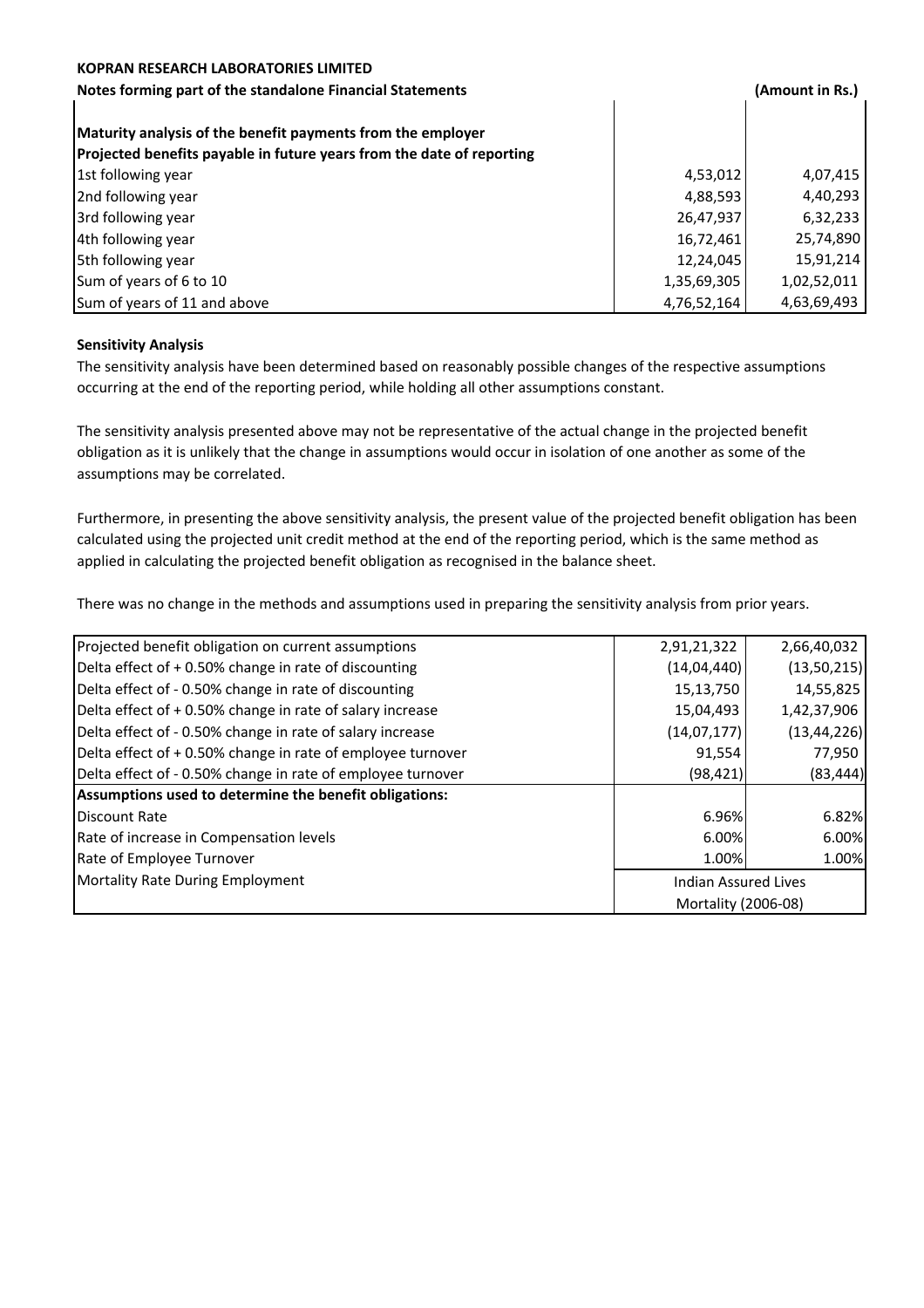**Part B : Leave Encashment (Unfunded)**

| <b>Particulars</b>                                                               | As at          | As at          |
|----------------------------------------------------------------------------------|----------------|----------------|
|                                                                                  | March 31, 2021 | March 31, 2020 |
| <b>Present Value of Projected Benefit Obligation</b>                             |                |                |
|                                                                                  |                |                |
| Present Value of Projected Benefit Obligation at the beginning of the year       | 71,30,434      | 57,16,427      |
| <b>Interest Cost</b>                                                             | 4,86,296       | 4,45,310       |
| <b>Current Service Cost</b>                                                      | 9,79,184       | 7,25,678       |
| Past Service Cost                                                                |                |                |
|                                                                                  |                |                |
| Actuarial (Gains)/Losses on Obligations - Due to Change in Financial Assumptions | (1, 47, 647)   | 8,07,422       |
| Actuarial (Gains)/Losses on Obligations - Due to Experience                      | 32,676         | (5, 35, 890)   |
| <b>Benefits paid</b>                                                             | (6, 45, 199)   | (28, 513)      |
| Obligation at the year end                                                       | 78,35,744      | 71,30,434      |
| Change in the Fair value of plan assets                                          |                |                |
| Fair value of plan assets at the beginning of the year                           |                |                |
| Interest Income                                                                  |                |                |
|                                                                                  |                |                |
| Contributions by the employer                                                    |                |                |
| <b>Expected Contributions by the employees</b>                                   |                |                |
| Return on Plan assets, exluding interest income                                  |                |                |
| Fair value of Plan Assets at the end of the year                                 |                |                |
| Amount recognised in the Statement of Profit or Loss for the year                |                |                |
| Actuarial (gains) / losses on obligation for the year                            | (1, 14, 971)   | 2,71,532       |
| Return on plan assets, exluding interest income                                  |                |                |
| Sub-Total                                                                        | (1, 14, 971)   | 2,71,532       |
| <b>Actuarial loss recognised</b>                                                 | (1, 14, 971)   | 2,71,532       |
| <b>Actual Return on Plan Assets</b>                                              |                |                |
| Interest income                                                                  |                |                |
| Return on plan assets, exluding interest income                                  |                |                |
| Actual return on plan assets                                                     |                |                |
|                                                                                  |                |                |
| <b>Amount recognised in the Balance Sheet</b>                                    |                |                |
| Present value obligations at the end of the year                                 |                |                |
| Present value of the defined benefit obligations at the end of the year          | (78, 35, 744)  | (71, 30, 434)  |
| Fair value of Plan Assets at the end of the year                                 |                |                |
| Funded Status (Surplus/(dedicit)                                                 | (78, 35, 744)  | (71, 30, 434)  |
| Unrecognised Past Service Cost at the end of the year                            |                |                |
| Net (Liability)/Asset recognised in the Balance Sheet                            | (78, 35, 744)  | (71, 30, 434)  |
|                                                                                  |                |                |
| Interest Cost for the Current Year                                               |                |                |
| Present value of the defined benefit obligations at the beginning of the year    | 71,30,434      | 57,16,427      |
| Fair value of Plan Assets at the beginning of the year                           |                |                |
| Net (Liability)/Asset at the beginning                                           | 71,30,434      | 57,16,427      |
| <b>Interest Cost</b>                                                             | 4,86,296       | 4,45,310       |
| Interest Income                                                                  |                |                |
| <b>Net Interest Cost for Current Year</b>                                        | 4,86,296       | 4,45,310       |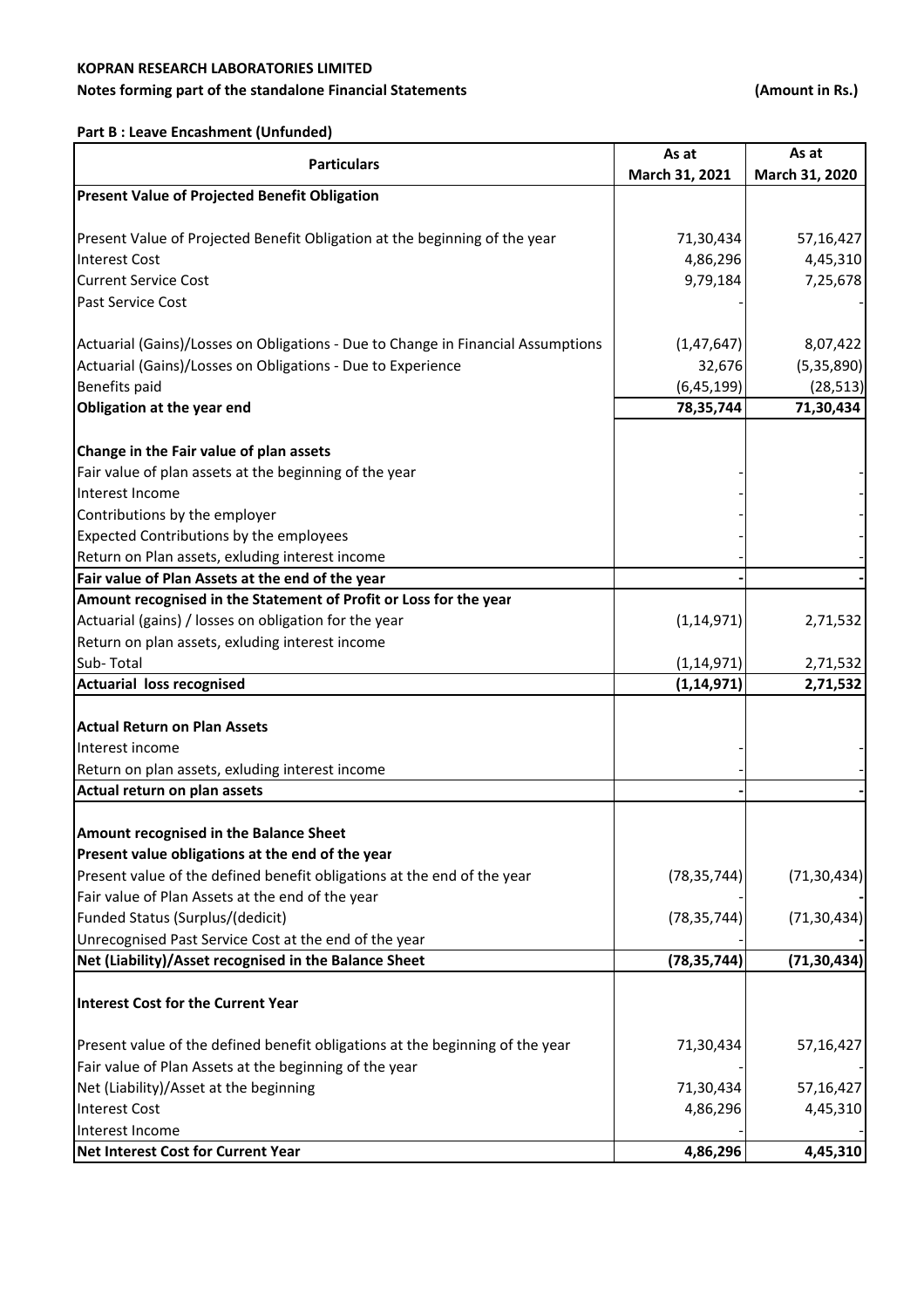| <b>KOPRAN RESEARCH LABORATORIES LIMITED</b>                                 |                             |                 |
|-----------------------------------------------------------------------------|-----------------------------|-----------------|
| Notes forming part of the standalone Financial Statements                   |                             | (Amount in Rs.) |
| Expenses recognised in the statement of profit or loss for the current year |                             |                 |
| Current service cost                                                        | 9,79,184                    | 7,25,678        |
| Net interest cost                                                           | 4,86,296                    | 4,45,310        |
| Acturial (gains) / losses                                                   | (1, 14, 971)                | 2,71,532        |
| Expenses recognised in the statement of profit or loss                      | 13,50,509                   | 14,42,520       |
|                                                                             |                             |                 |
| <b>Particulars</b>                                                          | As at                       | As at           |
|                                                                             | March 31, 2021              | March 31, 2020  |
| <b>Balance Sheet reconciliation</b>                                         |                             |                 |
| Opening net liability                                                       | 71,30,434                   | 57,16,427       |
| Expenses recognised in the statement of profit or loss                      | 13,50,509                   | 14,42,520       |
| <b>Employers contribution</b>                                               |                             |                 |
| Benefits paid directly by employer                                          | (6, 45, 199)                | (28, 513)       |
| Net liability / (assets) recognised in the Balance Sheet                    | 78,35,744                   | 71,30,434       |
| <b>Category of Assets</b><br>NIL, as Funding status in unfunded             |                             |                 |
| Assumptions used to determine the benefit obligations:                      |                             |                 |
| <b>Discount Rate</b>                                                        | 6.82%                       | 6.82%           |
| Rate of increase in Compensation levels                                     | 6.00%                       | 6.00%           |
| Rate of employee turnover                                                   | 1.00%                       | 1.00%           |
| Mortality Rate During Employment                                            | <b>Indian Assured Lives</b> |                 |
|                                                                             | Mortality (2006-08)         |                 |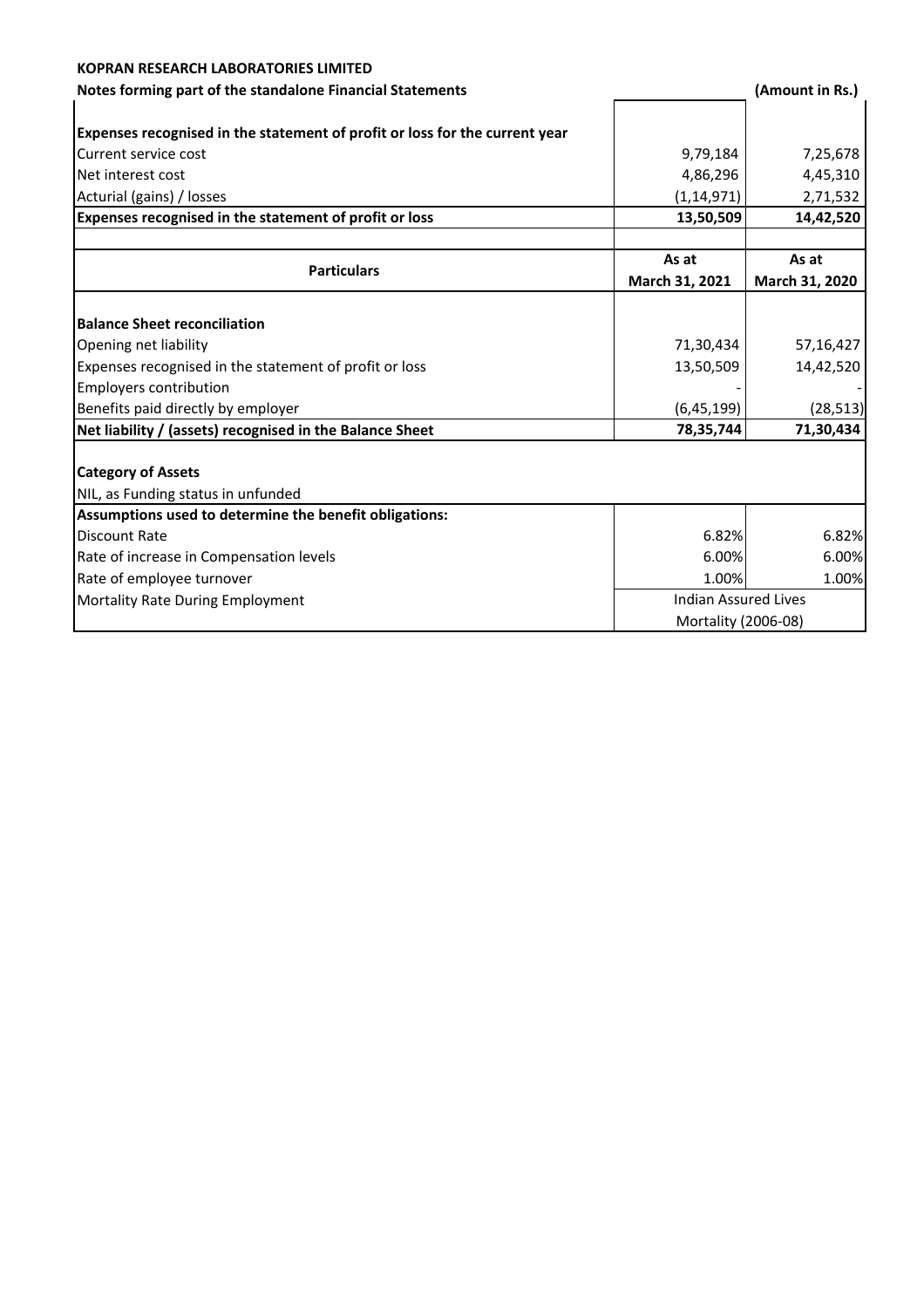## **40 Related Party Disclosures**

| Names of related parties where control exists:                                     |                                             |
|------------------------------------------------------------------------------------|---------------------------------------------|
| <b>Holding Company</b>                                                             | Kopran Limited                              |
| Key Management Personnel                                                           | Vandana Somani (Director)                   |
|                                                                                    | Sunita Banerji (Director)                   |
|                                                                                    | Mamta Biyani (Director)                     |
|                                                                                    | Chandra M Singhi (Director)                 |
|                                                                                    | Rakesh Doshi (Director)                     |
|                                                                                    | Ahren A Rodrigues (Company Secretary)       |
|                                                                                    | K B Shetty (CFO) (till December 14, 2020)   |
|                                                                                    | Lekha Jogi (CFO) (w.e.f. December 15, 2020) |
| Enterprises significantly influenced by KMP or their relative (With whom there are | <b>Oricon Enterprises Limited</b>           |
| transaction)                                                                       |                                             |

#### **The following transactions were carried out during the year with the related parties in the ordinary course of business:**

|                                   |              |                        |                          |                                 | <b>Enterprises significantly</b> |                            |              |              |  |
|-----------------------------------|--------------|------------------------|--------------------------|---------------------------------|----------------------------------|----------------------------|--------------|--------------|--|
| <b>Nature of Transaction</b>      |              | <b>Holding Company</b> |                          | <b>Key Management Personnel</b> |                                  | influenced by KMP or their |              | <b>Total</b> |  |
|                                   |              |                        |                          |                                 | relative                         |                            |              |              |  |
|                                   | 2020-2021    | 2019-2020              | 2020-2021                | 2019-2020                       | 2020-2021                        | 2019-2020                  | 2020-2021    | 2019-2020    |  |
| Loan Taken                        |              |                        |                          |                                 |                                  |                            |              |              |  |
| Kopran Limited                    | 4,27,14,955  |                        | $\overline{\phantom{0}}$ | $\overline{\phantom{a}}$        |                                  | $\overline{\phantom{0}}$   | 4,27,14,955  |              |  |
| <b>Total</b>                      | 4,27,14,955  | $\blacksquare$         | $\blacksquare$           | $\blacksquare$                  |                                  | $\blacksquare$             | 4,27,14,955  |              |  |
| <b>Repayment of Loan taken</b>    |              |                        |                          |                                 |                                  |                            |              |              |  |
| Kopran Limited                    | 4,27,14,955  | 1,02,55,138            | $\overline{\phantom{0}}$ | $\overline{\phantom{a}}$        |                                  | $\overline{\phantom{0}}$   | 4,27,14,955  | 1,02,55,138  |  |
| <b>Oricon Enterprises Limited</b> |              |                        | $\overline{\phantom{0}}$ | $\overline{\phantom{a}}$        | 2,40,00,000                      | 60,00,000                  | 2,40,00,000  | 60,00,000    |  |
| Total                             | 4,27,14,955  | 1,02,55,138            | $\blacksquare$           | $\overline{\phantom{a}}$        | 2,40,00,000                      | 60,00,000                  | 6,67,14,955  | 1,62,55,138  |  |
| Loan Given                        |              |                        |                          |                                 |                                  |                            |              |              |  |
| Kopran Limited                    | 34,54,68,696 | 43,77,19,121           | $\overline{\phantom{0}}$ | $\overline{\phantom{0}}$        |                                  | $\overline{\phantom{0}}$   | 34,54,68,696 | 43,77,19,121 |  |
| Total                             | 34,54,68,696 | 43,77,19,121           | $\blacksquare$           | $\overline{\phantom{a}}$        |                                  | $\overline{\phantom{0}}$   | 34,54,68,696 | 43,77,19,121 |  |
| <b>Repayment of Loan given</b>    |              |                        |                          |                                 |                                  |                            |              |              |  |
| Kopran Limited                    | 43,68,46,954 | 34,80,92,944           | $\overline{\phantom{a}}$ | $\overline{\phantom{a}}$        | ٠                                | $\overline{\phantom{a}}$   | 43,68,46,954 | 34,80,92,944 |  |
| <b>Total</b>                      | 43,68,46,954 | 34,80,92,944           | $\blacksquare$           | $\,$                            |                                  |                            | 43,68,46,954 | 34,80,92,944 |  |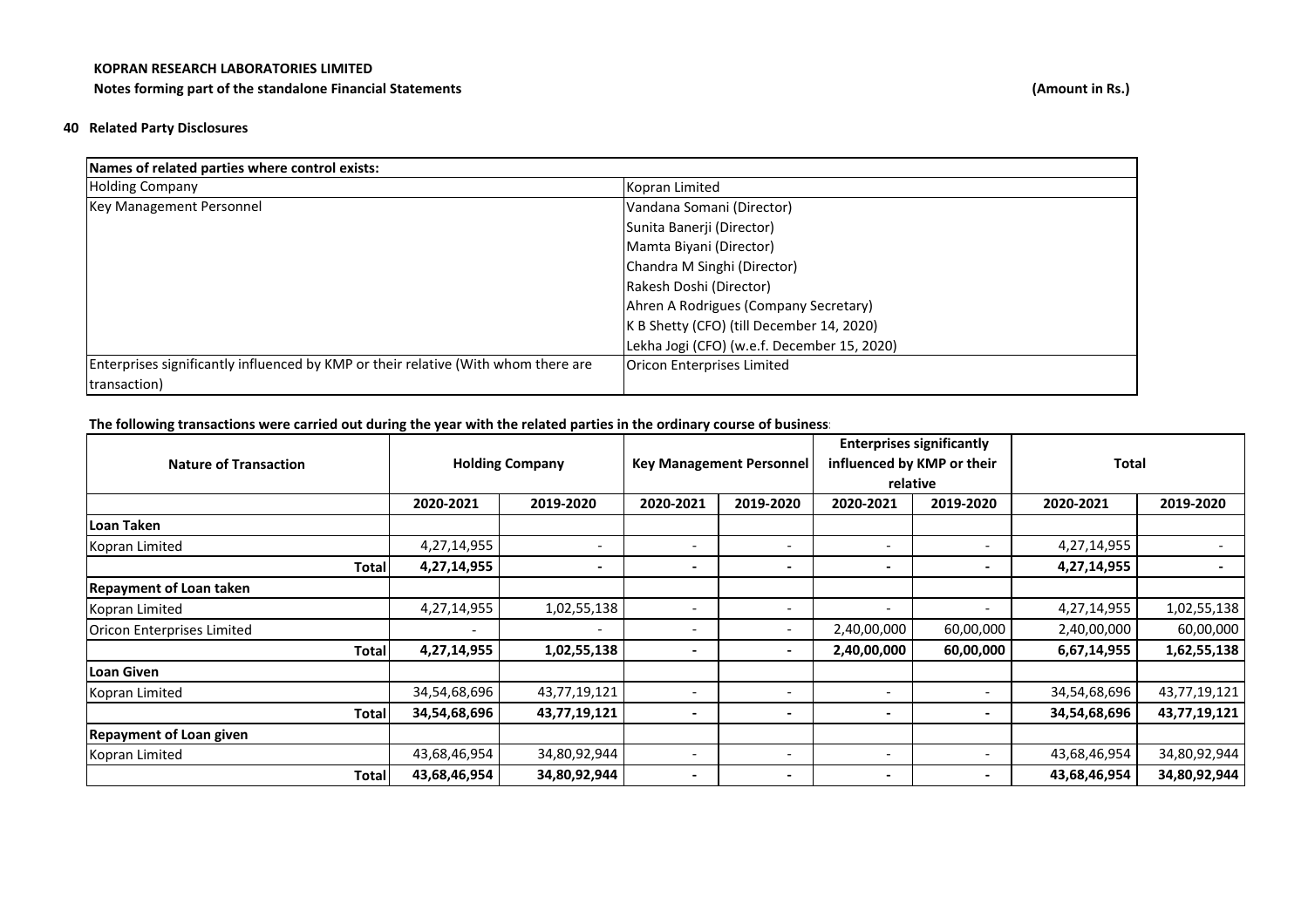| <b>Nature of Transaction</b>                 |                          | <b>Holding Company</b>   | <b>Key Management Personnel</b> |                          | influenced by KMP or their<br>relative |                              | <b>Enterprises significantly</b><br><b>Total</b> |             |  |
|----------------------------------------------|--------------------------|--------------------------|---------------------------------|--------------------------|----------------------------------------|------------------------------|--------------------------------------------------|-------------|--|
|                                              | 2020-2021                | 2019-2020                | 2020-2021                       | 2019-2020                | 2020-2021                              | 2019-2020                    | 2020-2021                                        | 2019-2020   |  |
| <b>Sales</b>                                 |                          |                          |                                 |                          |                                        |                              |                                                  |             |  |
| Kopran Limited                               | 8,74,75,778              | 4,86,25,754              | $\overline{\phantom{a}}$        | $\overline{\phantom{a}}$ | $\blacksquare$                         | $\overline{\phantom{0}}$     | 8,74,75,778                                      | 4,86,25,754 |  |
| <b>Total</b>                                 | 8,74,75,778              | 4,86,25,754              |                                 |                          |                                        |                              | 8,74,75,778                                      | 4,86,25,754 |  |
| <b>Purchases</b>                             |                          |                          |                                 |                          |                                        |                              |                                                  |             |  |
| Kopran Limited                               | 12,42,93,104             | 8,60,93,274              | $\overline{\phantom{a}}$        | $\overline{\phantom{a}}$ | $\overline{\phantom{a}}$               | $\overline{\phantom{a}}$     | 12,42,93,104                                     | 8,60,93,274 |  |
| <b>Total</b>                                 | 12,42,93,104             | 8,60,93,274              | $\overline{\phantom{a}}$        | $\overline{\phantom{a}}$ | $\overline{\phantom{a}}$               | $\overline{\phantom{0}}$     | 12,42,93,104                                     | 8,60,93,274 |  |
| <b>Interest Expense</b>                      |                          |                          |                                 |                          |                                        |                              |                                                  |             |  |
| Oricon Enterprises Limited                   | $\overline{a}$           | $\blacksquare$           | $\overline{\phantom{a}}$        | $\overline{a}$           | 5,79,945                               | 28,34,134                    | 5,79,945                                         | 28,34,134   |  |
| <b>Total</b>                                 | $\blacksquare$           | $\blacksquare$           | $\blacksquare$                  | $\overline{a}$           | 5,79,945                               | 28,34,134                    | 5,79,945                                         | 28,34,134   |  |
| Interest Income                              |                          |                          |                                 |                          |                                        |                              |                                                  |             |  |
| Kopran Limited                               | 55,36,602                | 17,52,081                | $\overline{\phantom{a}}$        | $\overline{\phantom{a}}$ |                                        | $\blacksquare$               | 55,36,602                                        | 17,52,081   |  |
| <b>Total</b>                                 | 55,36,602                | 17,52,081                | $\overline{\phantom{a}}$        | $\overline{\phantom{a}}$ |                                        |                              | 55,36,602                                        | 17,52,081   |  |
| <b>Expenses</b>                              |                          |                          |                                 |                          |                                        |                              |                                                  |             |  |
| Kopran Limited - Rent                        | 1,20,00,000              | 1,20,00,000              | $\overline{\phantom{a}}$        | $\overline{\phantom{a}}$ | $\overline{\phantom{0}}$               | $\qquad \qquad \blacksquare$ | 1,20,00,000                                      | 1,20,00,000 |  |
|                                              | 62,50,000                | 62,50,000                | $\overline{\phantom{a}}$        | $\overline{a}$           | $\overline{\phantom{a}}$               | $\overline{\phantom{a}}$     | 62,50,000                                        | 62,50,000   |  |
| Kopran Limited - Corporate Gurantee Expenses |                          |                          |                                 |                          |                                        |                              |                                                  |             |  |
| Oricon Enterprises Limited - Others          | $\overline{a}$           | $\blacksquare$           | $\overline{\phantom{a}}$        | $\overline{\phantom{a}}$ | 28,51,411                              | $\overline{\phantom{a}}$     | 28,51,411                                        |             |  |
| <b>Total</b>                                 | 1,82,50,000              | 1,82,50,000              | $\overline{\phantom{a}}$        | $\blacksquare$           | 28,51,411                              | $\qquad \qquad \blacksquare$ | 2,11,01,411                                      | 1,82,50,000 |  |
| Remuneration                                 |                          |                          |                                 |                          |                                        |                              |                                                  |             |  |
| Chandra M Singhi                             | $\overline{\phantom{0}}$ | $\blacksquare$           | 45,36,046                       | 44,22,552                | $\overline{\phantom{a}}$               | $\overline{\phantom{a}}$     | 45,36,046                                        | 44,22,552   |  |
| Rakesh Doshi                                 | $\overline{\phantom{a}}$ | $\overline{\phantom{a}}$ | 45,95,000                       | 41,45,301                |                                        | $\overline{a}$               | 45,95,000                                        | 41,45,301   |  |
| <b>K B Shetty</b>                            | $\overline{\phantom{0}}$ | $\overline{\phantom{0}}$ | 7,42,888                        | 11,11,308                | $\overline{\phantom{a}}$               | $\qquad \qquad \blacksquare$ | 7,42,888                                         | 11,11,308   |  |
| Lekha Jogi                                   | $\overline{\phantom{a}}$ | $\overline{\phantom{a}}$ | 1,62,268                        |                          | $\overline{\phantom{a}}$               | $\overline{\phantom{a}}$     | 1,62,268                                         |             |  |
| Ahren A Rodrigues                            | $\overline{a}$           | $\overline{\phantom{0}}$ | 3,75,492                        | 3,34,176                 |                                        | $\overline{a}$               | 3,75,492                                         | 3,34,176    |  |
| <b>Total</b>                                 | $\blacksquare$           | $\blacksquare$           | 1,04,11,694                     | 1,00,13,337              | $\overline{\phantom{0}}$               | $\blacksquare$               | 1,04,11,694                                      | 1,00,13,337 |  |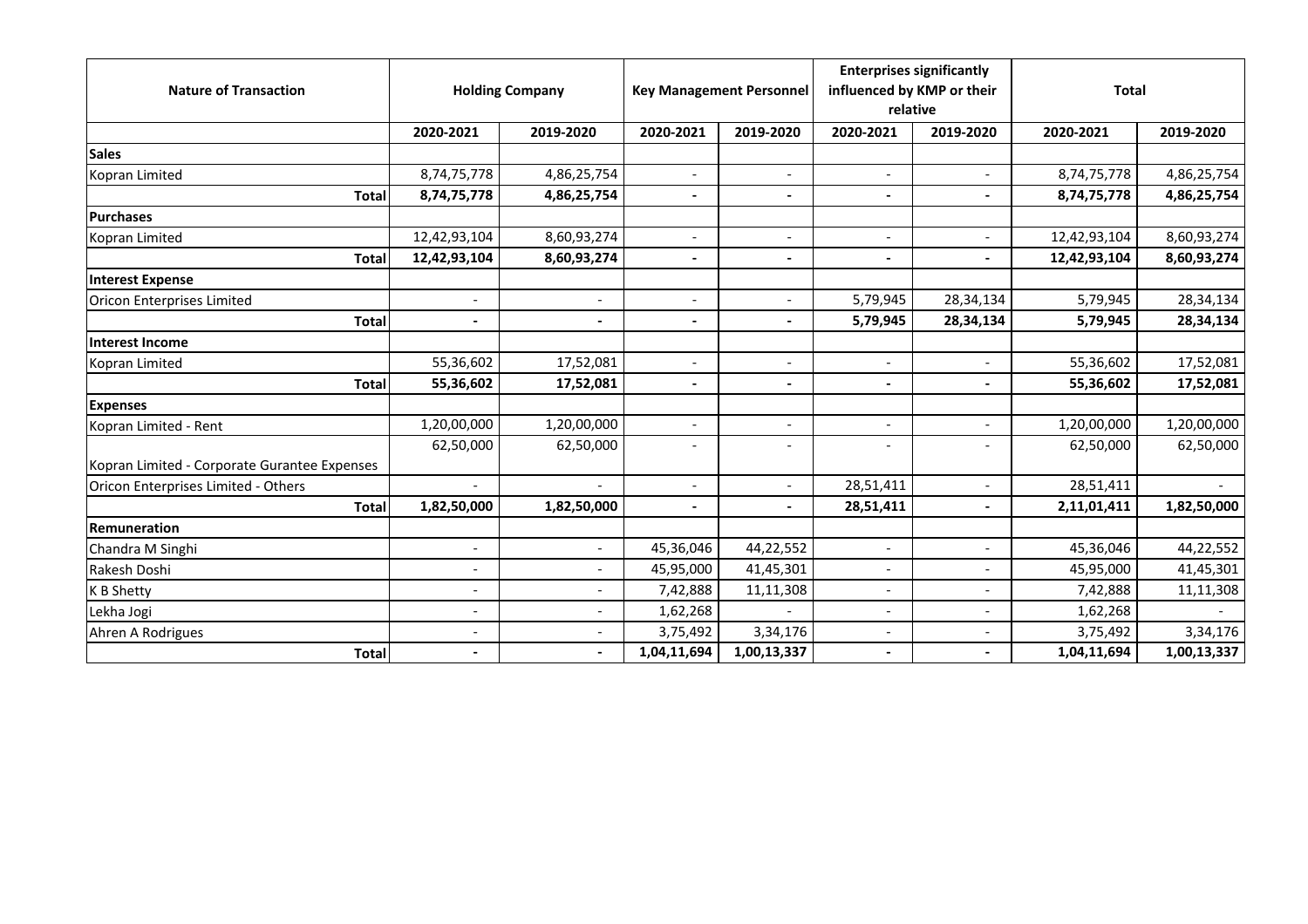| <b>Nature of Transaction</b>        |                          | <b>Holding Company</b>   | <b>Key Management Personnel</b> |                          | influenced by KMP or their<br>relative |                          | <b>Enterprises significantly</b> |              | <b>Total</b> |  |
|-------------------------------------|--------------------------|--------------------------|---------------------------------|--------------------------|----------------------------------------|--------------------------|----------------------------------|--------------|--------------|--|
| <b>Director Sitting fees</b>        |                          |                          |                                 |                          |                                        |                          |                                  |              |              |  |
| Vandana Somani                      | $\overline{\phantom{a}}$ |                          | 18,500                          | 17,000                   | $\overline{\phantom{a}}$               | $\overline{\phantom{a}}$ | 18,500                           | 17,000       |              |  |
| Rakesh Doshi                        |                          |                          | 5,000                           |                          |                                        |                          |                                  |              |              |  |
| Sunita Banerji                      | $\overline{\phantom{a}}$ | $\overline{\phantom{0}}$ | 27,500                          | 21,000                   | $\overline{\phantom{0}}$               | $\overline{\phantom{a}}$ | 27,500                           | 21,000       |              |  |
| Mamta Biyani                        | $\overline{\phantom{0}}$ |                          | 27,500                          | 19,000                   |                                        | $\qquad \qquad$          | 27,500                           | 19,000       |              |  |
| <b>Total</b>                        | -                        |                          | 78,500                          | 57,000                   |                                        | $\overline{\phantom{0}}$ | 73,500                           | 57,000       |              |  |
| Balance Receivable as at March 31,  |                          |                          |                                 |                          |                                        |                          |                                  |              |              |  |
| Kopran Limited Loan                 | $\overline{\phantom{a}}$ | 8,98,01,385              | $\overline{\phantom{0}}$        | $\overline{\phantom{0}}$ | $\overline{\phantom{0}}$               | $\overline{\phantom{0}}$ | $\overline{\phantom{0}}$         | 8,98,01,385  |              |  |
| Kopran Limited Interest             | $\overline{\phantom{a}}$ | 15,76,873                | $\qquad \qquad -$               | $\overline{\phantom{0}}$ | $\overline{\phantom{a}}$               | $\overline{\phantom{0}}$ | $\overline{\phantom{a}}$         | 15,76,873    |              |  |
| Kopran Limited Trade Receivable     | 1,81,95,604              | 1,85,92,941              | $\overline{\phantom{a}}$        | $\overline{\phantom{0}}$ | $\qquad \qquad \blacksquare$           | $\overline{\phantom{a}}$ | 1,81,95,604                      | 1,85,92,941  |              |  |
| <b>Total</b>                        | 1,81,95,604              | 10,99,71,199             | $\overline{\phantom{a}}$        | $\overline{\phantom{a}}$ | $\overline{\phantom{0}}$               | $\overline{\phantom{a}}$ | 1,81,95,604                      | 10,99,71,199 |              |  |
|                                     |                          |                          |                                 |                          |                                        |                          |                                  |              |              |  |
| Balance Payable as at March 31,     |                          |                          |                                 |                          |                                        |                          |                                  |              |              |  |
| Oricon Enterprises Limited Interest | $\overline{\phantom{a}}$ | $\overline{\phantom{a}}$ | $\overline{\phantom{a}}$        | $\overline{\phantom{a}}$ |                                        | 1,92,624                 | $\overline{\phantom{a}}$         | 1,92,624     |              |  |
| Oricon Enterprises Limited Loan     | $\overline{\phantom{a}}$ | $\overline{\phantom{0}}$ | $\overline{\phantom{a}}$        | $\overline{\phantom{0}}$ | $\overline{\phantom{0}}$               | 2,40,00,000              | $\overline{\phantom{a}}$         | 2,40,00,000  |              |  |
| <b>Total</b>                        | $\hbox{ }$               | $\overline{\phantom{a}}$ | $\overline{\phantom{a}}$        | $\blacksquare$           | $\overline{\phantom{a}}$               | 2,41,92,624              | $\blacksquare$                   | 2,41,92,624  |              |  |

The sales to and purchases from related parties are made on terms equivalent to those that prevail in arm's length transactions. Outstanding balances at the year end are unsecured and settlement occurs in cash. For the year ended March 31, 2021, the Company has not recorded any impairment of receivables relating to amount owed by related parties (March 31, 2020: NIL). This assessment is undertaken each financial year through examining the financial position of the related party and market in which the related party operates.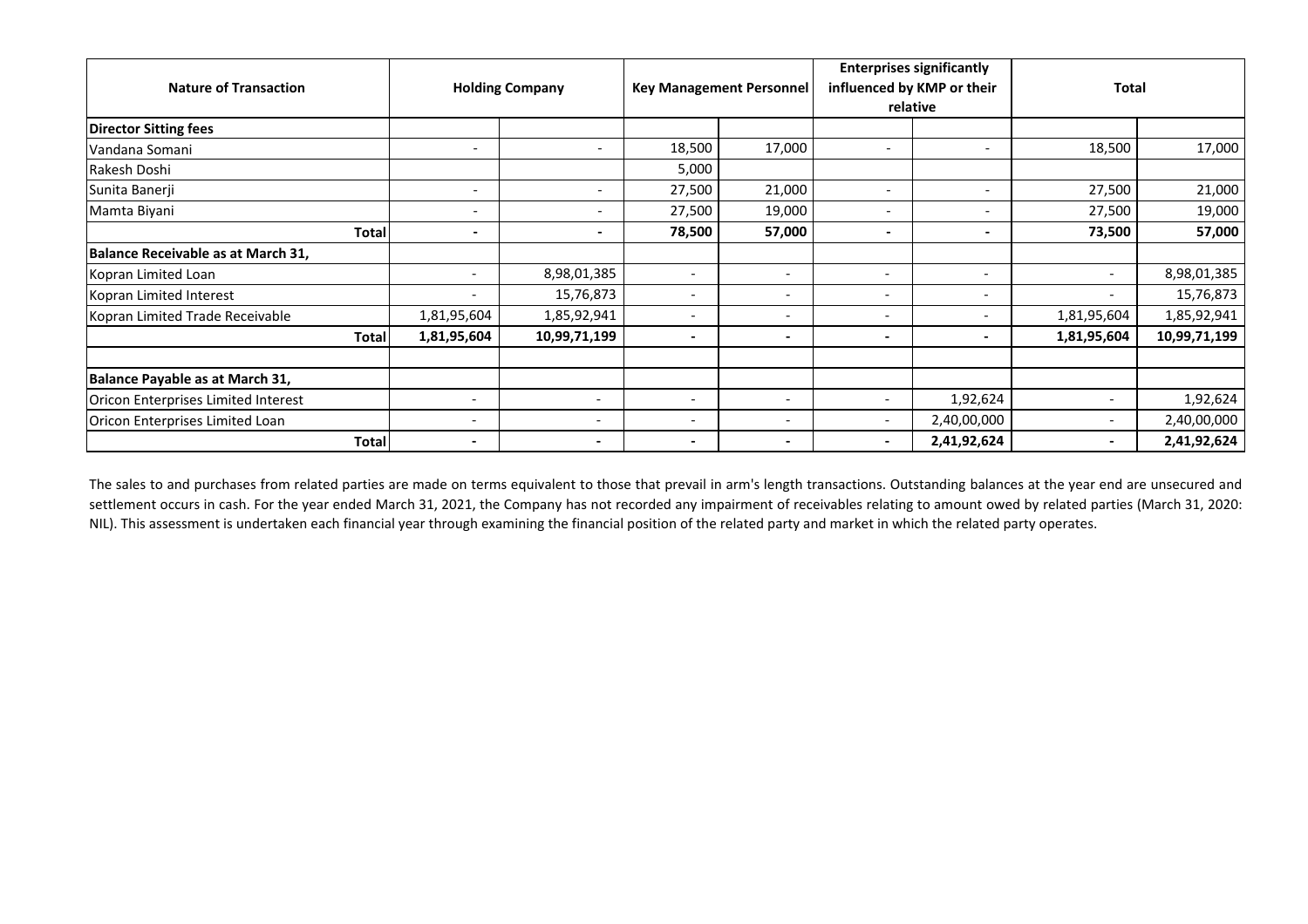#### **Notes forming part of the standalone Financial Statements (Amount in Rs.)**

#### **41 Disclosure of Derivatives:**

(a) Particulars of derivatives as at balance sheet date:

| <b>Purpose</b>                                  |     | As at<br><b>March 31, 2021</b> | As at<br>March 31, 2020 |
|-------------------------------------------------|-----|--------------------------------|-------------------------|
| Forward exchange contracts (for export debtors) | USD | 91,00,000                      | 71,69,601               |
| Forward contract value                          | Rs. | 68,99,03,625                   | 53,23,76,337            |

**(i)** The foreign currency outstanding balances that have not been hedged by any derivative instrument or otherwise as at March 31, 2021 are as follows:

|                    | <b>Foreign Currency</b> | As at March 31, 2021              |             |                                   | As at March 31, 2020 |  |
|--------------------|-------------------------|-----------------------------------|-------------|-----------------------------------|----------------------|--|
| <b>Particulars</b> | <b>Denomination</b>     | <b>Foreign Currency</b><br>Amount | Amount      | <b>Foreign Currency</b><br>Amount | Amount               |  |
| Payables           | <b>USD</b>              | 11,41,657                         | 8,34,77,955 | 12,18,321                         | 9,21,90,367          |  |
|                    | <b>EURO</b>             | 1,488                             | 1,27,714    | 1,488                             | 1,22,522             |  |

The foreign currency outstanding has been translated at the rates of exchange prevailing on the Balance Sheet date.

#### **42 Segment Reporting:**

The company is primarily engaged in the business of manufacturing of "Active Pharmaceutical Ingredients (API)" which in the context of Indian accounting standard (Ind AS) 108 on operating segments constitutes a single reportable segment.

#### **43 Dues to Micro, Small and Medium Enterprises (MSME)**

No Interest is paid / payable during the year to any enterprise registered under Micro Small and Medium Enterprises Development Act, 2006 ( MSMED). The information has been determined to the extent such parties could be identified on the basis of the status of suppliers under MSMED.

#### **44 Auditors Remuneration**

|                             | <b>Year Ended</b> | Year Ended     |
|-----------------------------|-------------------|----------------|
| <b>Particulars</b>          | March 31, 2021    | March 31, 2020 |
| <b>Statutory Audit Fees</b> | 3,50,000          | 3,50,000       |
| Tax Audit Fees              | 1,50,000          | 1,50,000       |
| <b>Other Matters</b>        | 8.000             | 3,000          |
| Total                       | 5,08,000          | 5,03,000       |

#### **45 Current tax and deferred tax**

#### **a) Income Tax Expense recognised in statement of profit and loss**

| <b>Particulars</b>                                           | <b>Year Ended</b> | Year Ended     |
|--------------------------------------------------------------|-------------------|----------------|
|                                                              | March 31, 2021    | March 31, 2020 |
| <b>Current Tax</b>                                           |                   |                |
| Current Income Tax Charge                                    | 12,54,06,364      | 2,42,63,757    |
| Adjustments in respect of prior years                        |                   | 20,37,506      |
| <b>Total</b>                                                 | 12,54,06,364      | 2,63,01,263    |
|                                                              |                   |                |
| <b>Deferred Tax</b>                                          |                   |                |
| In respect of current year                                   | (5,00,391)        | 12,42,438      |
| Total                                                        | (5,00,391)        | 12,42,438      |
| Total tax expense recognised in Statement of Profit and Loss | 12,49,05,973      | 2,75,43,700    |

#### **b) Reconciliation of income tax expense and the accounting profit multiplied by Company's domestic tax rate**

| <b>Particulars</b>                                                  | <b>Year Ended</b> | Year Ended       |
|---------------------------------------------------------------------|-------------------|------------------|
|                                                                     | March 31, 2021    | March 31, 2020   |
| Net profit as per Statement of Profit and Loss Account (before tax) | 47,86,20,096      | 9,54,13,149      |
| Corporate Tax Rate as per Income tax Act, 1961                      | 25.63             | 27.82            |
| Tax on Accounting Profit                                            | 12,26,49,271      | 2,65,43,938      |
| Tax difference on account of:                                       |                   |                  |
| Expenses not allowable under the Income tax Act, 1961               | 2,59,08,536       | 2,92,89,095      |
| Timing Differences - Deferred tax assets                            | (5,00,391)        | 12,42,438        |
| Expenses allowable under the Income tax Act, 1961                   | (2,31,51,444)     | (3, 15, 69, 277) |
| Taxation adjustment of earlier years                                |                   | 20,37,506        |
| Income tax expense recognised in profit and loss                    | 12,49,05,973      | 2,75,43,700      |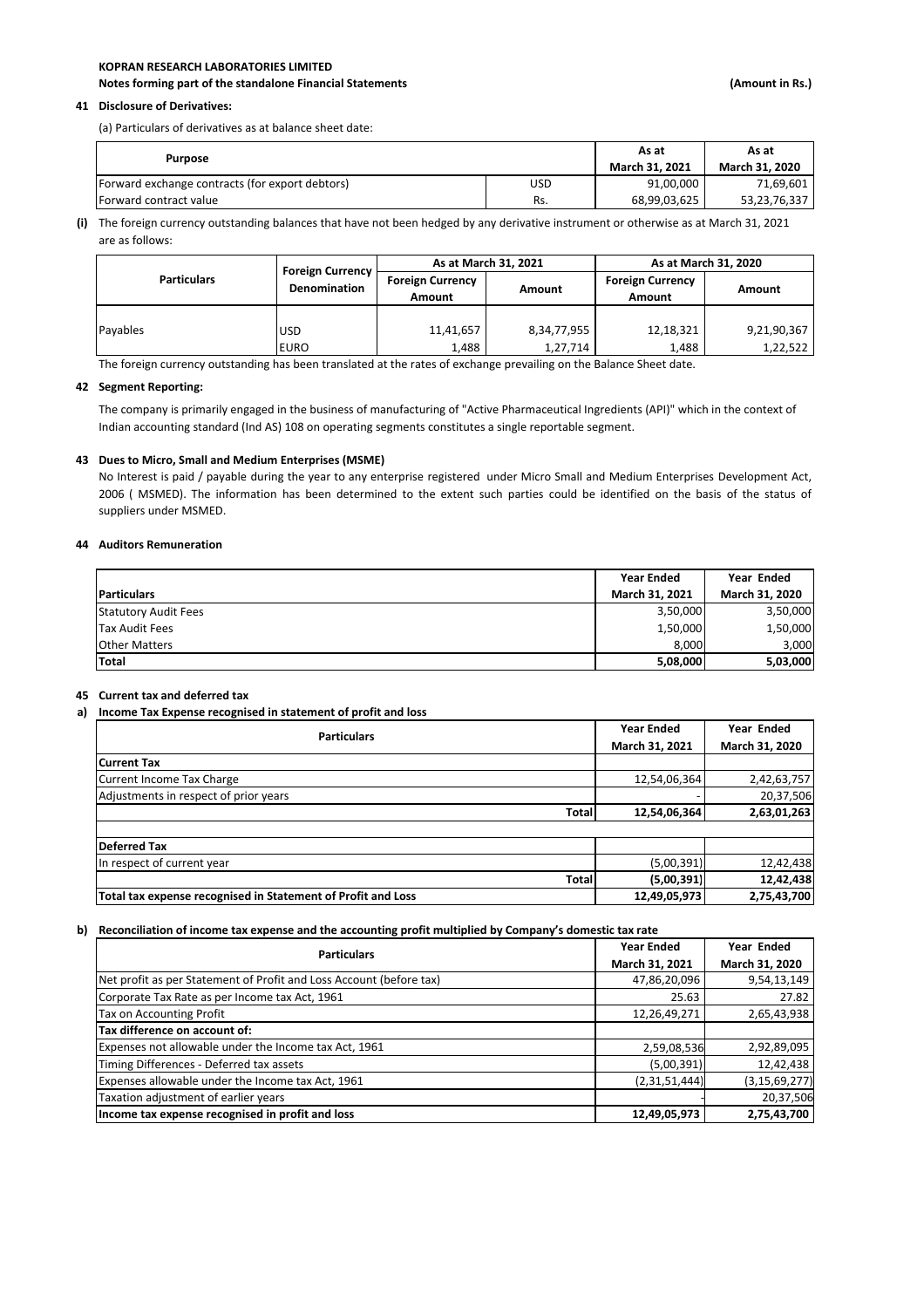#### **Notes forming part of the standalone Financial Statements (Amount in Rs.)**

#### **d) Movement of Deferred Tax**

#### **Deferred tax assets / (liabilities) in relation to the year ended March 31, 2021**

| <b>Particulars</b>                       | Opening        | Recognised in   | Recognised in            | <b>Closing Balance</b> |
|------------------------------------------|----------------|-----------------|--------------------------|------------------------|
|                                          | <b>Balance</b> | profit and Loss | OCI                      |                        |
| Relating to depreciation on fixed assets | (3,67,82,957)  | (6, 28, 853)    |                          | (3,74,11,810)          |
| Provision for gratuity                   | 67,04,763      | 11,18,993       | (3,61,242)               | 74,62,513              |
| Provision for leave encashment           | 17,94,588      | 2,13,369        | -                        | 20,07,956              |
| Provision for expected credit loss       | 10,32,782      | (2,81,448)      | $\overline{\phantom{0}}$ | 7,51,335               |
| <b>Provision for bonus</b>               | 3,81,953       | 78.330          |                          | 4,60,283               |
| <b>Net Deferred Tax Assets</b>           | (2,68,68,871)  | 5,00,391        | (3,61,242)               | (2,67,29,722)          |

#### **Deferred tax assets / (liabilities) in relation to the year ended March 31, 2020**

| <b>Particulars</b>                       | <b>Opening Balance</b> | Recognised in<br>profit and Loss | Offset against<br><b>Current tax liability</b> | <b>Closing Balance</b> |
|------------------------------------------|------------------------|----------------------------------|------------------------------------------------|------------------------|
| Relating to depreciation on fixed assets | (3,55,62,287)          | (12, 20, 670)                    |                                                | (3,67,82,957)          |
| Provision for gratuity                   | 63,74,823              | 3,29,940                         |                                                | 67,04,763              |
| Provision for leave encashment           | 15,90,310              | 2,04,278                         |                                                | 17,94,588              |
| Provision for expected credit loss       | 15,20,364              | (4,87,581)                       |                                                | 10,32,782              |
| <b>Provision for Bonus</b>               | 4,50,357               | (68, 404)                        |                                                | 3,81,953               |
| MAT Credit Entilement                    | 97,29,798              |                                  | (97, 29, 798)                                  |                        |
| <b>Net Deferred Tax Assets</b>           | (1,58,96,634)          | (12, 42, 438)                    | (97, 29, 798)                                  | (2,68,68,871)          |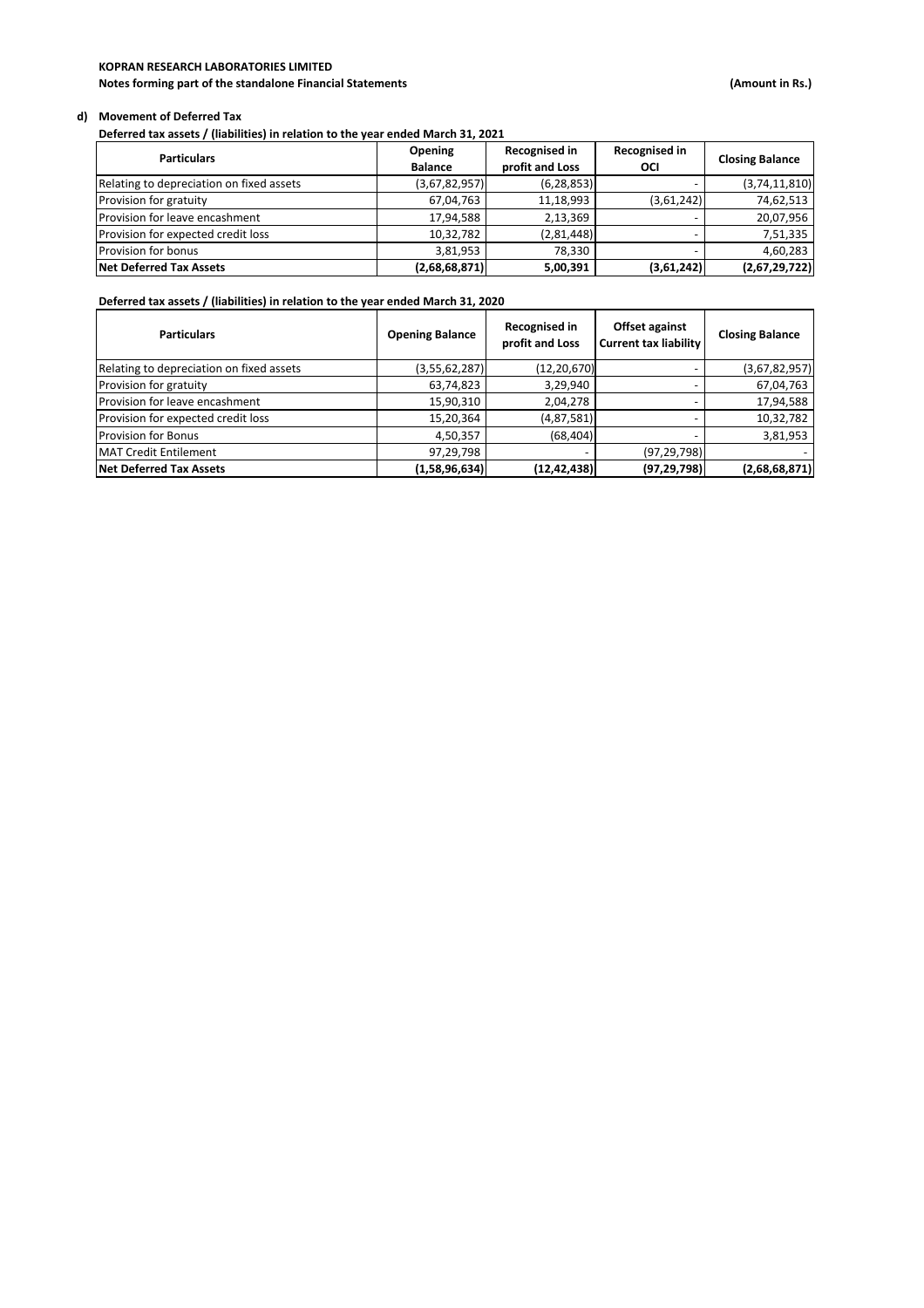#### **46. FAIR VALUE MEASUREMENTS**

#### **i. Financial Instruments by Category**

| <b>Particulars</b>                                          | <b>Carrying Amount</b> |                 | <b>Fair Value</b> |                 |
|-------------------------------------------------------------|------------------------|-----------------|-------------------|-----------------|
|                                                             | March 31, 2021         | March 31, 2020  | March 31, 2021    | March 31, 2020  |
| <b>FINANCIAL ASSETS</b>                                     |                        |                 |                   |                 |
| Level 3                                                     |                        |                 |                   |                 |
| <b>Amortised cost</b>                                       |                        |                 |                   |                 |
| Non-Current Financial Assets - Investments                  | 8,87,325               | 8,87,325        | 9,34,600          | 9,34,600        |
| Non-Current Financial Assets - Other                        | 88,50,508              | 67,00,508       | 88,50,508         | 67,00,508       |
| <b>Current Financial Assets - Trade Receivables</b>         | 70,55,70,570           | 50,68,86,235    | 70,55,70,570      | 50,68,86,235    |
| <b>Current Financial Assets - Cash and Cash Equivalents</b> |                        |                 |                   |                 |
|                                                             | 4,05,431               | 1,73,676        | 4,05,431          | 1,73,676        |
| Current Financial Assets - Bank Balances other than         |                        |                 |                   |                 |
| cash and cash equivalents                                   | 3,06,31,774            | 2,96,68,250     | 3,06,31,774       | 2,96,68,250     |
| <b>Current Financial Assets - Loans</b>                     |                        | 9,13,78,258     |                   | 9,13,78,258     |
| <b>Current Financial Assets - Other</b>                     | 1,31,56,266            | 7,62,900        | 1,31,56,266       | 7,62,900        |
|                                                             |                        |                 |                   |                 |
| <b>Total</b>                                                | 74,97,64,041           | 62,88,69,319    | 74,97,64,041      | 62,88,69,319    |
|                                                             |                        |                 |                   |                 |
| <b>FINANCIAL LIABILITIES</b>                                |                        |                 |                   |                 |
| Level 3                                                     |                        |                 |                   |                 |
| <b>Amortised cost</b>                                       |                        |                 |                   |                 |
| <b>Borrowings</b>                                           | 48,60,87,344           | 50,87,91,345    | 48,60,87,344      | 50,87,91,345    |
| <b>Trade Payables</b>                                       |                        |                 |                   |                 |
| <b>Capital Creditors</b>                                    |                        |                 |                   |                 |
| Other financial liabilities                                 | 13,11,74,530           | 7,45,96,106     | 13,11,74,530      | 7,45,96,106     |
|                                                             |                        |                 |                   |                 |
| <b>Total</b>                                                | 61,72,61,874           | 58, 33, 87, 451 | 61,72,61,874      | 58, 33, 87, 451 |

The management assessed that the fair value of cash and cash equivalent, trade receivables, trade payables, and other current financial assets and liabilities approximate their carrying amounts largely due to the short term maturities of these instruments.

#### **ii. Fair Value Measurement**

Level 1 - Level 1 hierarchy includes financial instruments measured using quoted prices.

**Level 2 -** The fair value of financial instruments that are not traded in an active market is determined using valuation techniques which maximise the use of observable market data and rely as little as possible on entity-specific estimates. If all significant inputs required to fair value an instrument are observable, the instrument is included in level 2.

Level 3 - If one or more of the significant inputs are not based on observable market data, the instrument is included in level 3.

#### **iii. Valuation technique used to determine fair value**

Specific Valuation techniques used to value financial instruments include:

- the use of quoted market prices or dealer quotes for similar instruments
- the fair value of the remaining financial instruments is determined using discounted cash flow analysis

#### **iv. Valuation processes**

The accounts and finance department of the company includes a team that performs the valuations of financial assets and liabilities required for financial reporting purposes, including level 3 fair values. This team reports direclty to the chief financial officer (CFO) and the audit committte. Discussions of valuation processes and results are held between the CFO, AC and the valuation team regulary in line with the company's reporting requirements.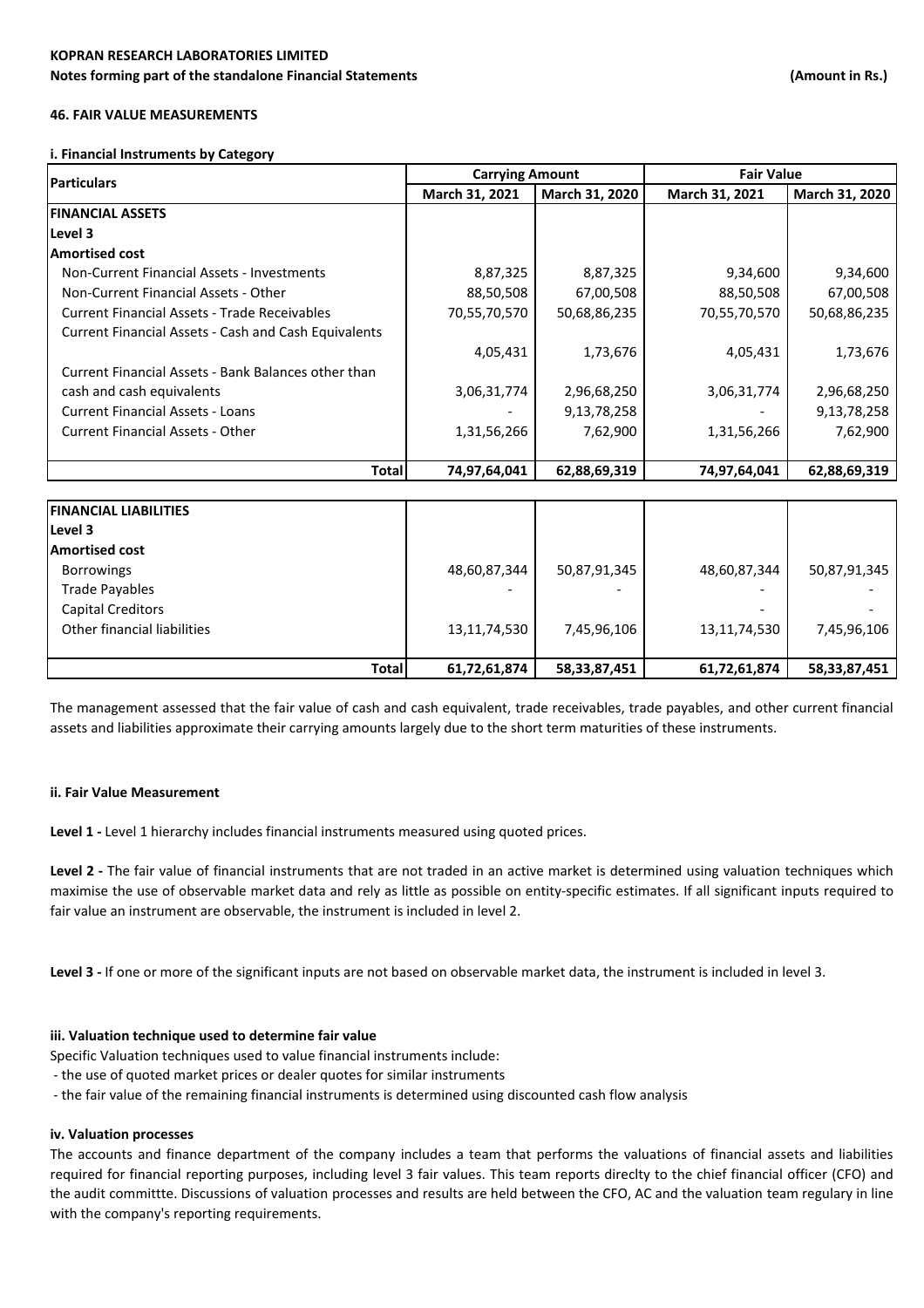#### **47. Financial Risk Management**

The Company's financial risk management is an integral part of how to plan and execute its business strategies. The Company's financial risk management policy is set by the managing board.

Market risk is the risk of loss of future earnings, fair values or future cash flows that may result from a change in the price of a financial instrument. The value of a financial instrument may change as a result of changes in the interest rates, foreign currency exchange rates and other market changes that affect market risk sensitive instruments. Market risk is attributable to all market risk sensitive financial instruments including loans and borrowings, foreign currency receivables and payables.

The Company manages market risk through treasury department, which evaluates and exercises independent control over the entire process of market risk management. The treasury department recommends risk management objectives and policies, which are approved by Senior Management and the Audit Committee. The activities of this department include management of cash resources, implementing hedging strategies for foreign currency exposures and borrowing strategies.

#### **Capital Management**

The Company manages its capital to ensure that Company will be able to continue as going concern while maximizing the return to shareholders by striking a balance between debt and equity. The capital structure of the Company consists of net debts (offset by cash and bank balances) and equity of the Company (Comprising issued capital, reserves, retained earnings). The Company is not subject to any externally imposed capital requirements except financial covenants agreed with lenders.

In order to optimize capital allocation, the review of capital employed is done considering the amount of capital required to fund capacity expansion, increased working capital commensurate with increase in size of business and also fund investments in new ventures which will drive future growth. The Chief Financial Officer ("CFO") reviews the capital structure of the Company on a regular basis. As part of this review, the CFO considers the cost of capital and the risks associated with each class of capital.

#### **Interest Rate Risk**

Interest rate risk is the risk that the fair value or future cash flows of a financial instrument will fluctuate because of changes in market interest rates.

The Company is not exposed to significant interest rate risk as at the respective reporting dates.

#### **Foreign Currency Risk**

The Company's exposure to exchange fluctuation risk is very limited for its purchase from overseas suppliers in various foreign currencies.

#### **The following table analyzes foreign currency risk from financial instruments as of:**

| <b>Trade Payable</b>                           | As at          | As at          |
|------------------------------------------------|----------------|----------------|
|                                                | March 31, 2021 | March 31, 2020 |
| In US \$                                       | 11,41,657      | 12,18,321      |
| In INR                                         | 8,34,77,955    | 9,23,12,889    |
| In EURO                                        | 1,488          | 1,488          |
| In INR                                         | 1,27,714       | 1,22,522       |
| Conversion date of US \$ & EURO is 31-Mar-2021 | March 31, 2021 | March 31, 2020 |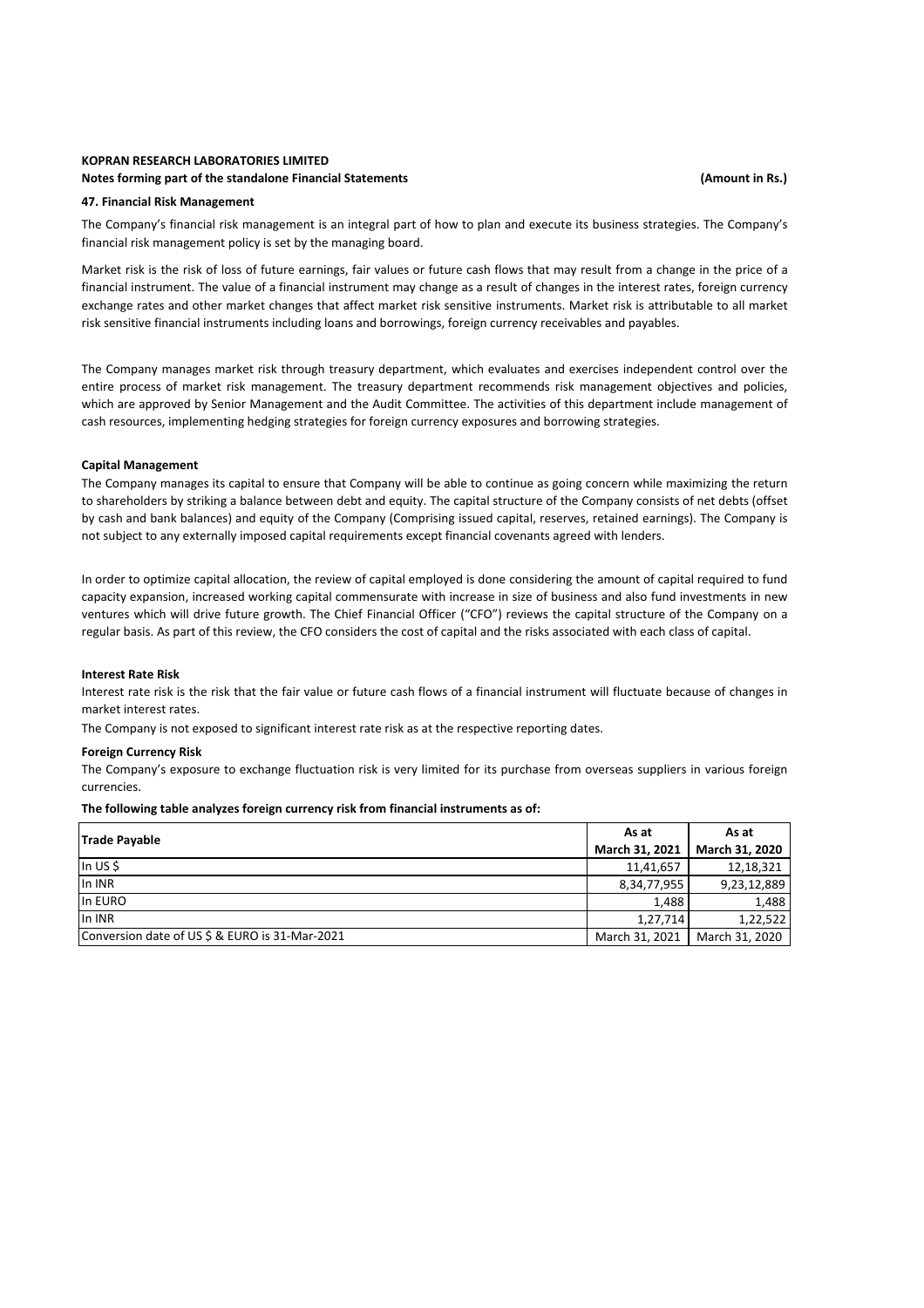#### **Foreign exchange risk sensitivity:**

A positive number below indicates an increase in profit and negative number below indicates a decrease in profit. Following is the analysis of change in profit where the Indian Rupee strengthens and weakens by 11% against the relevant currency:

|                           | As at<br><b>March 31, 2021</b> |              | As at                 |              |
|---------------------------|--------------------------------|--------------|-----------------------|--------------|
|                           |                                |              | <b>March 31, 2020</b> |              |
|                           | 1% strengthen                  | 1% weakening | 1% strengthen         | 1% weakening |
| Foreign Currency Payables | (8, 36, 057)                   | 8,36,057     | (9, 24, 354)          | 9,24,354     |

In management's opinion, the sensitivity analysis is not representative of the inherent foreign exchange risk because the exposure at the end of the reporting period does not reflect the exposure during the year.

#### **Credit Risk**

Credit risk refers to the risk of default on its obligation by the counter party resulting in a financial loss. The maximum exposure to the credit risk at the reporting date is primarily from trade receivables amounting to Rs. 70,55,70,570 and Rs. 50,68,86,235 as of March 31, 2021 and March 31, 2020 respectively. Trade receivables are typically unsecured and are derived from revenue earned from customers. Credit risk has always been managed by the Company through credit approvals, establishing credit limits and continuously monitoring the credit worthiness of customers to which the Company grants credit terms in the normal course of business. On account of adoption of Ind AS 109, the Company uses expected credit loss model to assess the impairment loss or gain. The Company uses a provision matrix to compute the expected credit loss allowance for trade receivables. The provision matrix takes into account available external and internal credit risk factors and the Company's historical experience for customers.

The average credit period on sale of goods is 90 to 180 days. No interest is charged on trade receivables.

#### **Credit Risk Exposure**

Credit risk on cash and cash equivalents is limited as we generally invest in deposits with banks with high credit ratings assigned by international and domestic credit rating agencies.

#### **Liquidity Risk**

The Company's principal sources of liquidity are cash and cash equivalents and the cash flow that is generated from operations. The Company believes that the working capital is sufficient to meet its current requirements. Accordingly, no liquidity risk is perceived.

As of March 31, 2021, The Company had a working capital of Rs. 71,65,38,747/- including cash and cash equivalent of Rs. 4,05,431/-.

As of March 31, 2020, The Company had a working capital of Rs. 50,04,55,340/- including cash and cash equivalent of Rs. 1,73,676/-.